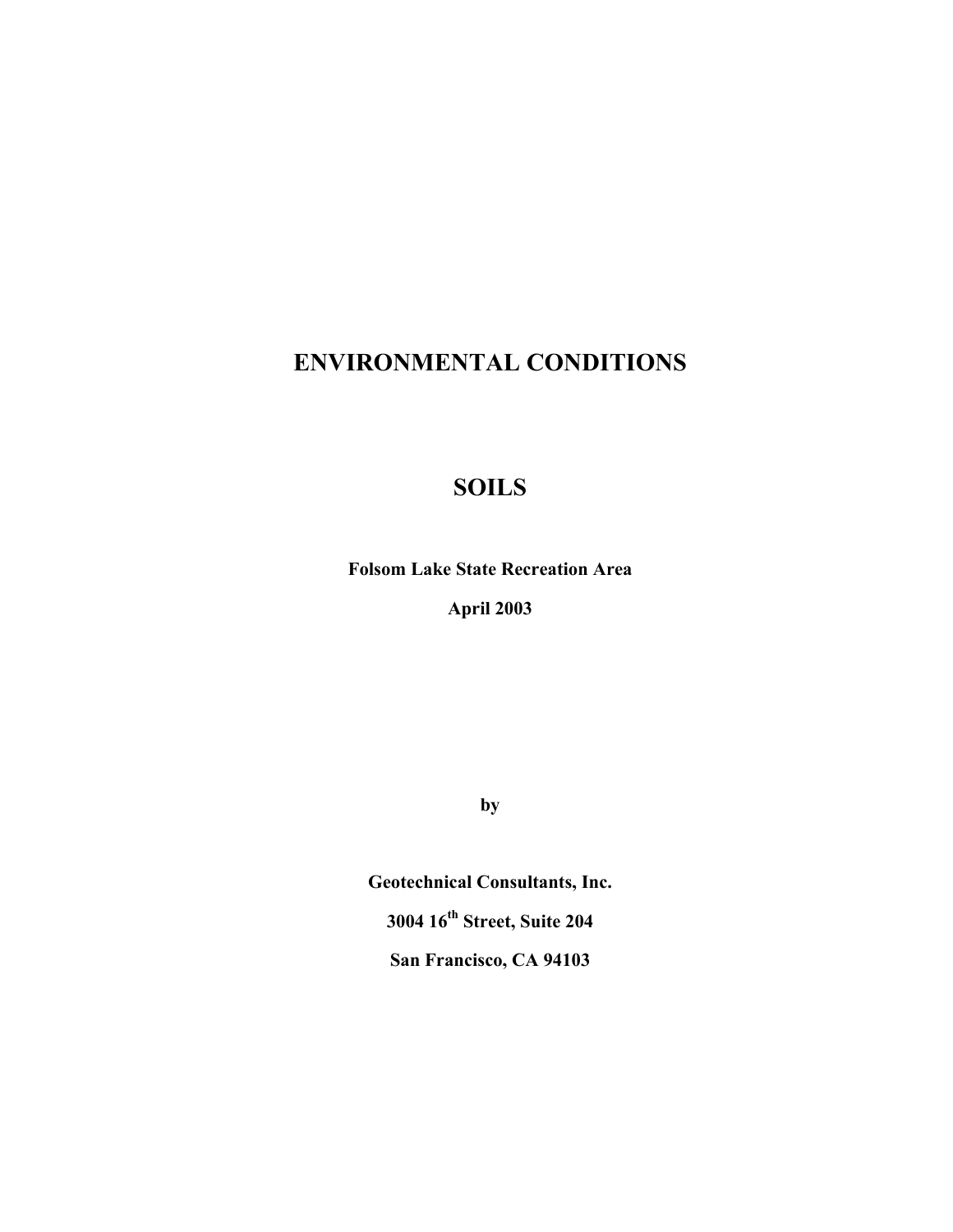# **List of Tables**

# **List of Figures**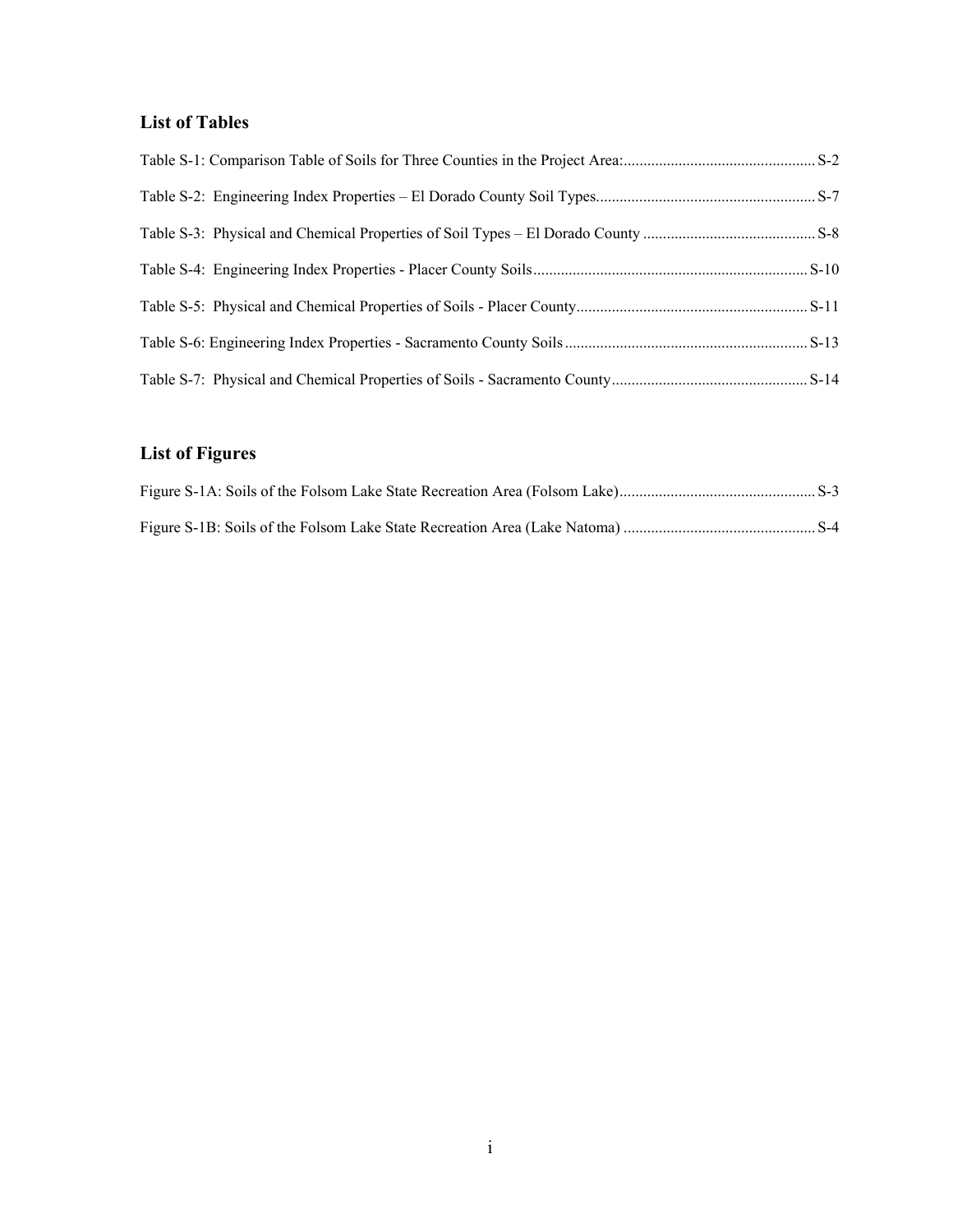# **SOILS**

# **Introduction**

Geotechnical Consultants, Inc. prepared this summary of the soil information for the region within and immediately around the Folsom Lake State Recreation Area (the Unit). The soil information presented here is derived from the U.S. Department of Agriculture's soil surveys of Placer and Eastern Sacramento Counties and the El Dorado Area. Geotechnical Consultants, Inc. did not conduct field exploration to examine soils.

The Unit is located along the western margin of the Sierra Foothills, 15 to 20 miles east of the City of Sacramento. The foothills are subdued in the western portion of the Unit but are steeper and more deeply incised in the eastern part, especially in the upper reaches where the North and South Forks of the American River meet Folsom Lake. The soil region occupied by the Unit (CDC, 1979) occurs at the boundary between Regions III (Sierra Nevada) and IV (Sacramento Valley).

# **Soil Descriptions and Interpretations**

## **General Description**

Soil surveys are generally prepared for a single county. As the study area straddles three counties, we compiled the data from three county soil surveys. Each county has a unique nomenclature with no common designations with the adjacent counties; thus, the list of soil units for the study area is long and soils that are basically identical may have different names and designations when they occur in different counties. The soils are summarized in Table S-1. Soils in the higher elevations of the Unit are mostly thin, with numerous outcroppings of igneous and metamorphic rock. The bedrock strongly controls the type of soil. For example, loose soils of decomposed granite are common on the north and west side of Folsom Lake, while clayey, denser soils are common on the south side of the Lake. Much of the area around Lake Natoma has been modified by large-scale dredging for gold, resulting in extensive deposits of dredge tailings.

A map of soils in the study area is shown in Figures S-1A and S-1B: Soils of Folsom Lake State Recreation Area.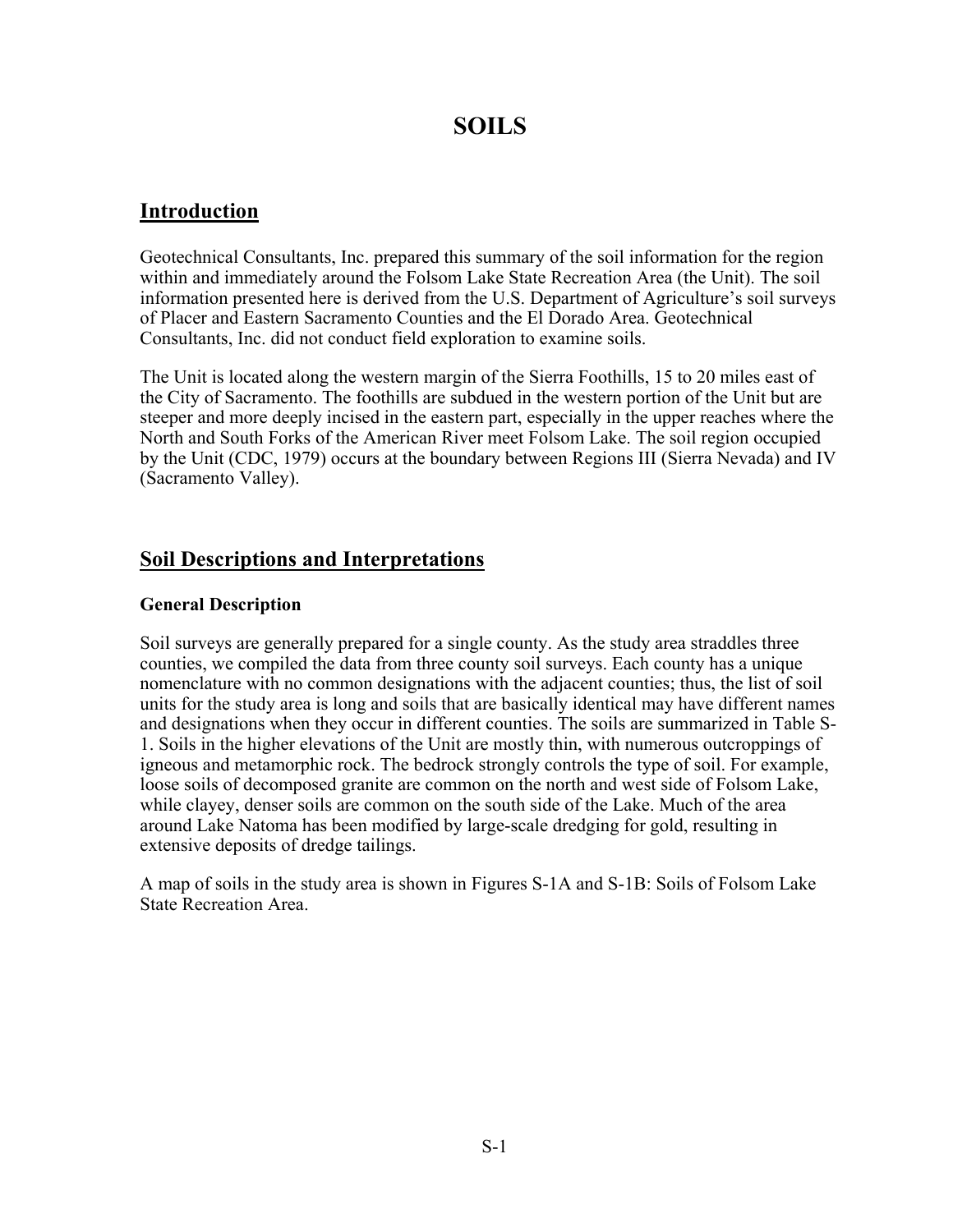| El Dorado Co.                       | Placer Co.                    | Sacramento Co.                            | Parent rock /<br>underlying geology            |
|-------------------------------------|-------------------------------|-------------------------------------------|------------------------------------------------|
| Ahwahnee                            | Andregg<br>Caperton<br>Sierra | Andregg                                   | Crystalline granite or<br>granodiorite bedrock |
| Auburn<br><b>Boomer</b><br>Sobrante | Auburn                        | No equivalent                             | Metavolcanic and<br>metasedimentary<br>bedrock |
| Rescue                              | No equivalent                 | No equivalent                             | Crystalline mafic rock<br>(gabbro)             |
| Serpentine rock land                | No equivalent                 | No equivalent                             | Serpentinite                                   |
| No equivalent                       | Redding                       | Natomas – often with<br>Urban Land on top | Tertiary sedimentary<br>rocks                  |
| No equivalent                       | <b>Inks</b>                   | No equivalent                             | Tertiary volcanic rocks                        |
| No equivalent                       | No equivalent                 | Xerolls (terraces of<br>alluvium)         | Quaternary terrace<br>deposits near river      |
| Tailings                            | Xerorthents                   | <b>Xerorthents</b>                        | Tailings from dredging                         |

**Table S-1: Comparison Table of Soils for Three Counties in the Project Area:**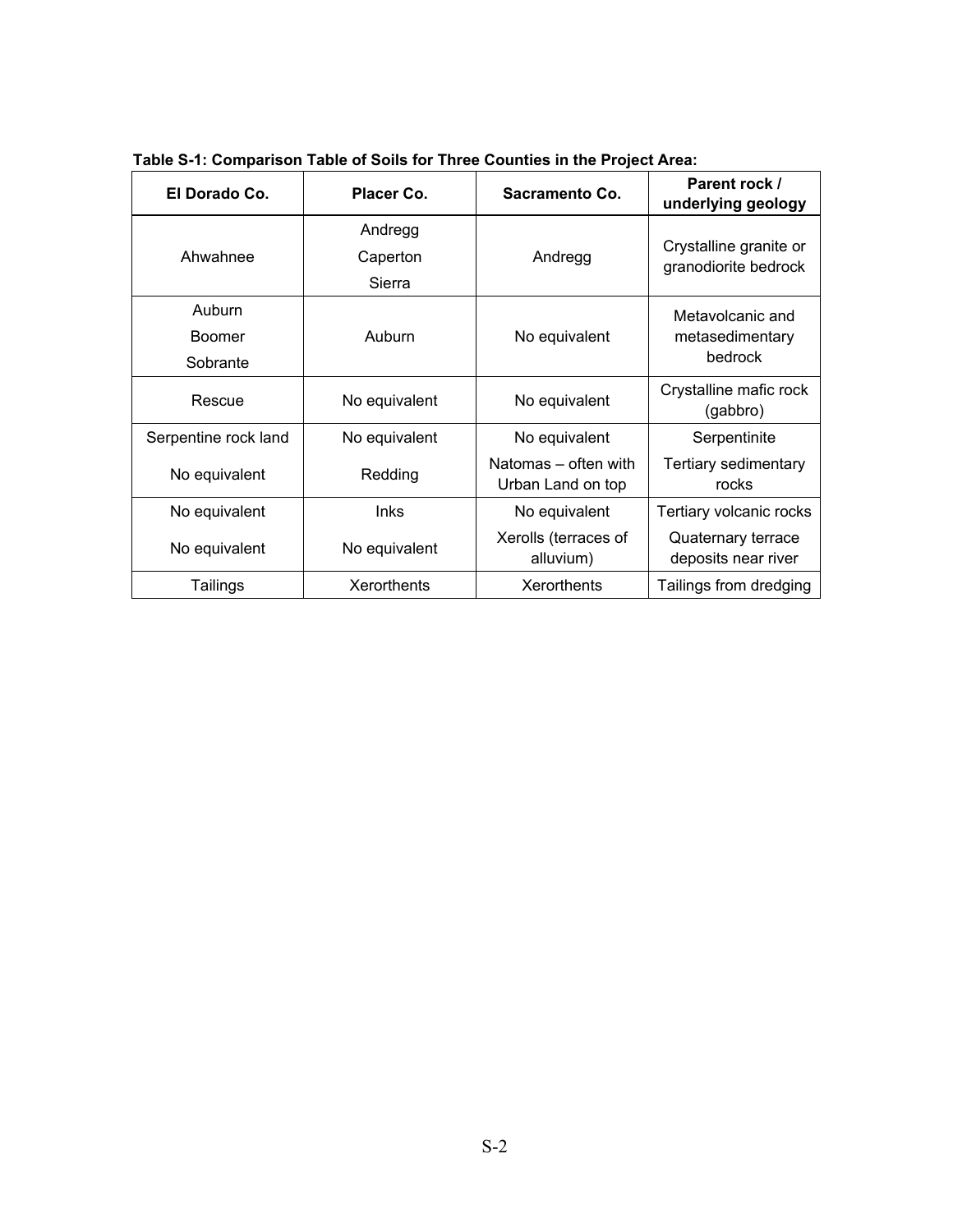**Figure S-1A: Soils of the Folsom Lake State Recreation Area (Folsom Lake)**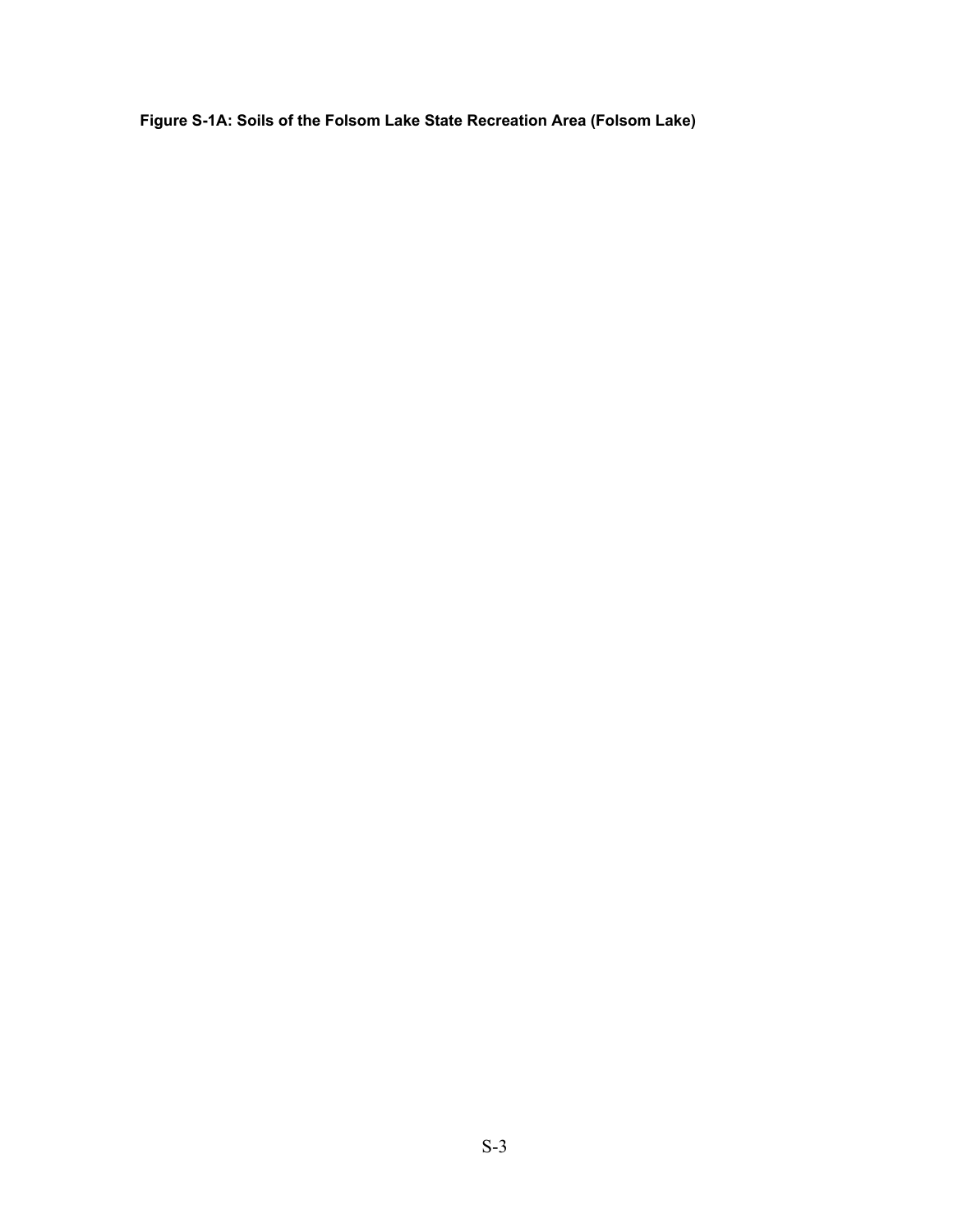**Figure S-1B: Soils of the Folsom Lake State Recreation Area (Lake Natoma)**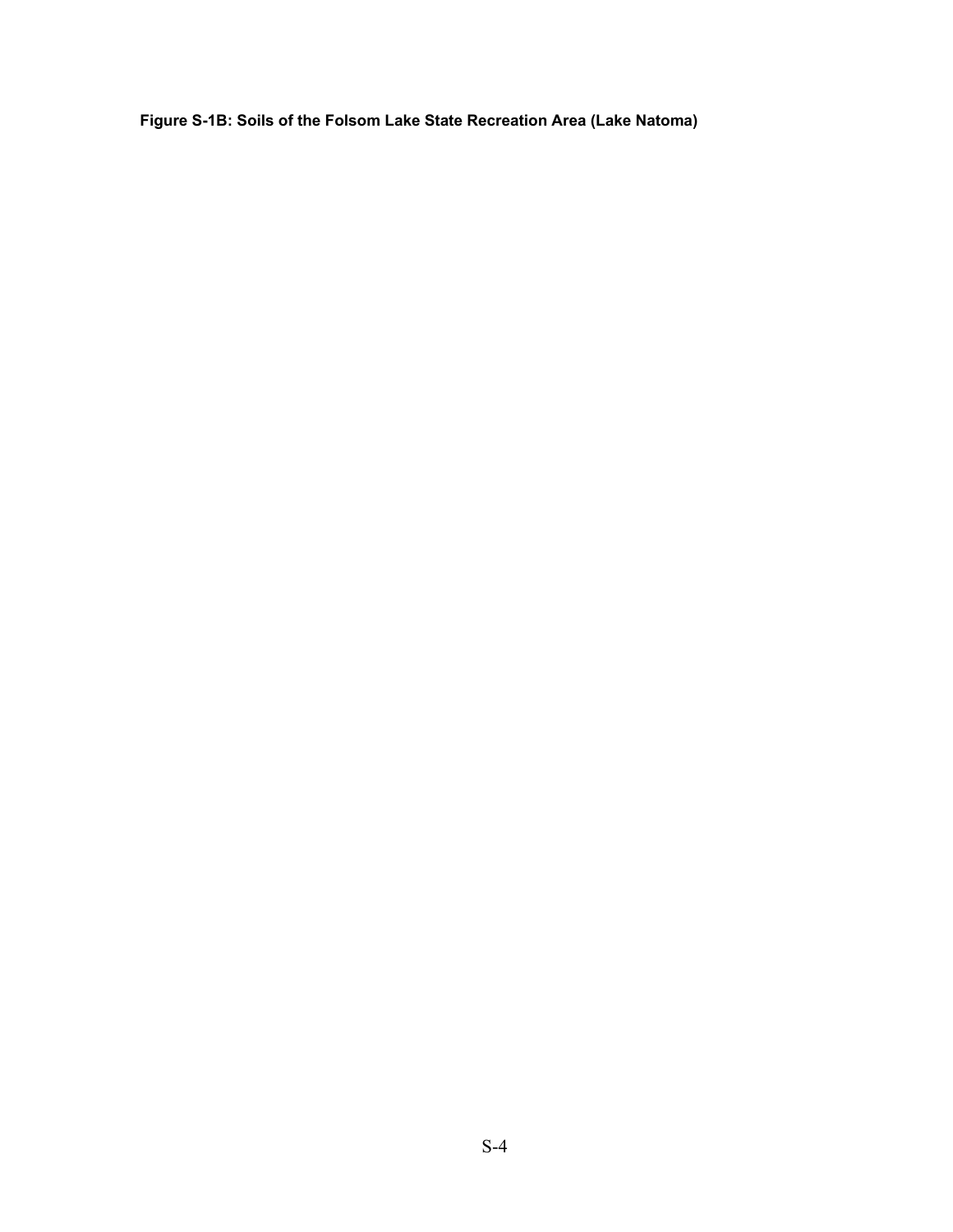#### **El Dorado County Soils**

Soils of El Dorado County are described in the U.S. Department of Agriculture Soil Conservation Survey of 1974. Descriptions are presented in Appendix A – Soil Descriptions. A brief list follows, along with Table S-2: Engineering Index Properties - El Dorado County Soils, and Table S-3: Physical and Chemical Properties of Soils - El Dorado County**,** that show soil characteristics. Some of the soil characteristics requested in the scope can not be presented because they represent *in situ* conditions that are time- and location-specific; these include wetness, porosity, and density. Wetness is highly variable, depending on location and time of year. Porosity is also highly variable and is better characterized through Capacity. Limited data were available for some of the other requested characteristics. The tables are as complete as the available literature allows.

The term "loam" is frequently used in the Soil Conservation surveys. Loam is defined as a combination of clay, silt, and sand with some organic material. This broad definition is not compatible with usage of the Unified Soil Classification System, and in recent years, use of this term has been avoided by geotechnical workers because of its inexactness. Nevertheless, the soil surveys have used the term extensively, and rather than reinterpret all the soil descriptions, the wording has been left as it is used in the published soil surveys.

#### Auburn-Argonaut association

- AxD Auburn very rocky silt loam, 2-30% slopes
- AwD Auburn silt loam, 2-30% slopes
- AxE Auburn very rocky silt loam, 30-50% slopes

### Auberry-Ahwahnee-Sierra association

- AcC Ahwahnee coarse sandy loam, 9-15% slopes
- AdD Ahwahnee very rocky coarse sandy loam, 9-30% slopes
- AdE Ahwahnee very rocky coarse sandy loam, 30-50% slopes
- AyF Auburn extremely rocky silt loam, 3-70% slopes

### Boomer-Argonaut association

- BkE Boomer very rocky loam, 3-51% slopes
- BhD Boomer very rocky loam, 0-3% slopes

### Serpentine rock land-Delpiedra association

SaF Serpentine rock land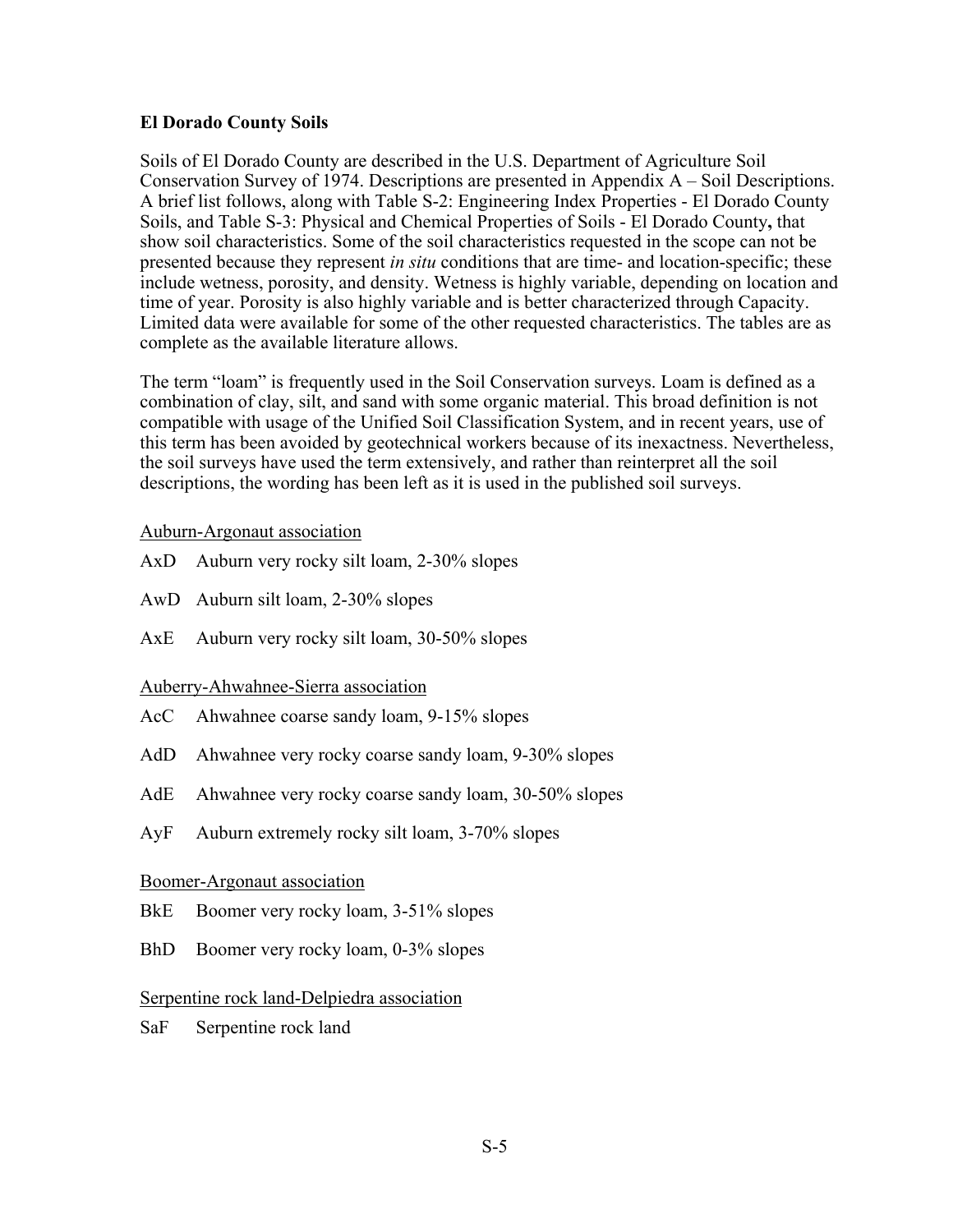# Soils not in an association

SuC Sobrante silt loam, 3-15% slopes

TaD Tailings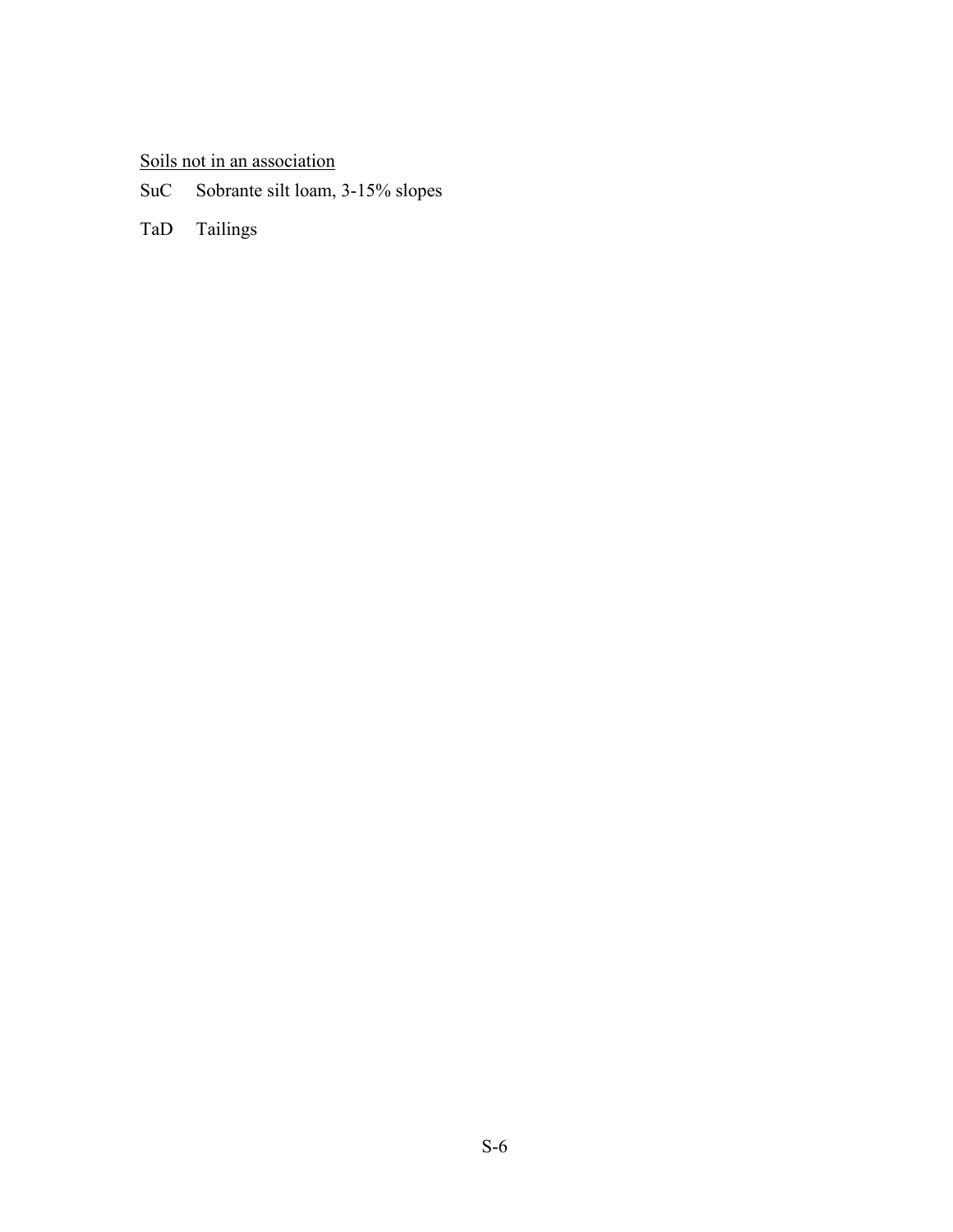| <b>Soil Name</b>                       | Depth from<br><b>Surface</b> | <b>Texture</b>                                     | . .<br><b>Unified Soil</b><br><b>Classification</b> | <b>Percent Passing</b>   |                    |                          |                     |  |
|----------------------------------------|------------------------------|----------------------------------------------------|-----------------------------------------------------|--------------------------|--------------------|--------------------------|---------------------|--|
|                                        | (in)                         | <b>Parent Rock</b>                                 | <b>System</b>                                       | Sieve<br>Number 4        | Sieve Number<br>10 | Sieve Number<br>40       | Sieve Number<br>200 |  |
|                                        | $0 - 8$                      | Coarse sandy loam                                  | <b>SM</b>                                           | 100                      | 85-100             | 40-50                    | 20-30               |  |
| Ahwahnee soils:<br>AcC, AdD, AdE       | $8 - 26$                     | Heavy coarse sandy<br>loam                         | <b>SM</b>                                           | 100                      | 85-100             | 50-60                    | 25-35               |  |
|                                        | 26                           | Weathered<br>granodiorite bedrock                  | $-+$                                                | $\overline{a}$           |                    |                          |                     |  |
| Auburn soils:<br>AxD, AwD, AxE,<br>AyF | $0 - 14$                     | Silt loam                                          | ML or CL                                            | 90-100                   | 85-95              | 75-80                    | 70-80               |  |
|                                        | 14                           | Metavolcanic and<br>schist bedrock                 | $\overline{\phantom{a}}$                            | $-$                      |                    |                          | --                  |  |
|                                        | $0 - 13$                     | Gravelly loam                                      | <b>SM</b>                                           | 80-90                    | 70-80              | 50-70                    | 40-50               |  |
| Boomer soils:<br>BhD, BkE, BkF         | 13-52                        | Gravelly clay loam,<br>gravelly sandy clay<br>loam | SC                                                  | 65-90                    | 50-85              | 25-35                    | 35-50               |  |
|                                        | 52                           | Mafic schist bedrock                               | $\overline{\phantom{a}}$                            | $\overline{\phantom{a}}$ |                    | $-$                      | --                  |  |
| Rescue soil:<br>RgE <sub>2</sub>       | $0 - 10$                     | Sandy loam<br>from gabbrodiorite                   | SM or SC                                            | 100                      | 90-100             | 65-75                    | 40-50               |  |
| Serpentine rock<br>land: SaF           |                              | Serpentine bedrock                                 | $\overline{\phantom{a}}$                            | $-$                      |                    |                          |                     |  |
|                                        | $0 - 11$                     | Silt loam                                          | M or CL                                             | 100                      | 95-100             | 80-90                    | 70-80               |  |
| Sobrante soils:<br><b>SuC</b>          | $11 - 24$                    | Clay loam                                          | <b>CL</b>                                           | 95-100                   | 90-95              | 80-90                    | 70-80               |  |
|                                        | 24                           | Mafic schist bedrock                               | $\overline{\phantom{a}}$                            | $\overline{\phantom{a}}$ | $-$                | $\overline{\phantom{m}}$ | $-$                 |  |
| Tailings: TaD                          | 0                            | River cobbles                                      | $\overline{a}$                                      | $-$                      |                    |                          |                     |  |

**Table S-2: Engineering Index Properties – El Dorado County Soil Types**

U.S.D.A. Soil Conservation Service, 1974, Soil Survey of El Dorado Area, California.

\* The symbol "–" indicates no data were reported for this soil type.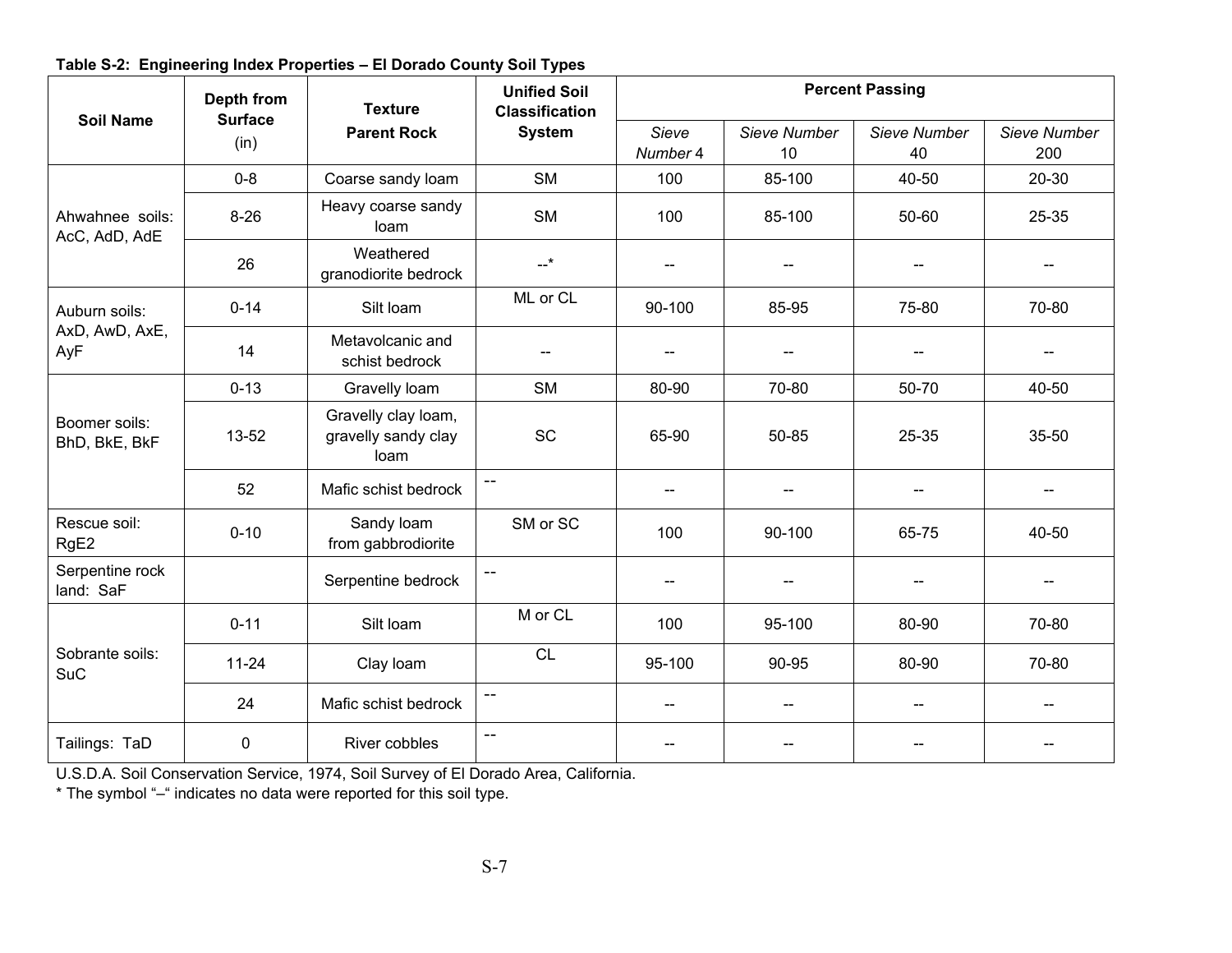| <b>Soil Name</b>                          | Depth to<br>bedrock<br>(f <sup>t</sup> ) | Depth from<br>surface<br>(inches) | Permeability<br>(ln/hr)                       | <b>Available</b><br>water<br>capacity<br>(IN/in) | <b>Salinity</b><br>(Mmhos/cm)       | <b>Mineral</b><br><b>Content</b>  | pH                                    | <b>Shrink-Swell</b><br><b>Potential</b> | <b>Erodibility</b><br>(K) | <b>Fertility</b><br>(T)  | Clay<br>Content<br>(% )               |
|-------------------------------------------|------------------------------------------|-----------------------------------|-----------------------------------------------|--------------------------------------------------|-------------------------------------|-----------------------------------|---------------------------------------|-----------------------------------------|---------------------------|--------------------------|---------------------------------------|
| Ahwahnee                                  |                                          | $0 - 8$                           | $2.0 - 6.3$                                   | $0.11 - 0.13$                                    | $\overline{a}$                      | $\overline{\phantom{a}}$          | $6.1 - 7.3$                           | Low                                     | $\overline{\phantom{a}}$  | $\overline{\phantom{a}}$ | $50$                                  |
| soils: AcC,<br>AdD, AdE                   | $2.0 - 3.5$                              | $8 - 26$                          | $2.0 - 6.3$                                   | $0.13 - 0.15$                                    | $\overline{\phantom{a}}$            | $\overline{a}$                    | $6.1 - 6.5$                           | Low                                     | $\overline{\phantom{m}}$  | $\overline{\phantom{a}}$ | >50                                   |
| Auburn<br>soils: AxD,<br>AwD, AxE,<br>AyF | $1.0 - 2.0$                              | $0 - 14$                          | $0.63 - 2.00$                                 | $0.16 - 0.20$                                    |                                     | $\overline{\phantom{a}}$          | $6.1 - 7.3$                           | Low                                     |                           | $\overline{\phantom{a}}$ |                                       |
| Boomer<br>soils: BhD,                     |                                          | $0 - 13$                          | $0.63 - 2.00$                                 | $0.15 - 0.17$                                    | $\overline{\phantom{a}}$            | --                                | $5.6 - 6.5$                           | Low                                     | $\overline{\phantom{a}}$  | $\overline{\phantom{a}}$ | >50                                   |
| BkE, BkF                                  | $2.0 - 4.5$                              | 13-52                             | $0.20 - 0.62$                                 | $0.15 - 0.17$                                    | $\overline{\phantom{a}}$            | $\overline{\phantom{a}}$          | $5.6 - 6.5$                           | Moderate                                | $\overline{\phantom{a}}$  | $\overline{\phantom{a}}$ | >50                                   |
| Rescue<br>soil: RgE2                      | $0 - 10$                                 | $0 - 10$                          | $0.62 - 2.00$                                 | $0.12 - 0.14$                                    | $\overline{\phantom{a}}$            | --                                | $5.6 - 6.5$                           | Low                                     |                           | $\overline{\phantom{a}}$ | $>50$                                 |
| Serpentine<br>rock land:<br>SaF           | $\overline{\phantom{a}}$                 |                                   | properties too<br>variable to be<br>estimated | $\overline{\phantom{a}}$                         | $\hspace{0.05cm}$ $\hspace{0.05cm}$ | High in nickel<br>and<br>chromium | $\hspace{0.05cm}$ – $\hspace{0.05cm}$ | $\overline{\phantom{m}}$                | $-$                       | $\qquad \qquad -$        | $\hspace{0.05cm}$ – $\hspace{0.05cm}$ |
| Sobrante                                  | $2.0 - 3.0$                              | $0 - 11$                          | $0.63 - 2.00$                                 | $0.18 - 0.20$                                    | $\overline{\phantom{a}}$            | $\overline{a}$                    | $5.6 - 6.5$                           | Low                                     |                           |                          |                                       |
| soils: SuC                                |                                          | $11 - 24$                         | $0.63 - 2.00$                                 | $0.18 - 0.20$                                    | $\overline{\phantom{a}}$            | $\overline{\phantom{a}}$          | $6.1 - 6.5$                           | Moderate                                |                           | Low                      | $\overline{\phantom{a}}$              |
| Tailings:<br>TaD                          | $\overline{\phantom{a}}$                 | $\overline{\phantom{a}}$          | properties too<br>variable to be<br>estimated | $\overline{\phantom{a}}$                         | $\overline{\phantom{a}}$            | --                                | $\overline{\phantom{a}}$              | Low                                     | $-\!$                     |                          |                                       |

**Table S-3: Physical and Chemical Properties of Soil Types – El Dorado County**

USDA Soil Conservation Service, 1974, Soil Survey of El Dorado Area, California.

\* The symbol "–" indicates no data were reported for this soil type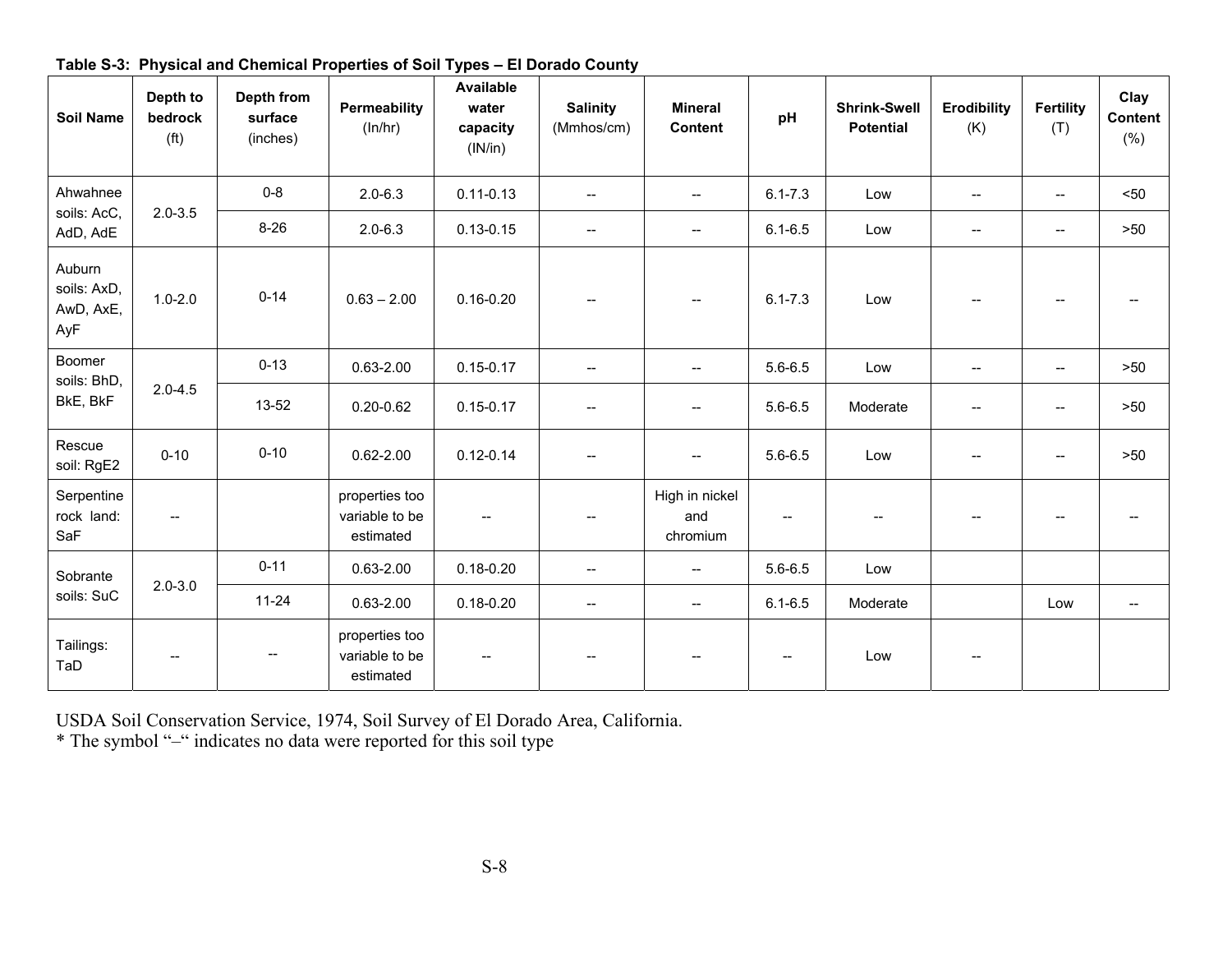#### **Placer County Soils**

Soils of western Placer County are described in the U.S. Department of Agriculture Soil Conservation Survey of 1980. These descriptions are presented in Appendix A – Soil descriptions. A brief listing follows, along with Table S-4: Engineering Index Properties – Placer County Soils and Table S-5: Physical and Chemical Properties of Soil Types – Placer County, showing soil characteristics. Some of the soil characteristics requested in the scope can not be presented because they represent *in situ* conditions that are time- and locationspecific; these include wetness, porosity, and density. Wetness is highly variable, depending on location and time of year. Porosity is also highly variable and is better characterized through Capacity. Limited data were available for some of the other requested characteristics. The tables are as complete as the available literature allows.

- 106 Andregg coarse sandy loam, 2-9% slopes
- 107 Andregg coarse sandy loam, 9-15%slpoes
- 108 Andregg coarse sandy loam, 15-30% slopes
- 109 Andregg coarse sandy loam, rocky, 2-15% slopes
- 110 Andregg coarse sandy loam, rocky. 15-30% slopes
- 111 Andregg coarse sandy loam, rocky, 30-50% slopes
- 112 Andregg-Rock outcrop complex, 5-30% slopes
- 113 Andregg-Shenandoah complex, 2-15% slopes
- 120 Auburn-Sobrante-rock outcrop complex, 30-15% slopes
- 133 Caperton-Rock outcrop complex, 30-50 slopes
- 152 Inks cobbly loam, 2-30% slopes
- 176 Redding and Corning gravelly loam, 2-9%slopes
- 177 Redding and Corning gravelly loams, 9-18% slopes
- 185 Sierra Sandy loam, 15-30% slopes
- 196 Xerorthents, cut and fill areas
- 197 Xerothents, placer areas

The term Xerorthents refers to man-modified material, either soils rearranged in a cut and fill or as tailings heaps.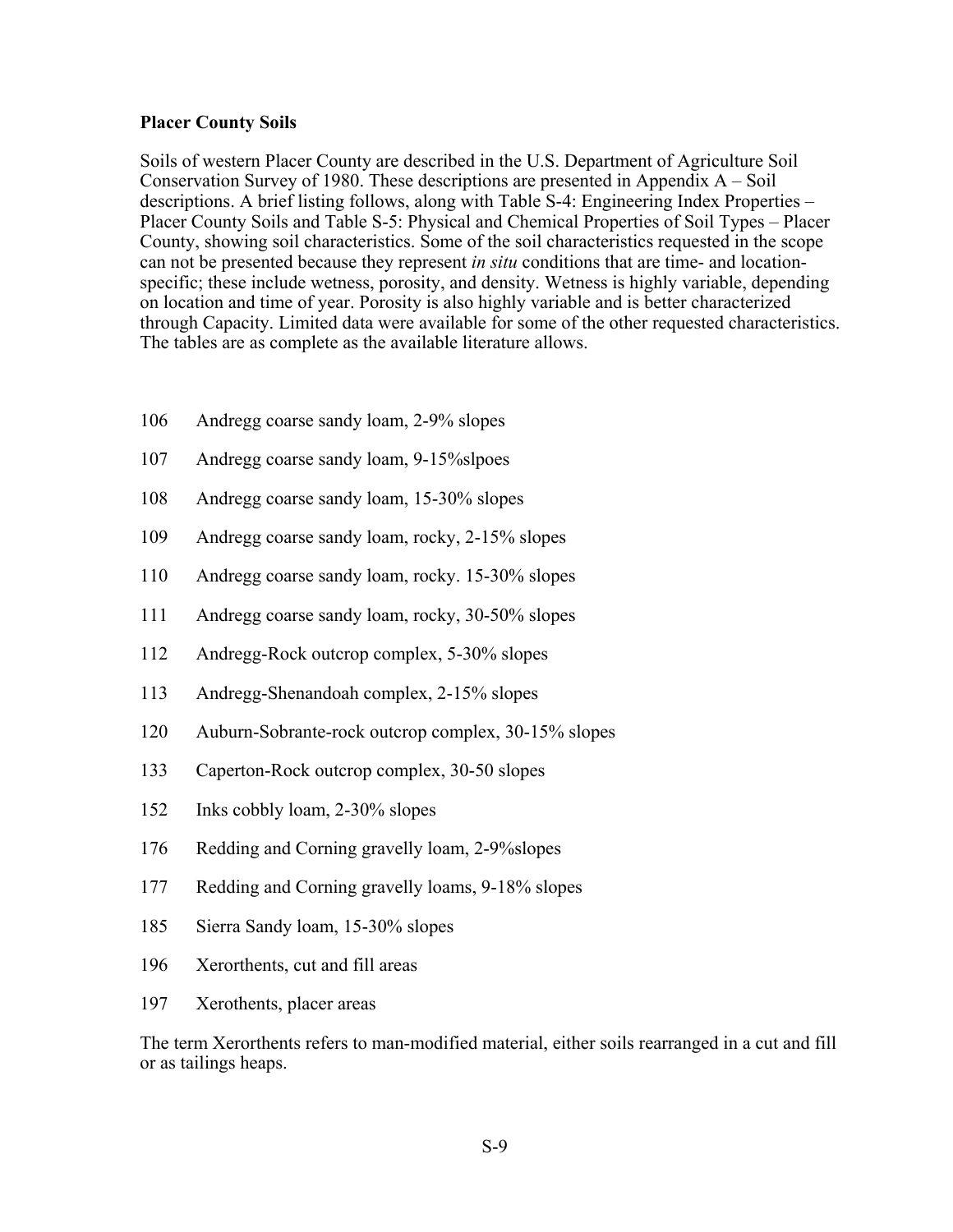|                                               | <b>Depth</b> | Texture /                                | <b>Classification</b>           | <b>Percent Passing</b> |                    |                    |                     |  |  |
|-----------------------------------------------|--------------|------------------------------------------|---------------------------------|------------------------|--------------------|--------------------|---------------------|--|--|
| <b>Soil Name</b>                              | (inches)     | bedrock type                             | <b>Unified</b><br><b>System</b> | Sieve<br>Number 4      | Sieve<br>Number 10 | Sieve<br>Number 40 | Sieve Number<br>200 |  |  |
| Andregg soils:                                | $0 - 29$     | Coarse sandy loam                        |                                 |                        |                    |                    |                     |  |  |
| 106, 107, 108,<br>109, 110, 111,<br>112, 113* | 29           | Weathered<br>granodiorite                | <b>SM</b>                       | 95-100                 | 85-95              | 50-60              | 25-45               |  |  |
| Auburn soil:                                  | $0 - 20$     | Silt Ioam                                | <b>ML</b>                       | 95-100                 | 75-95              | 70-85              | 20-40               |  |  |
| 120                                           | 20           | Unweathered<br>bedrock                   |                                 |                        | ---                | $---$              |                     |  |  |
| Caperton soil:                                | $0 - 18$     | Gravelly coarse<br>sandy loam            | <b>SM</b>                       | 95-100                 | 65-75              | 45-65              | 20-30               |  |  |
| 133                                           | 18           | Weathered granite                        | $---$                           | $---$                  | ---                | $---$              | ---                 |  |  |
|                                               | $0-5$        | Cobbly loam                              | GM, SM,<br>GM-GC,<br>SM-SC      | 60-80                  | 55-75              | 40-65              | 25-50               |  |  |
| Inks soil:<br>(rubble land)                   | $5 - 18$     | Very cobbly clay<br>loam.                | GC to SC                        | 55-75                  | 50-75              | 45-70              | 35-50               |  |  |
| 152                                           | 18           | Unweathered<br>andesitic<br>conglomerate |                                 |                        | ---                | ---                |                     |  |  |
|                                               | $0 - 14$     | Gravelly loam                            | SC, SM-SC,<br>GC, GM-GC,        | 65-90                  | 60-75              | 55-70              | $35 - 50$           |  |  |
| Redding soils:<br>176, 177                    | 14-28        | Clay, clay loam                          | CH, CL                          | 80-95                  | 75-90              | 70-90              | 60-75               |  |  |
|                                               | 28           | Indurated sediment<br>or hardpan         |                                 | ---                    | ---                | ---                | ---                 |  |  |
|                                               | $0 - 23$     | Sandy Loam                               | <b>SM</b>                       | 95-100                 | 90-100             | 60-75              | 35-50               |  |  |
| Sierra soil:<br>185                           | $23 - 41$    | Loam, clay loam,<br>sandy clay loam      | CL, SC                          | 95-100                 | 95-100             | 65-80              | 35-70               |  |  |
|                                               | 41           | Weathered granite                        | $---$                           | ---                    | ---                | ---                | ---                 |  |  |
| Xerorthents:<br>196, 197                      | $0 - 60$     | Variable - cut and fill<br>material      |                                 | ---                    | ---                | $---$              | ---                 |  |  |

## **Table S-4: Engineering Index Properties - Placer County Soils**

\* indicates rock outcrop within soil unit.

The symbol "---" indicates no data were reported for this soil type.

*Source: USDA Soil Conservation Service, 1980, Soil Survey of Placer County, Western Part, California.*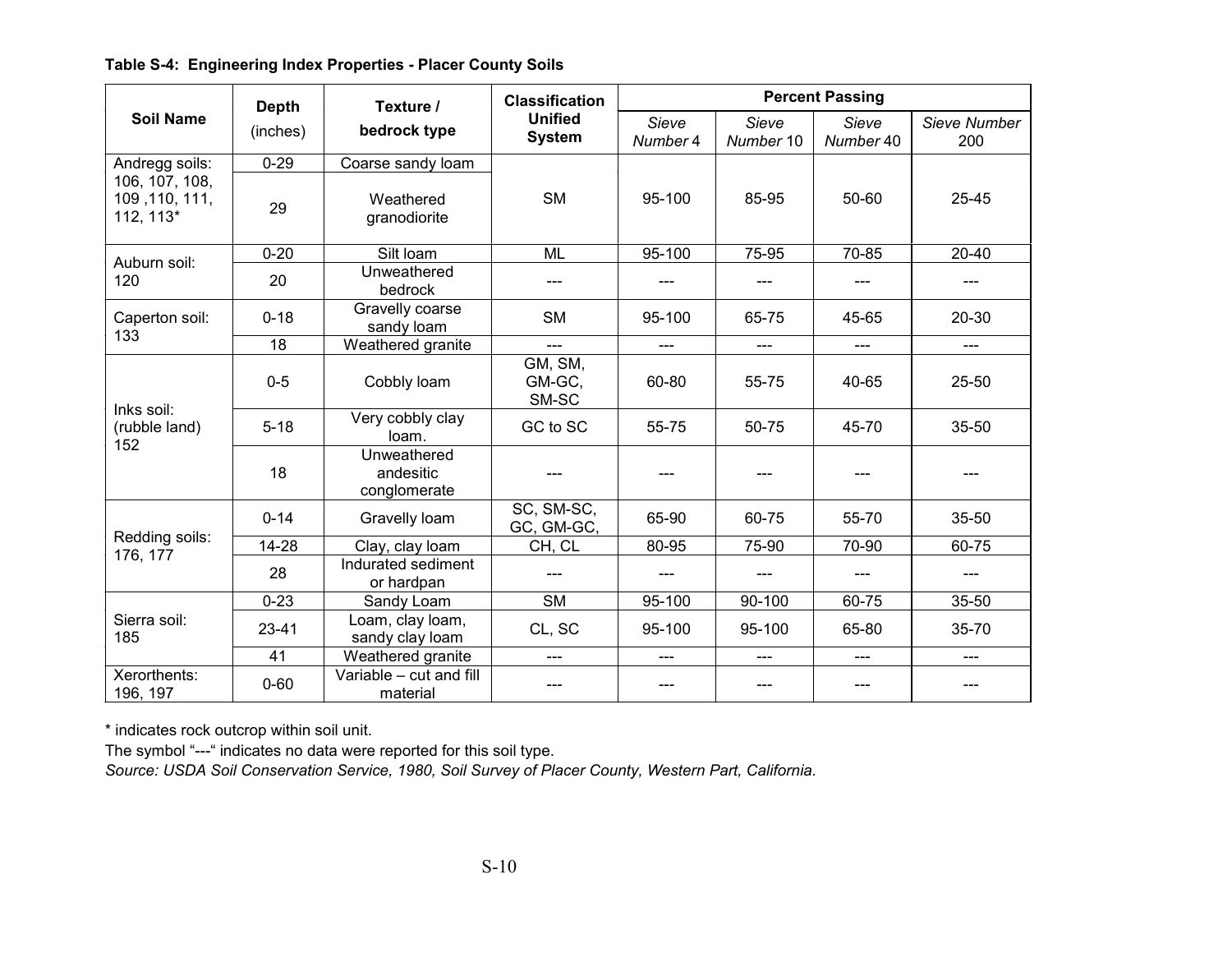| <b>Soil Name</b>                                             | <b>Depth</b><br>(inches) | <b>Permeability</b><br>(inches/hr) | <b>Available</b><br>water capacity<br>(inches/inch) | <b>Salinity</b><br>(Mmhos/<br>cm) | <b>Mineral</b><br><b>Content</b> | pH          | Shrink-<br><b>Swell</b><br>potential | <b>Erodibility</b><br>(K) | <b>Fertility</b><br>(T)               | Clay<br><b>Content</b><br>(% ) |
|--------------------------------------------------------------|--------------------------|------------------------------------|-----------------------------------------------------|-----------------------------------|----------------------------------|-------------|--------------------------------------|---------------------------|---------------------------------------|--------------------------------|
| Andregg soils:<br>106, 107, 108,<br>109, 110, 112,<br>$113*$ | $0 - 29$                 | $20 - 6.0$                         | $0.10 - 01.3$                                       |                                   |                                  | $5.6 - 7.3$ | Low                                  | 0.24                      | $\overline{2}$                        | $<$ 40                         |
| Auburn soil:<br>120                                          | $0 - 20$                 | $0.6 - 2.0$                        | $0.14 - 0.17$                                       |                                   |                                  | $5.6 - 6.5$ | Low                                  | 0.32                      | $\mathbf{1}$                          | approx<br>50                   |
| Caperton soil:<br>133                                        | $0 - 18$                 | $2.0 - 6.0$                        | $0.08 - 0.11$                                       | $\overline{\phantom{a}}$          |                                  | $5.6 - 6.5$ | Low                                  | 0.20                      | 1                                     | $<$ 40                         |
| Inks soil:<br>(rubble land)                                  | $0 - 5$                  | $0.6 - 2.0$                        | $0.07 - 0.12$                                       |                                   |                                  | $5.6 - 6.5$ | Low                                  | 0.20                      | $\mathbf 1$                           | approx<br>50                   |
| 152                                                          | $5 - 18$                 | $0.6 - 2.0$                        | $0.08 - 0.12$                                       | $\overline{\phantom{m}}$          | --                               | $5.6 - 6.5$ | Low                                  | 0.24                      | $\overline{\phantom{a}}$              | >50                            |
| Redding soils:                                               | $0 - 14$                 | $0.6 - 2.0$                        | $0.10 - 0.14$                                       | $\overline{\phantom{a}}$          | --                               | $5.1 - 6.0$ | Low                                  | 0.20                      | $\overline{2}$                        | $>50$                          |
| 176, 177                                                     | $14 - 28$                | $-0.06$                            | $0.04 - 0.04$                                       | $\overline{\phantom{a}}$          | --                               | $4.5 - 6.0$ | Moderate                             | 0.28                      | $\overline{\phantom{a}}$              | >50                            |
| Sierra soil:                                                 | $0 - 23$                 | $0.6 - 2.0$                        | $0.10 - 0.12$                                       | $\overline{\phantom{a}}$          | --                               | $5.6 - 7.3$ | Low                                  | 0.28                      | 3                                     | $50$                           |
| 185                                                          | $23 - 41$                | $0.2 - 0.6$                        | $0.15 - 0.18$                                       | $\hspace{0.05cm}$                 | --                               | $5.6 - 6.5$ | Moderate                             | 0.32                      | $\hspace{0.05cm}$ – $\hspace{0.05cm}$ | approx<br>50                   |
| Xerorthents:<br>196, 197                                     | $0 - 60$                 |                                    |                                                     |                                   |                                  |             |                                      |                           |                                       |                                |

**Table S-5: Physical and Chemical Properties of Soils - Placer County**

\* indicates rock outcrop within soil unit.

The symbol "–" indicates no data were reported for this soil type.

*Source: USDA Soil Conservation Service, 1980, Soil Survey of Placer County, Western Part, California.*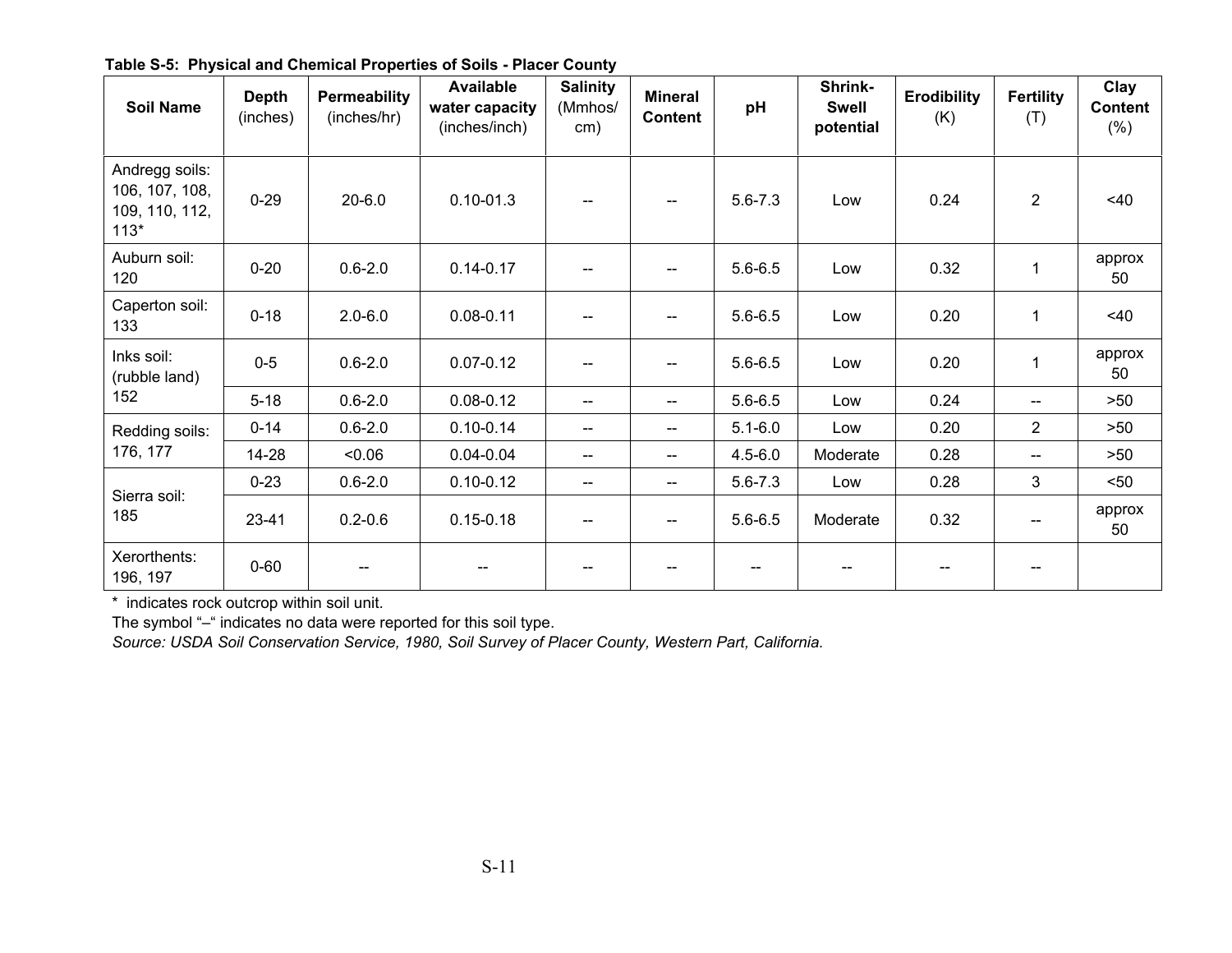#### **Sacramento County Soils**

Soils of Sacramento County are described in the U.S. Department of Agriculture Soil Conservation Survey of 1993. These descriptions are presented in Appendix A – Soil Descriptions. A brief listing follows, along with Table S-6: Engineering Index Properties - Sacramento County Soils and Table S-7: Physical and Chemical Properties of Soils - Sacramento County showing soil characteristics. Some of the soil characteristics requested in the scope can not be presented because they represent *in situ* conditions that are time- and location-specific; these include wetness, porosity, and density. Wetness is highly variable, depending on location and time of year. Porosity is also highly variable and is better characterized through Capacity. Limited data were available for some of the other requested characteristics. The tables are as complete as the available literature allows.

- 103 Andregg coarse sandy loam, 2 to 8 % slopes
- 104 Andregg coarse sand loam, 8 to 15 % slopes
- 105 Andregg-Urban land complex, 8 to 15 % slopes
- 136 Dumps
- 181 Natoma loam, 0 to 2 % slopes
- 182 Natoma –Xerorthents, dredge tailings complex 0 to 50%slpoes
- 227 Urban land
- 228 Urban land- Natoma complex, 0-2% slopes
- 243 Xerolls, 30-70% slopes
- 245 Xerorthents, dredge tailings, 2-50% slopes
- 246 Xerorthents, dredge tailings-Urban land complex, 0-2% slopes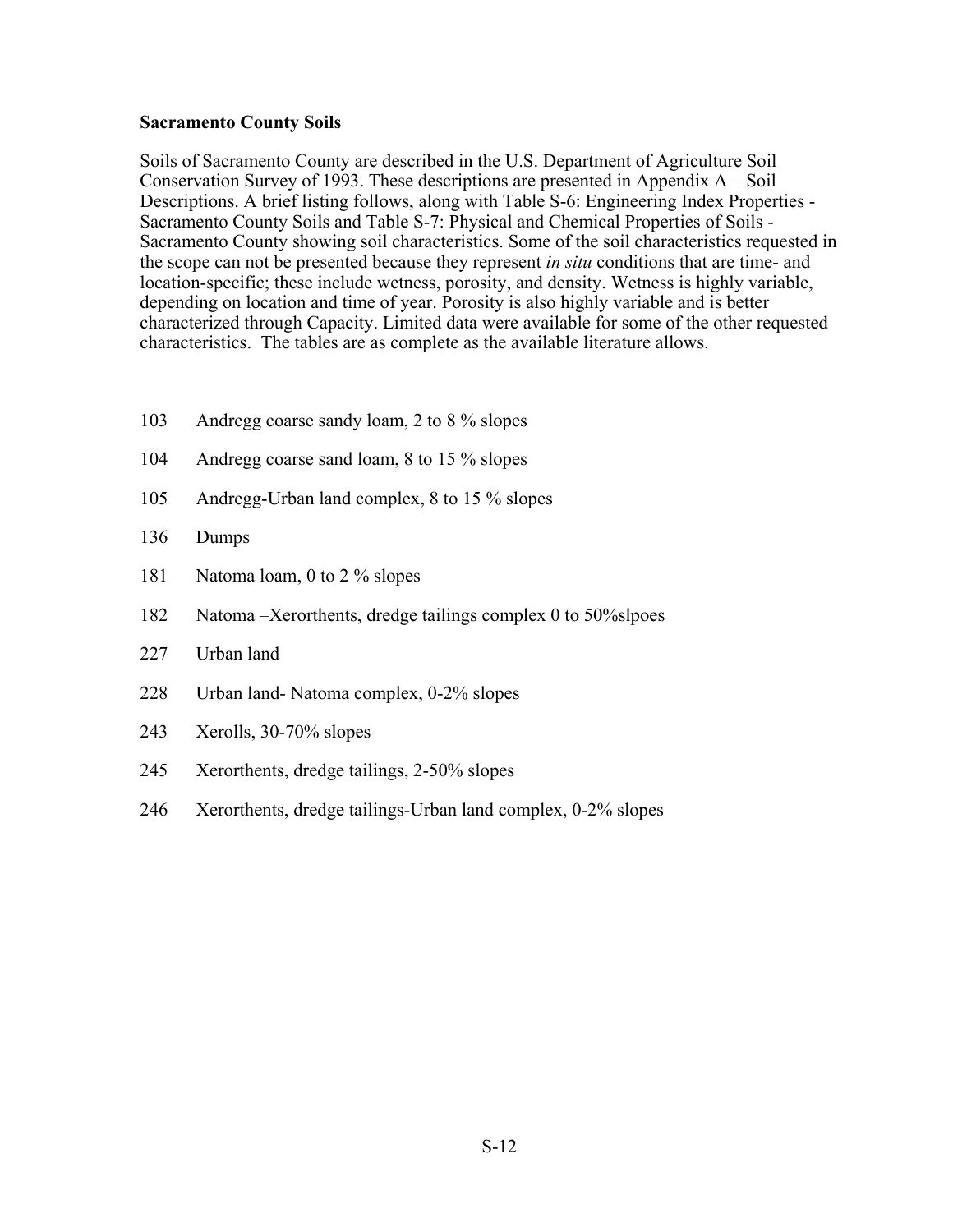| <b>Soil Name</b>                      | <b>Depth</b><br>(in) | <b>Texture</b><br><b>Parent Rock</b>                      | <b>Unified Soil</b><br><b>Classification</b> | <b>Percent Passing</b> |                          |                    |                     |  |
|---------------------------------------|----------------------|-----------------------------------------------------------|----------------------------------------------|------------------------|--------------------------|--------------------|---------------------|--|
|                                       |                      |                                                           | <b>System</b>                                | Sieve Number<br>4      | Sieve Number<br>10       | Sieve Number<br>40 | Sieve Number<br>200 |  |
| Andregg<br>soils:<br>103, 104,<br>105 | $0 - 11$             | Coarse sandy loam                                         | <b>SM</b>                                    | 95-100                 | 85-100                   | 50-60              | 25-45               |  |
|                                       | $11-32$              | Coarse sandy<br>loam, sandy loam                          | <b>SM</b>                                    | 95-100                 | 85-100                   | 50-60              | 25-40               |  |
| 32                                    |                      | Weathered bedrock                                         | $-$                                          | —                      | $\overline{\phantom{m}}$ | —                  | -                   |  |
| Dumps soil:<br>136                    |                      |                                                           |                                              |                        |                          |                    |                     |  |
|                                       | $0 - 17$             | Loam                                                      | CI, CI-MI                                    | 100                    | 95-100                   | 80-90              | 50-65               |  |
|                                       | $17 - 33$            | Loam, clay loam                                           | CL                                           | 100                    | 95-100                   | 80-90              | 50-65               |  |
| <b>Natomas</b>                        | 33-78                | Clay loam                                                 | CL                                           | 100                    | 95-100                   | 80-90              | 50-65               |  |
| soils:<br>181, 182                    | 78-84                | Stratified gravelly<br>coarse sandy loam<br>to sandy loam | SM-SC                                        | 65-100                 | 60-100                   | 45-70              | 25-50               |  |
| Urban land:<br>227-228                |                      |                                                           |                                              |                        |                          |                    |                     |  |
| Xerolls: 243,<br>246                  |                      |                                                           |                                              |                        |                          |                    |                     |  |
| Xerorthents:<br>245                   |                      |                                                           |                                              |                        |                          |                    |                     |  |

#### **Table S-6: Engineering Index Properties - Sacramento County Soils**

The symbol "–" indicates no data were reported for this soil type.

*Source: U.S.D.A. Soil Conservation Service, 1993, Soil Survey of Sacramento County, California.*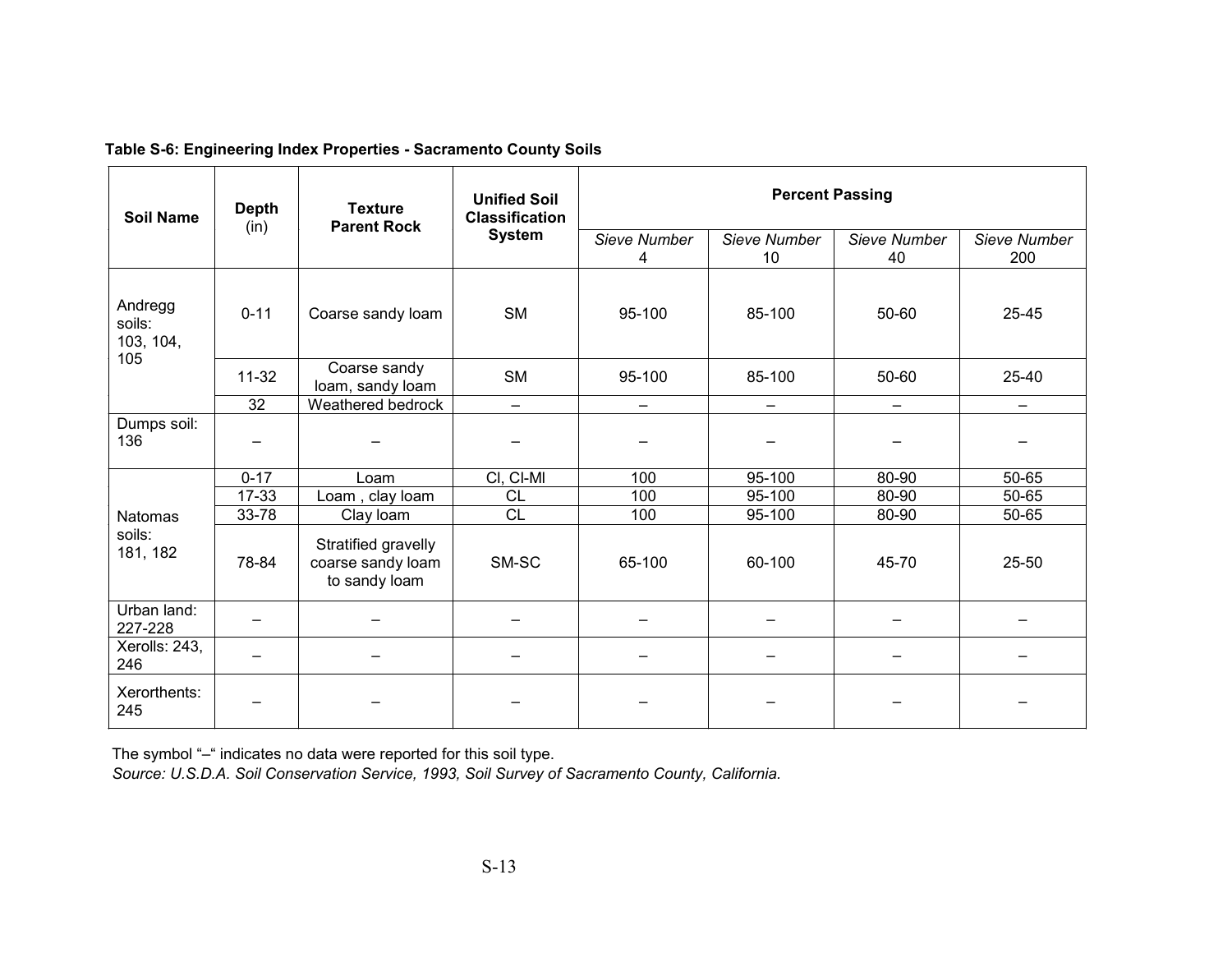| <b>Soil Name</b>              | <b>Depth</b><br>(in)     | <b>Permeability</b><br>(ln/hr) | <b>Available</b><br>water<br>capacity<br>(IN/in) | <b>Salinity</b><br>(Mmhos/<br>cm) | <b>Mineral</b><br><b>Content</b> | pH                       | Shrink-<br><b>Swell</b><br>potential | <b>Erodibility</b><br>(K) | <b>Fertility</b><br>(T)  | Clay<br><b>Content</b><br>$(\% )$ |
|-------------------------------|--------------------------|--------------------------------|--------------------------------------------------|-----------------------------------|----------------------------------|--------------------------|--------------------------------------|---------------------------|--------------------------|-----------------------------------|
| Andreg<br>soils: 103,         | $0 - 11$                 | $2.0 - 6.0$                    | $0.10 - 0.13$                                    | $-$                               | $\overline{a}$                   | $5.6 - 7.3$              | Low                                  | $\overline{2}$            | 8                        | $7 - 18$                          |
| 104, 105                      | $11 - 32$                | $2.0 - 6.0$                    | $0.10 - 0.13$                                    | --                                | $\overline{\phantom{a}}$         | $5.6 - 7.3$              | Low                                  | $\overline{\phantom{m}}$  | $-$                      | $10 - 18$                         |
| Dumps: 136                    | $\overline{\phantom{a}}$ | $\overline{\phantom{a}}$       | $\overline{\phantom{a}}$                         | --                                | $-$                              | $\overline{\phantom{a}}$ | $\overline{\phantom{a}}$             | $-$                       | $\overline{\phantom{a}}$ | $\overline{\phantom{a}}$          |
|                               | $0 - 17$                 | $0.6 - 2.0$                    | $0.14 - 0.17$                                    | --                                | $\overline{\phantom{m}}$         | $6.7 - 7.3$              | Low                                  | 5                         | 8                        | $15 - 25$                         |
| <b>Natomas</b><br>soils: 181, | 17-33                    | $0.6 - 2.0$                    | $0.15 - 0.18$                                    | $\overline{\phantom{a}}$          | $\overline{\phantom{a}}$         | $5.6 - 7.3$              | Low                                  | $\overline{\phantom{a}}$  | $\overline{\phantom{a}}$ | 20-30                             |
| 182                           | 33-78                    | $0.2 - 0.6$                    | $0.17 - 0.19$                                    | --                                | $-$                              | $5.1 - 6.5$              | Moderate                             | $-$                       | $\overline{\phantom{a}}$ | $27 - 35$                         |
|                               | 78-84                    | $0.6 - 2.0$                    | $0.10 - 0.12$                                    | --                                | $- -$                            | $6.1 - 7.3$              | Low                                  | $\overline{a}$            | --                       | $15 - 20$                         |
| Urban land:<br>227-228        |                          |                                |                                                  |                                   |                                  |                          |                                      |                           |                          |                                   |
| Xerolls: 243,<br>246          | --                       |                                | --                                               |                                   |                                  |                          |                                      |                           |                          |                                   |
| Xerorthents:<br>245           | --                       |                                |                                                  |                                   |                                  |                          |                                      |                           |                          |                                   |

**Table S-7: Physical and Chemical Properties of Soils - Sacramento County**

The symbol "–" indicates no data were reported for this soil type.

*Source: U.S.D.A. Soil Conservation Service, 1993, Soil Survey of Sacramento County, California.*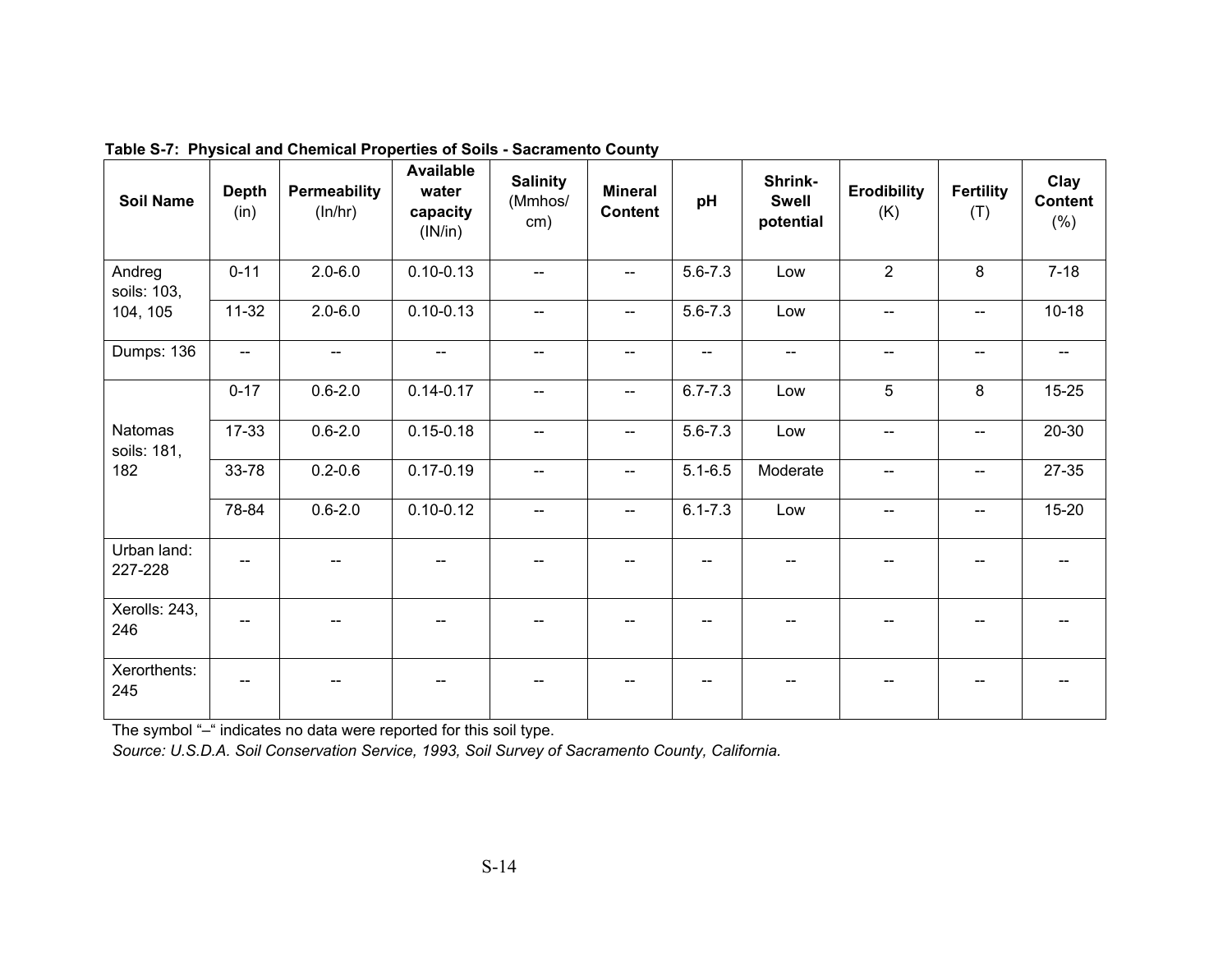# **Recommendations**

In this subsection, specific areas of concern have been described and brief recommendations have been provided. As with any specific project, a site-specific geotechnical and soil survey should be conducted prior to foundation design and design of other surface and subsurface facilities.

*Shrink-swell soils:* In general, all soils in the Unit have low shrink-swell potential of the surface layer. Moderate shrink-swell potential was identified in Redding soil in the 1-2 foot depth, in Sierra soil in the 2-3 foot depth, in Natomas soil in the 3 to 6 foot depth, and in the Boomer and Sobrante soils at 1 to 4 foot depth. If developments are planned in those areas where moderate shrink-swell potential has been identified approximately 1 to 3 feet below the surface, the geotechnical characteristics of the soil should be described through field and laboratory tests prior to foundation design.

*Coarse soils over granite:* Most of the northern and northwestern margin of Folsom Lake is underlain by granite. The soils developed over granite bedrock (Ahwahnee, Andregg, Caperton and Sierra) are extremely coarse and sandy and drain rapidly; consequently, granitic soils are highly erodible. Evidence of excessive erosion was observed at numerous places along the north shore; most of it appears to have been worsened by off-road vehicle users as well as by use of unpaved trails. Another problem associated with granitic soils is excessive drainage. Leach fields should not be constructed in this soil type, because leachate will travel rapidly through the soil and emerge at the surface downslope.

*Serpentine rock and soil:* Serpentine soil forms over serpentine bedrock, the bulk of which lies in a north-south swath through the Peninsula (between the North and South Forks at Flagstaff Hill) and south of the South Fork of the American River at Iron Mountain. Serpentine soils (Serpentine rock land in El Dorado Co.) are high in nickel, chromium, and manganese that limit the varieties of plants that can grow in it. Serpentine soil is generally unsuitable for construction of leach fields due to the corrosive qualities of the soil.

*Dredge tailings:* Adjacent to Lake Natoma, dredge tailings ('Tailings' in El Dorado Co., Xerorthents in Placer and Sacramento Counties) are generally composed of small to large cobbles to small boulders of smooth rock occurring in a hummocky or lumpy pattern. Water washes through these cobbles so quickly, that any fine-grained material is soon washed away, leaving the tailings piles largely unvegetated. Some of these tailings piles could be removed through quarrying operations that mine the cobbles for landscaping rock. This process would flatten out the topography, reduce the thickness of cobble accumulation, and eventually allow revegetation of the native soil when they have been uncovered.

*Groundwater:* Areas of thin soil over bedrock will have limited permeability. This characteristic must be factored in when designing facilities on bedrock. Thin soils are likely to occur in the uplands or steeply sloping portions of the Unit along the margins of Folsom Lake. The soil types would include Ahwahnee, Andregg, Caperton and Sierra soils; Auburn Boomer and Sobrante soils; and Rescue and Serpentine rock land soils.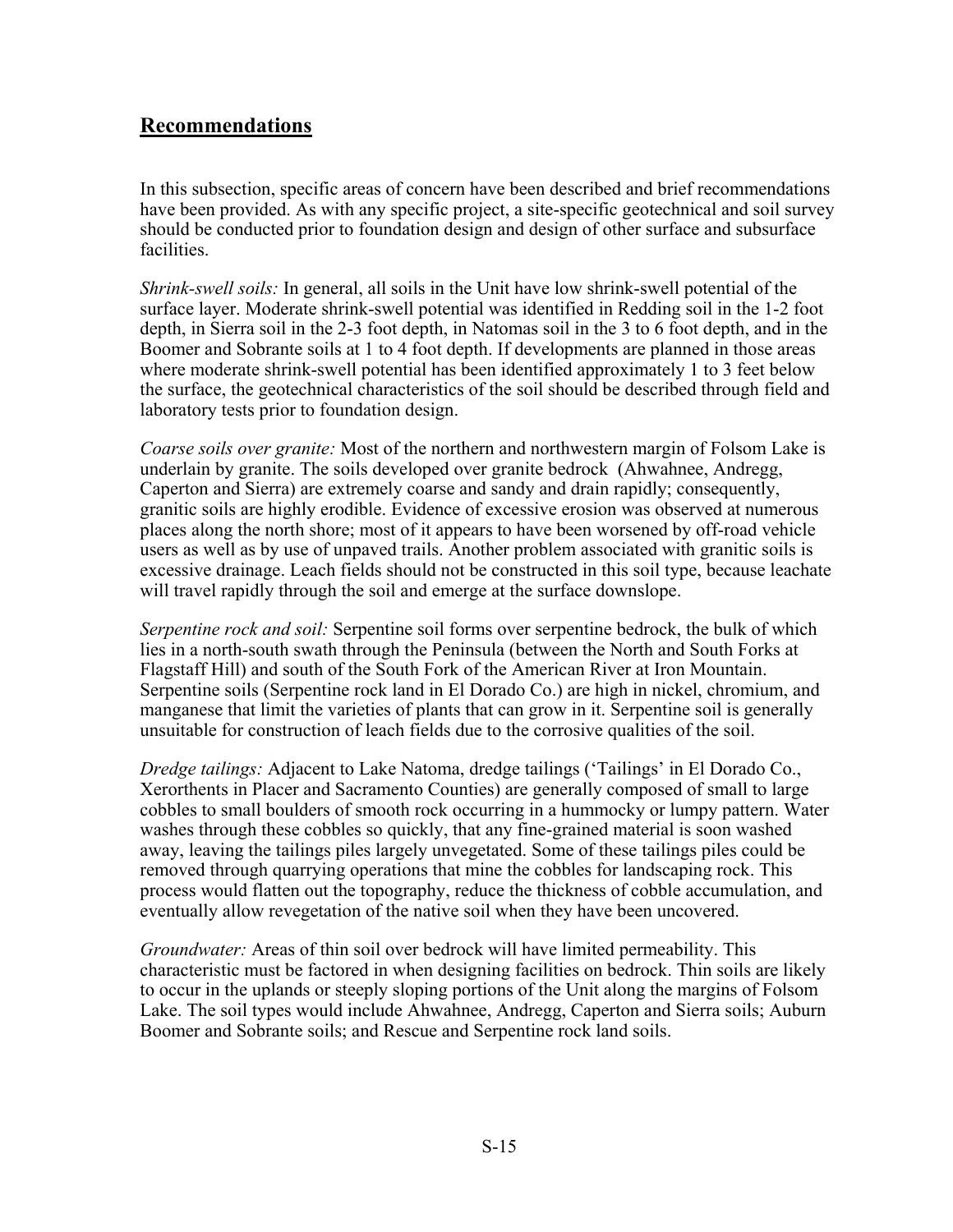# **References**

- California Department of Conservation (C.D.C.), 1979, California Soils: An Assessment, Draft Report by the Soil Resources Protection Unit.
- U.S.D.A. Soil Conservation Service, 1974, Soil Survey of El Dorado Area, California.
- U.S.D.A. Soil Conservation Service, 1980, Soil Survey of Placer County, Western Part, California.
- U.S.D.A. Soil Conservation Service, 1993, Soil Survey of Sacramento County, California.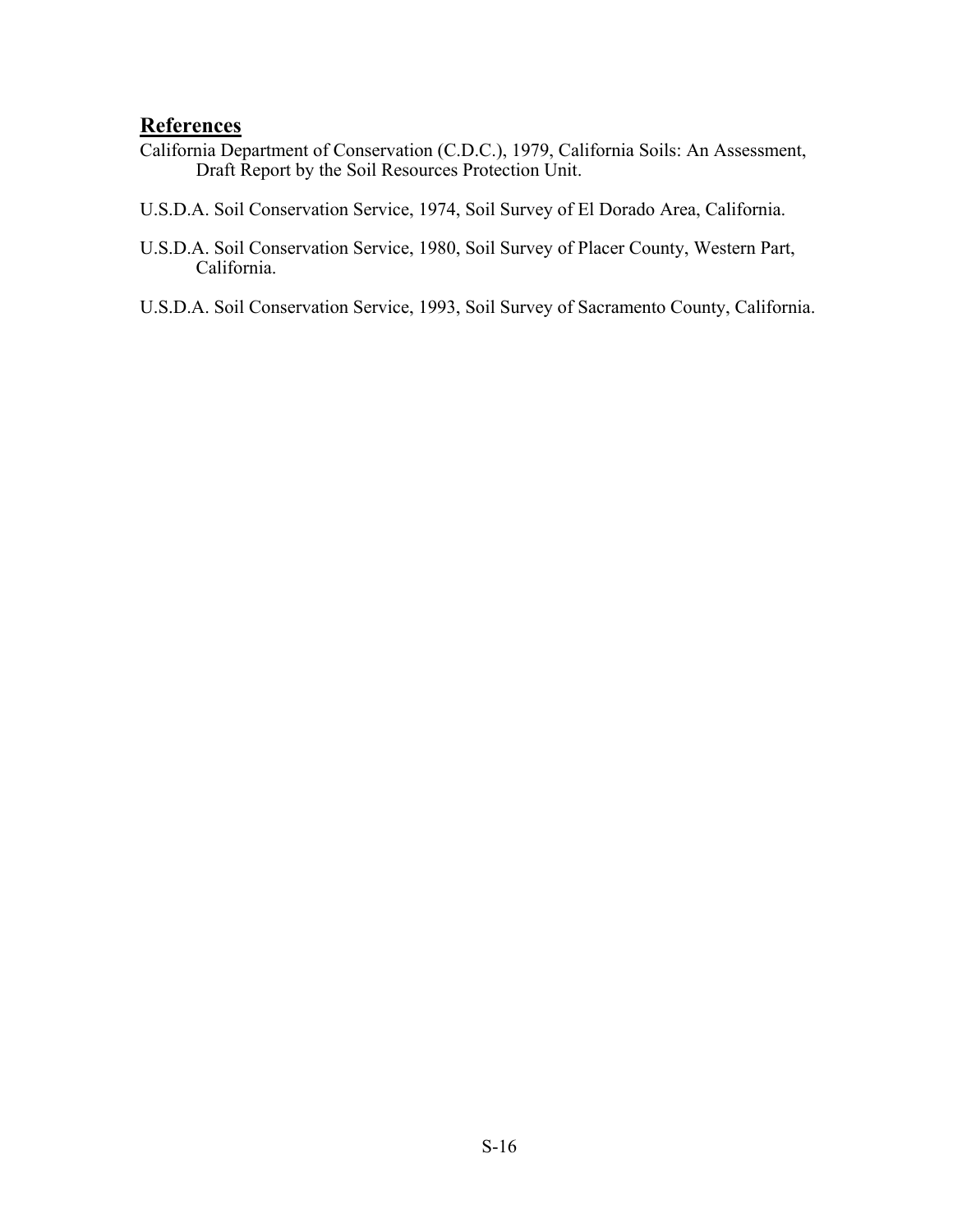# **Appendix**

### **Soil Descriptions and Interpretations**

The Folsom Lake–Lake Natoma Region lies within the Lower and Middle Foothills. Soils developed in this setting are generally well-drained silty, sandy and gravelly mixtures developed over either granitic or metamorphic bedrock. An exception is in the area of exposures of serpentine rock where a specialized soil type forms.

The following soil series descriptions and interpretations are taken directly from the published Soil Conservation Service reports for El Dorado, Placer, and Sacramento Counties.

### El Dorado County

### *Ahwahnee Series.*

1

The Ahwahnee series consists of well-drained soils that are underlain by weathered granitic rocks at a depth of 24 to 40 inches. These are rolling to steep soils on foothills. Slopes are 9 to 50 percent. Elevations range from 500 feet to 2,500 feet. The average annual rainfall is 25 to 35 inches, average annual temperature is 60 ° F and the frost-free season is 170 to 270 days. Vegetation is mainly annual grasses, forbs, and oaks; and there are scattered Digger (Gray) and Ponderosa Pines. Ahwahnee soils are associated principally with Auberry, Sierra, and Auburn soils.

In a representative profile, the surface layer is very dark gray and grayish-brown, neutral and slightly acid, sandy loam and coarse sandy loam about 8 inches thick. The subsoil is pale brown and light yellowish brown, slightly acid, heavy coarse sandy loam. Weathered granodiorite occurs at a depth of about 26 inches. Ahwahnee soils are used for annual range.

*Ahwahnee coarse sandy loam, 9 to 15 percent slopes (AcC).* This soil is strongly sloping. Exposed bedrock occupies less than 5 percent of the surface. A representative profile is located 7 miles southwest of Pilot Hill, 0.1-mile east of the high-water mark on Folsom Reservoir, 0.1-mile southwest of the northeast corner of Section 8, Township 10 North, Range 8 East:

- A11 0 to 2  $\frac{1}{2}$  inches from surface, very dark gray (N3/0)1, sandy loam, black (N 2/0) when moist; massive; soft, friable, nonsticky and nonplastic; many very fine roots; many very fine tubular and interstitial pores; neutral; clear, smooth boundary.
- A12  $2\frac{1}{2}$  to 8 inches from surface, grayish-brown (10YR 5/2), coarse sandy loam, dark brown (10YR 3/3) when moist; massive; soft, friable, nonsticky and nonplastic; common very fine and fine roots; common very fine tubular pores; slightly acid; clear, smooth boundary.

<sup>1</sup> Letters and numbers within parentheses refer to colors as defined in the Munsel Color System for Soil.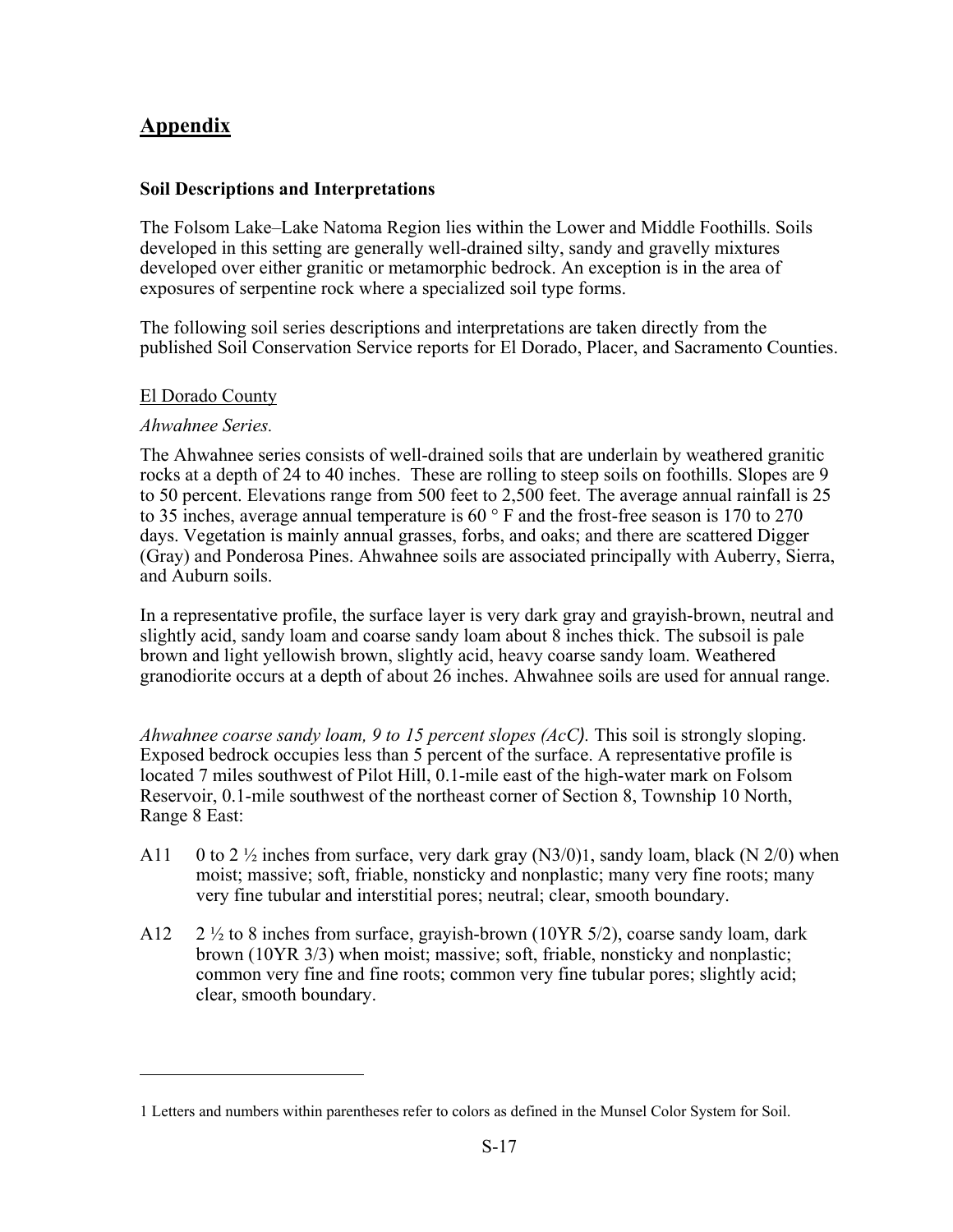- B1 8 to 18 inches from surface, pale-brown (10YR 6/3), heavy coarse sandy loam, dark yellowish brown (10YR 4/4) when moist; massive; hard, friable, slightly sticky and nonplastic; common fine and medium roots; common very fine tubular and interstitial pores and few fine tubular pores; slightly acid; clear, smooth boundary.
- B2t 18 to 26 inches from surface, light yellowish-brown (10YR 6/4), heavy coarse sandy loam, brown (7.5YR 4/4), when moist; massive; very hard, friable, slightly sticky and nonplastic; few fine and medium roots; common very fine tubular and interstitial pores; few thin clay films in pores and as bridges; slightly acid; abrupt, irregular boundary
- C 26 inches from surface, weathered granodiorite that has many thin clay films in pores and as bridges.

Total thickness of the A horizon is about 6 to 10 inches. Depth to rock is 24 to 40 inches. Included in mapping are small areas of Auberry coarse sandy loam, Sierra sandy loam, Auburn very rocky silt loam, and a soil that is similar to this Ahwahnee soil but has a paler surface layer. Permeability of this Ahwahnee soil is moderately rapid. Surface runoff is medium, and the erosion hazard is moderate to high. The available water-holding capacity is 3.5 to 5 inches. The effective rooting depth is 24 to 40 inches. This soil is used for range. Capability Unit IV3-1(18); Range Site 3; Woodland Suitability Group not assigned.

*Ahwahnee very rocky, coarse sandy loam, 9 to 30 percent slopes (AdD)*. In areas of this soil, rock outcrops occupy 5 to 25 percent of the surface. Included in mapping are small areas of Auberry very rocky coarse sandy loam, Auburn very rocky silt loam, Chawanakee very rocky coarse sandy loam, Chaix very rocky coarse sandy loam, and Sierra very rocky sandy loam. Surface runoff is medium to rapid, and the erosion hazard is high. This soil is used for range. Capability Unit VIs-1(18); Range Site 3; Woodland Suitability Group not assigned.

*Ahwahnee very rocky, coarse sandy loam, 30 to 50 percent slopes (AdE).* In areas of this soil, rock outcrops make up 5 to 25 percent of the surface. Included in mapping are small areas of Auberry very rocky coarse sandy loam, Auburn very rocky silt loam, Chawanakee very rocky coarse sandy loam, Chaix very rocky coarse sandy loam, and Sierra very rocky sandy loam. Surface runoff is rapid, and the erosion hazard is very high. This soil is used for range and watershed. Capability Unit VIIs-1(18); Range Site 3; Woodland Suitability Group not assigned.

### *Auburn Series.*

The Auburn series consists of well-drained soils that are underlain by hard metamorphic rocks at a depth of 12 to 26 inches. These soils are present on undulating to very steep foothills. Slopes are 2 to 70 percent. Elevations range from 500 feet to 1,800 feet. The average annual rainfall is 25 to 35 inches, average annual temperature is 60 $\degree$ F and the frostfree season is 170 to 270 days. Vegetation is mainly annual grasses, forbs, and oaks, and there are scattered areas of Digger (Gray) pine and brush. Auburn soils are associated principally with Argonaut, Boomer, Sobrante, and Whiterock soils. In a representative profile, the surface layer is brown, slightly acid silt loam. Weathered metabasic rock is at a depth of about 14 inches. Auburn soils are used mainly for range. A few small areas are used for irrigated pasture.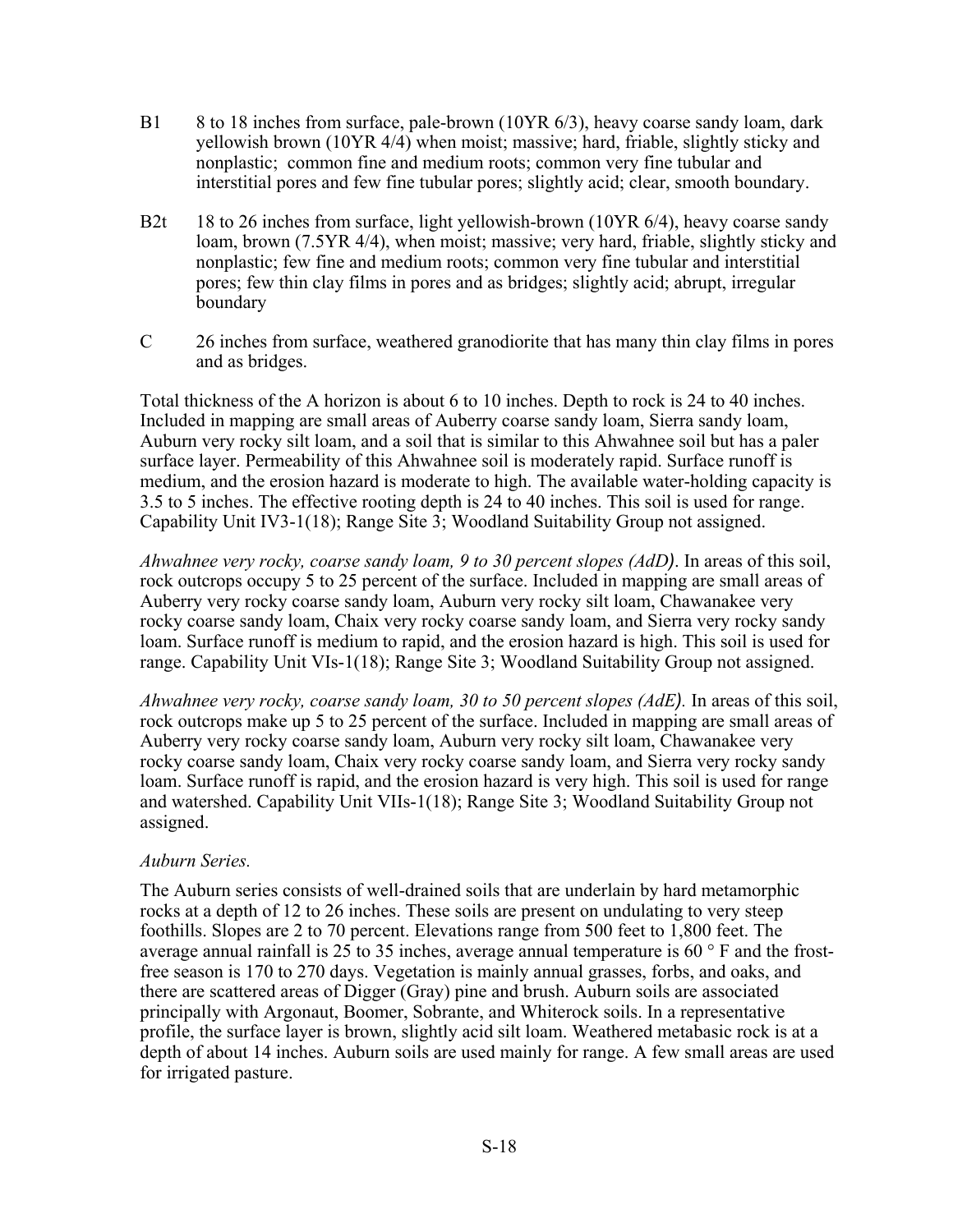*Auburn very rocky silt loam, 2 to 30 percent slopes (AxD).* This soil is gently sloping to moderately steep. Outcrops of bedrock cover 5 to 25 percent of the surface. A representative profile is located 5 miles west of Shingle Springs, 2,000 feet west and 1,200 feet south of the northeast corner of Section 7, Township 9 North, Range 9 East:

- A1 0 to 3 inches from surface, brown (7.5YR 5/4) silt loam, dark reddish brown (5YR 3/3) when moist; massive; slightly hard, friable, nonsticky and nonplastic; many very fine roots; many very fine and fine pores; slightly acid; clear, wavy boundary.
- B2 3 to 14 inches from surface, reddish-yellow (5YR 6/8) silt loam, dark reddish brown (5YR 6/8) when moist; massive; hard, friable, slightly sticky and slightly plastic; many very fine and fine roots; many very fine and fine pores; slightly acid; abrupt, wavy boundary.
- R 14 inches from surface, weathered metabasic rock.

Depth to bedrock ranges from 12 to 26 inches. As much as 25 percent of the soil mass consists of gravel- and cobblestone-sized rock fragments. The color of the A horizon ranges from reddish brown or brown to yellowish red. The texture is loam or silt loam. The total thickness of the A horizon is 3 to 10 inches. There is a slight increase in clay content in the B horizon. Reaction is slightly acid or neutral. Included in mapping are small areas of Argonaut very rocky loam, Boomer very rocky loam, and Sobrante very rocky silt loam. In the Folsom Reservoir area, there is a soil similar to this Auburn soil that has a darker colored surface layer and formed on mica schist. Permeability of this Auburn soil is moderate. Surface runoff is slow to medium, and the erosion hazard is slight to moderate. The available water-holding capacity is 2 to 4 inches. The effective rooting depth is 12 to 26 inches. This soil is used for range. A few small areas are used as irrigated pasture. Capability Unit VIs-1(18); Range Site 1; Woodland Suitability Group not assigned.

*Auburn silt loam, 2 to 30 percent slopes (AwD).* This soil has slopes that are dominantly between 5 and 15 percent. It is similar to Auburn very rocky silt loam, 2 to 30 percent slopes except that less than 5 percent of the surface is exposed bedrock. Included in mapping are small areas of Argonaut gravelly loam; Perkins gravelly loam, moderately deep variant; and Sobrante silt loam.This soil is used for range, irrigated pasture, and some dryland hay and grain. Capability Unit IVe-8(18); Range Site 1; Woodland Suitability Group not assigned.

*Auburn very rocky silt loam, 30 to 50 percent slopes (AxE).* This soil is steep in the more prominent foothills and slopes that drop into creek channels and drainageways. Included in mapping are small areas of Boomer very rocky loam. In the Folsom Reservoir area, there is a soil similar to this Auburn soil that has a darker surface layer and formed from mica schist. Surface runoff is medium to rapid, and the erosion hazard is moderate to high. This soil is used for range. Capability Unit VIIs-1(18); Range Site 1; Woodland Suitability Group not assigned.

*Auburn extremely rocky silt loam, 3 to 70 percent slopes (AyF).* This soil has slopes that dominantly range from 15 to 50 percent. It is similar to Auburn very rocky silt loam, 2 to 30 percent slopes, except that 20 to 50 percent of the surface has rock outcrops and the depth to bedrock ranges from 12 to 20 inches. Included in mapping are small areas of Metamorphic rock land.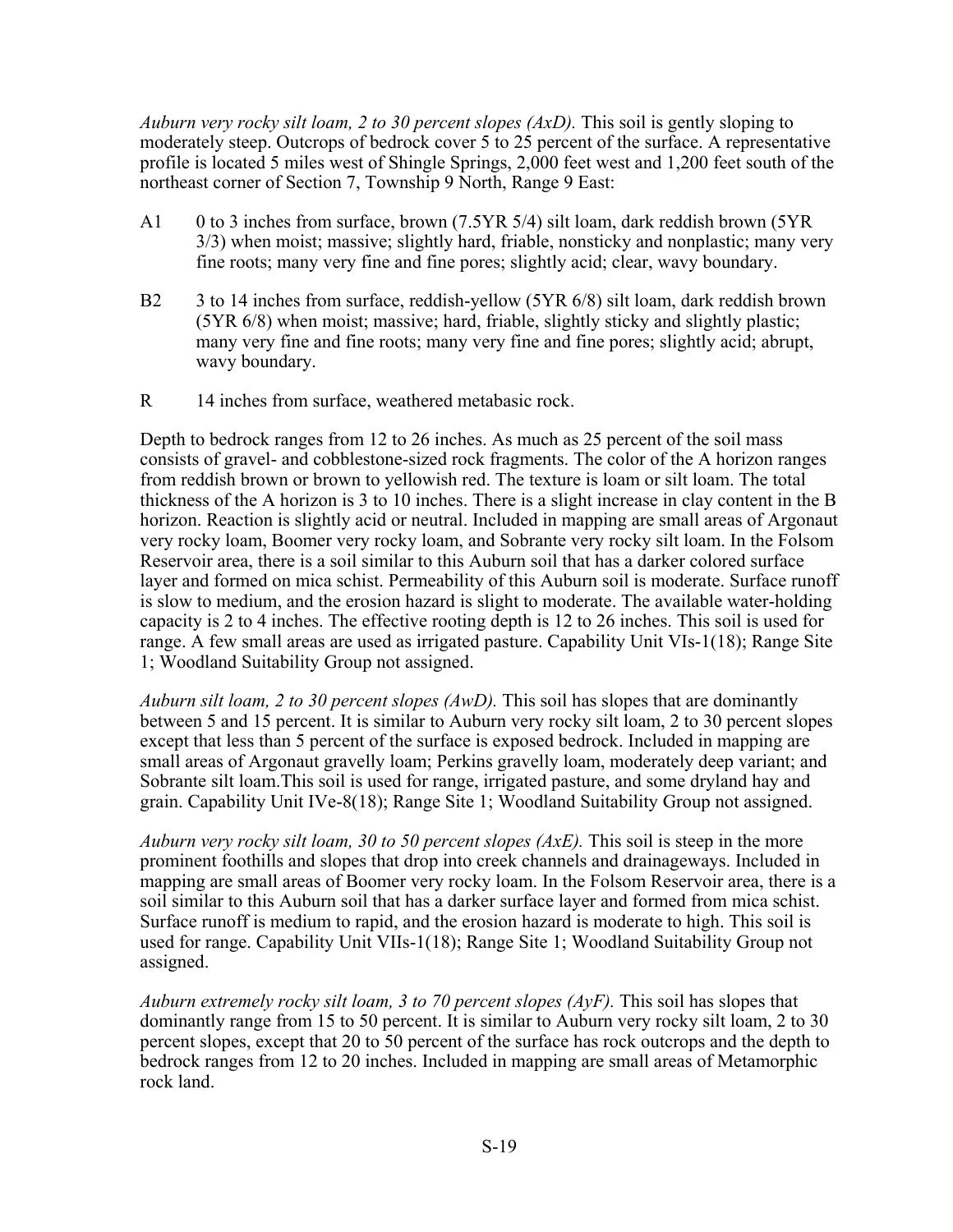The available water-holding capacity of this Auburn soil is 2 to 4 inches. Surface runoff is slow to very rapid, and the erosion hazard is slight to very high. The effective rooting depth is 12 to 20 inches.This soil is used for range. Capability Unit VIIs-1(18); Range Site 1; Woodland Suitability Group not assigned.

### *Boomer Series.*

1

The Boomer series consists of well-drained soils that are underlain by basic2 schists at a depth of 24 to 52 inches. These soils are undulating to very steep on uplands. Slopes are 3 to 70 percent. Elevations are 1,000 to 3,500 feet. The average annual precipitation is 35 to 50 inches, average annual temperature is 57° F and the frost-free season is 170 to 270 days. Vegetation is mainly coniferous forest and annual grasses. Boomer soils are associated principally with Auburn and Sites soils. In a representative profile, the surface layer is yellowish red, medium acid gravelly loam about 13 inches thick. The subsoil is red, medium acid, gravelly clay loam to very gravelly sandy clay loam about 39 inches thick. This is underlain by basic schist at a depth of about 52 inches. Boomer soils are used for woodland and range.

*Boomer very rocky loam, 30 to 50 percent slopes (BkE).* This soil is the transition zone between areas of grass and oak trees and coniferous forest. Rock outcrops cover 5 to 25 percent of the surface. A representative profile is located, 6 miles northwest of Coloma and 0.25 miles east of the west quarter corner of section 33, Township 12 North, R. 9 East:

 $01&02 \quad 1$  inch to 0 from surface, pine needles and decomposing litter.

- A1 0 to 5 inches from surface, yellowish red (5YR 5/6) gravelly loam, dark reddish brown (5YR ¾) when moist; moderate, medium and fine, granular structure; slightly hard, friable, slightly sticky and slightly plastic; many very fine roots and common fine roots; many very fine tubular pores; medium acid; clear, smooth boundary.
- A3 5 to 13 inches from surface, yellowish red (5YR 5/6) gravelly loam, dark reddish brown (5YR ¾) when moist; moderate, medium subangular blocky structure and weak, medium and fine, granular structure; slightly hard, friable, sticky and plastic; many very fine and fine roots and common medium roots; many very fine and fine tubular and interstitial pores and few medium tubular pores; few thin clay films in pores; medium acid; clear, smooth boundary.
- B21t 13 to 24 inches from surface, red (2.5YR 4/6) gravelly clay loam, dark red (2.5YR 3/6) when moist; moderate, medium and fine, subangular blocky structure; slightly hard, friable, sticky and plastic; common very fine, fine, medium, and coarse roots; many very fine tubular and interstitial pores and a few fine tubular pores; many thin clay films in pores; medium acid; clear, smooth boundary.
- B22t 24 to 37 inches from surface, red (2.5YR 4/8) gravelly sandy clay loam, dark red (2.5YR 3/6) and yellowish red (5YR 4/6) when moist; moderate, medium and fine, subangular blocky structure; hard, firm, sticky and plastic; few fine, medium, and

<sup>2</sup> Basic refers to the relatively low silica content of a rock. A basic schist would have between 44 and 52% quartz , while normal (or Felsic) schists have over 52% quartz.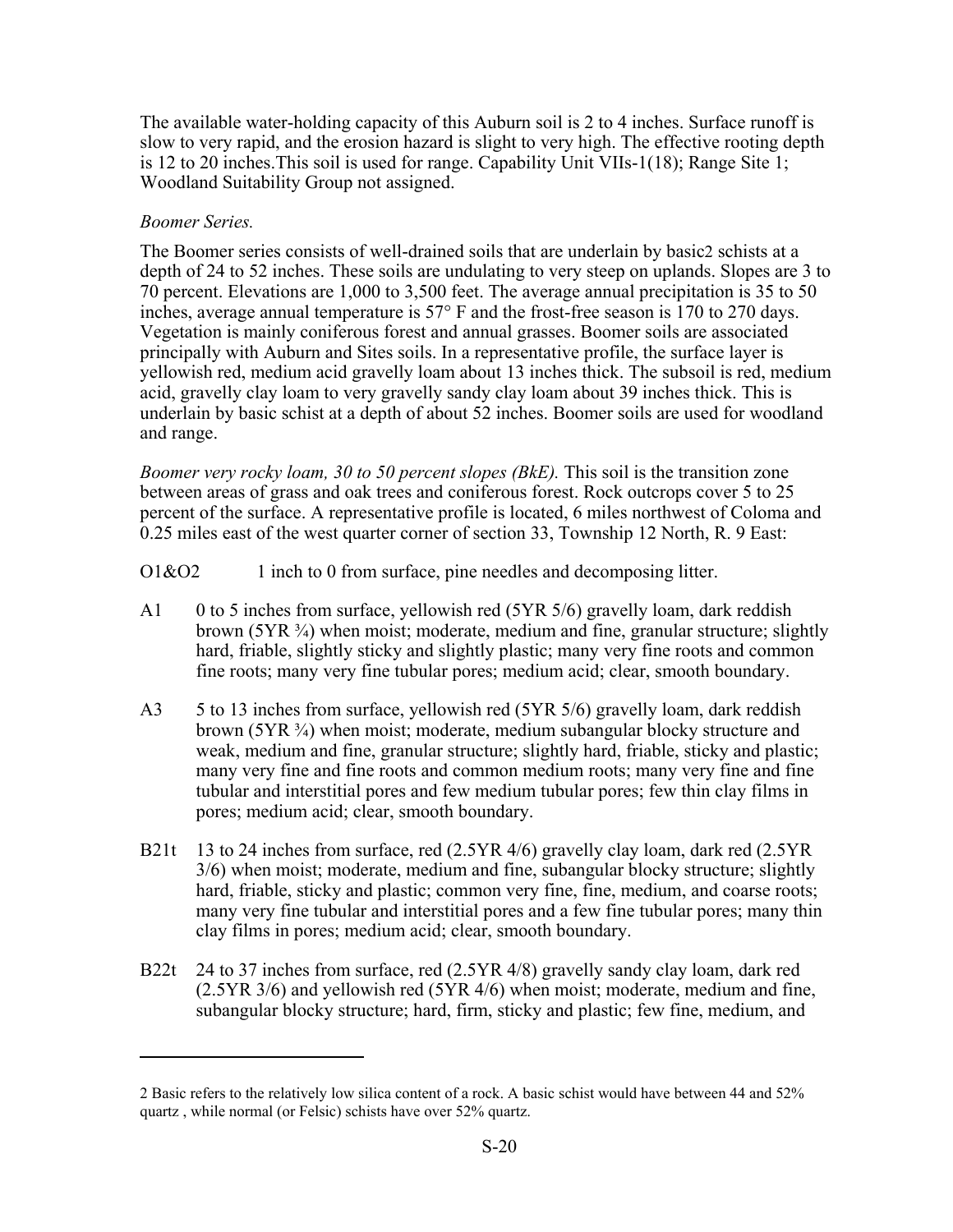coarse roots; many very fine tubular and interstitial pores and few fine tubular pores; many thin clay films in pores; medium acid; gradual, smooth boundary.

- B31t 37 to 52 inches from surface, red (2.5YR 4/6) very gravelly sandy clay loam, red (2.5YR 4/6 and yellowish red (5YR 4/6) when moist; massive; hard, firm, sticky and plastic; very few fine, medium, and coarse roots; few fine pores; many thin clay films as bridges and coating gravel; medium acid; clear, slightly wavy boundary.
- R 52 inches from surface, well-fractured schist that has dark-red (2.5YR 3/6) sandy clay loam in cracks, variable dark red (2.5YR 3/6, yellowish red (5YR 4/6), and strong brown (7.5YR 5/6) when moist; firm, sticky and slightly plastic; many thin clay films as bridges and coats on gravel; medium acid.

As much as 35 percent of the soil mass consists of gravel- and cobblestone-sized rock fragments. The A horizon is 10 to 15 inches thick and is brown to yellowish red in color. The B horizon is reddish brown to red and is medium acid or slightly acid. Depth to rock is 24 to 52 inches. Included in mapping are small areas of Auburn silt loam and Sites loam. Permeability of this Boomer soil is moderately slow. Surface runoff is rapid, and the erosion hazard is high. The available water-holding capacity is 4 to 7 inches. The effective rooting depth is 24 to 52 inches. This soil is used for range and woodland. Capability Unit VIs-1(22); Range Site 2; Woodland Suitability Group 4.

*Boomer very rocky loam, 3 to 30 percent slopes (BkD).* This soil is similar to Boomer very rocky loam, 30 to 50 percent slopes (BkE), except that it is less sloping. Included in mapping are small areas of Auburn very rocky silt loam, Argonaut very rocky loam, Sites very rocky loam, and Sobrante very rocky silt loam. Surface runoff is medium, and the erosion hazard is slight to moderate.This soil is used for range, irrigated or dryland pasture, and woodland. Capability Unit VIs-1(22); Range Site 2; Woodland Suitability Group 4.

*Boomer very rocky loam, 50 to 70 percent slopes (BkF).* This soil is adjacent to the major drainageways, and depth to the parent rock ranges from 24 to 40 inches. Included in mapping are small areas of Auburn very rocky silt loam, Sites very rocky loam, and metamorphic rock land. Surface runoff is rapid, and the erosion hazard is high. The available water-holding capacity is 4 to 6 inches for the 24- to 40-inch rooting depth.This soil is used for woodland, range, and watershed. Capability Unit VIIs-1(22); Range Site 2; Woodland Suitability Group 6.

## *Sobrante Series.*

The Sobrante series consists of well-drained soils that are underlain by fine-grained metamorphic rocks at a depth of 22 to 36 inches. These soils are undulating to hilly and are in the foothills. Slopes are 3 to 30 percent. Elevations range from 800 to 1,800 feet. The average annual temperature is 60° F average annual rainfall is 25 to 35 inches, and the frostfree season is 170 to 270 days. Vegetation is chiefly annual grasses and forbs, and there are scattered oaks. Sobrante soils are associated principally with Auburn, Argonaut, and Boomer soils. In a representative profile, the surface layer is reddish brown, medium acid silt loam about 5 inches thick. The subsoil is yellowish red, slightly acid silt loam and light clay loam about 19 inches thick. The substratum is well-weathered basic schist about 6 inches thick. Bedrock is at a depth of 30 inches. The Sobrante soils are used mainly for range. A few small areas are used for irrigated pasture and deciduous orchards.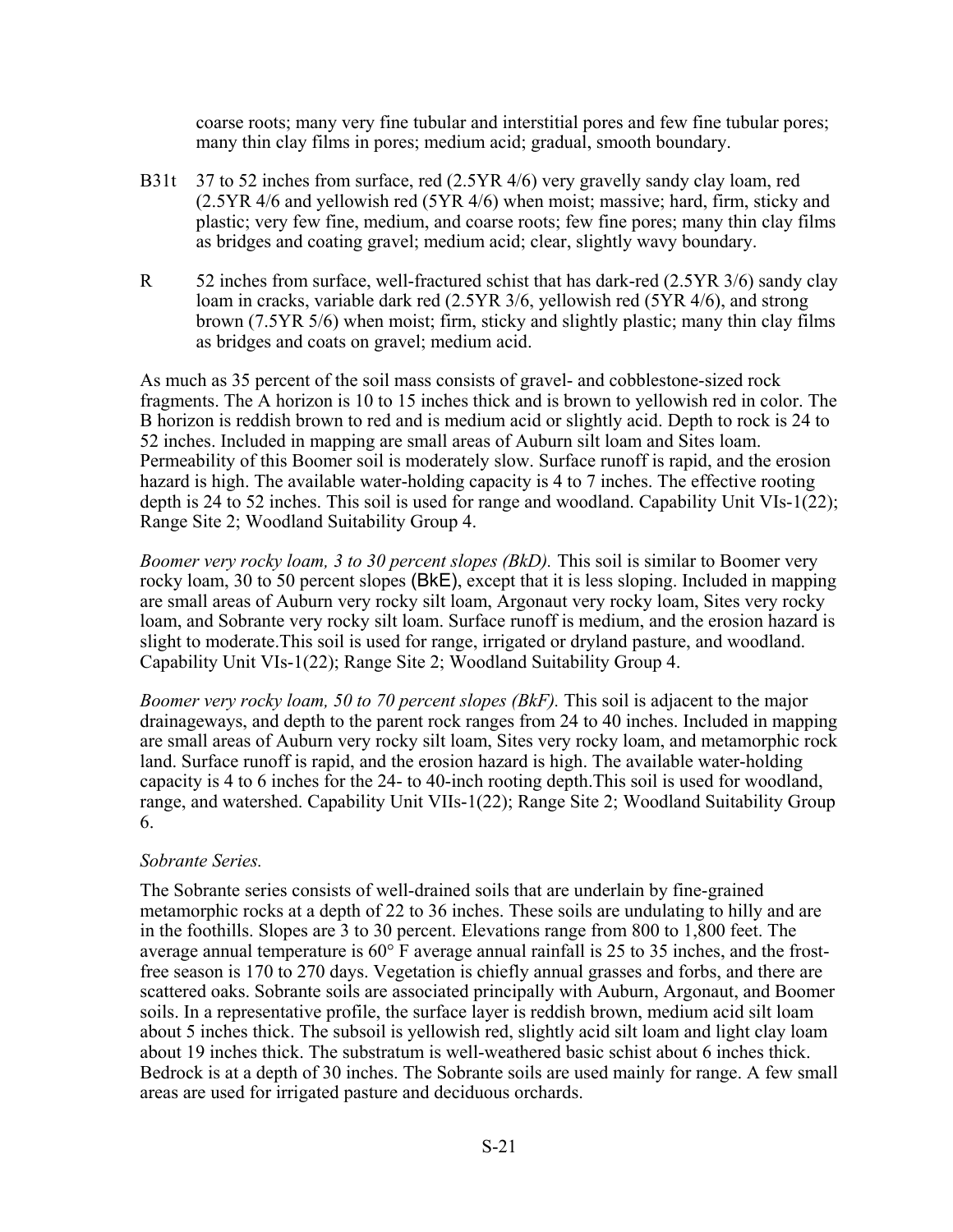*Sobrante silt loam, 3 to 15 percent slopes (SuC)* This soil is gently sloping to strongly sloping. Representative profile, 2 ½ miles south of Shingle Springs, 200 feet west of French Creek Road, and 200 feet south of the north quarter corner of sec. 19, T. 9 N., R. 10 E.:

- A1 0 to 5 inches from the surface, reddish brown (5YR 5/4) silt loam, dark reddish brown (5YR 3/4) when moist; massive; slightly hard and hard, friable, slightly sticky and slightly plastic; many micro and very fine roots; common very fine, fine, and medium tubular and interstitial pores; medium acid; clear, smooth boundary.
- B1 5 to 11 inches from the surface, yellowish red (5YR 4/6) silt loam, yellowish red (5YR 3/6) when moist; weak, medium, subangular blocky structure; hard, friable, sticky and slightly plastic; common very fine roots; many very fine and fine tubular pores; few thin clay films in pores; slightly acid; clear, smooth boundary.
- B2t 11 to 24 inches from the surface, yellowish red (5YR 5/6) light clay loam near silty clay loam, dark red (2.5YR 3/6) when moist; moderate, medium, subangular blocky structure; hard, friable, sticky and slightly plastic; common very fine roots; common very fine tubular pores and many fine and medium tubular pores; many thin clay films in pores and on ped faces; slightly acid; clear, wavy boundary.
- C 24 to 30 inches from the surface, soft, well-weathered basic schist; slightly acid.
- R 30 inches from the surface, hard basic schist; pockets of slightly weathered material.

The A horizon is reddish brown to strong brown, is slightly acid to medium acid, and ranges from 3 to 9 inches in thickness. The B horizon ranges from reddish brown to yellowish red and from silt loam and light clay loam to light silty clay loam. Included in mapping are small areas of Auburn silt loam, Argonaut gravelly loam, and Boomer gravelly loam. Permeability of this Sobrante soil is moderate. Surface runoff is slow to medium, and the erosion hazard is slight to moderate. The available water-holding capacity is 4 to 7 inches. Effective rooting depth is 22 to 36 inches. This soil is used mainly for range. Small areas are used for pasture and deciduous orchards. Capability Unit IIIe-8(18); Range Site 2; Woodland Suitability Group not assigned.

## *Tailings*

Tailings consist of cobbly and stony tailings from dredge mining and hydraulic mining and in hard-rock mine dumps. All the soil material either has been washed away, as in hydraulic mining, or has been buried, as in dredge mining or mine dumps. Surface runoff is slight, and the erosion hazard is none to slight. This land type is used for water shed and wildlife habitat. It has no farming value. Capability Unit VIIIS-1(18, 22); Range Site and Woodland Suitability Group not assigned.

## *Serpentine Rock Land (SaF)*

Serpentine rock land is in areas of highly resistant serpentine and other ultrabasic rock formations. Rock outcrops and stones make up from 50 to 90 percent of the surface, and there is a thin mantle of soil. This land type is undulating to very steep. At lower elevations it is associated with Delpiedra soils. Included with this miscellaneous land type, above an elevation of 1,000 feet, are small, scattered areas of a soil that has a surface layer of reddish brown, slightly acid loam and a subsoil of reddish brown and yellowish red neutral very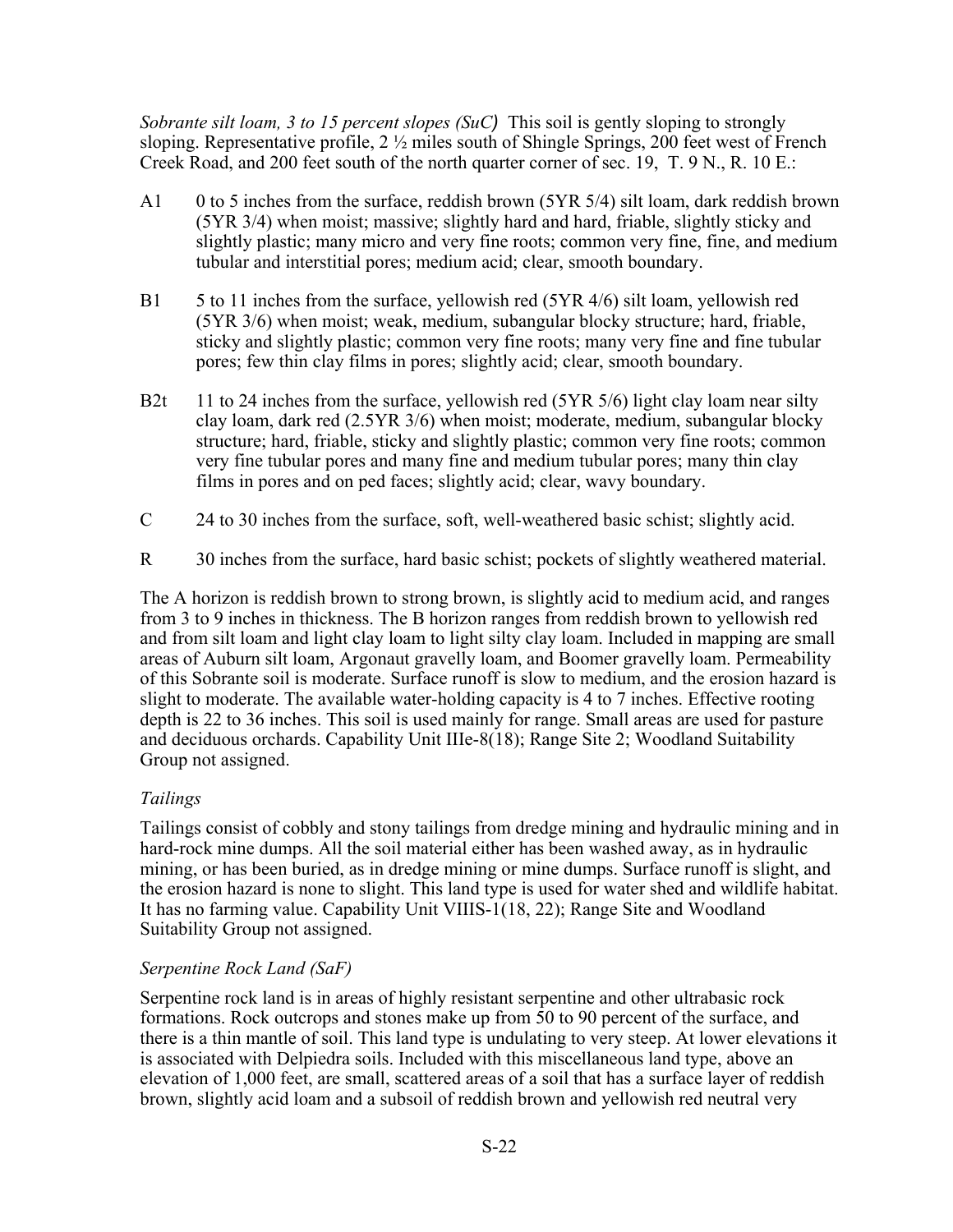gravelly heavy clay loam and clay. Depth to hard bedrock ranges from 10 to 24 inches. This land type is excessively drained. Surface runoff is very rapid, and the erosion hazard is slight to moderate. Serpentine rock land is used for watershed and wildlife habitat. It has no farming value. Capability Unit VIIIs-1(18, 22); Range Site and Woodland Suitability Group not assigned.

### Placer County

#### *Andregg Series.*

The Andregg series is part of the Andregg-Caperton-Sierra association. As such, it is described in the Soil Survey as: undulating to steep, well-drained and somewhat excessively drained soils that are deep to shallow over granitic rock. Most of this map unit is in the Loomis Basin. The soils are produced from weathered granitic rock. Slopes are 2 to 50 percent. The plant cover is annual grasses and blue and live oak. Elevations range from 200 to 1,000 feet. This unit makes up about 15 percent of the survey area. It is about 50 percent Andregg soils, 20 percent Caperton soils, 10 percent Sierra soils, and 20 percent Shenandoah soils and Rock outcrop. Andregg soils are moderately deep and well-drained. The surface layer is grayish brown coarse sandy loam. The subsoil is pale brown coarse sandy loam that is underlain at a depth of 24 to 40 inches by weathered granitic rock. This unit is used mostly for deciduous orchards and irrigated pasture. Many of the orchards are being subdivided into rural "ranchettes".

*Andregg coarse sandy loam, 2 to 9 percent slopes (106)* This is a moderately deep, gently rolling, well-drained soil underlain by weathered granitic bedrock. It formed in residuum on low hills in the Loomis Basin. Elevations are 200 to 1,000 feet. The average annual precipitation ranges from 22 to 33 inches. The average annual air temperature is about 61° F. The average frost-free season is between 250 and 270 days. Natural vegetation is annual grasses, forbs, blue and live oak, and scattered pine.

About 5 percent of the acreage is included areas of a soil that is similar to this Andregg soil but is 35 to 60 inches deep to weathered bedrock and has a light yellowish brown and brown sandy clay loam subsoil; 5 percent is Caperton coarse sandy loam; 5 percent is Sierra sandy loam; 5 percent is a soil that is similar to the Sierra soil but is 20 to 40 inches deep to weathered rock; and 5 percent is a soil that is very similar to this Andregg soil but is 40 to 60 inches deep over weathered bedrock. In some swales and along drainageways, there is a somewhat poorly drained or moderately well-drained soil that is otherwise similar to this Andregg soil.

Typically, the surface layer of this Andregg soil is grayish brown coarse sandy loam about 15 inches thick. The subsoil is pale brown and very pale brown coarse sandy loam. At a depth of 29 inches is highly weathered granodiorite. Permeability is moderately rapid. The available water capacity is 2.5 to 5.0 inches. The effective rooting depth is 24 to 40 inches. Surface runoff is medium. The hazard of erosion is moderate. This soil is used for irrigated pasture, deciduous orchards, and rangeland. Many orchards are being converted to rural or ranchette housing developments. (Some of the SCS description has been skipped) The major limitation to urban use is the depth to rock. Community sewage systems must be constructed in medium and high density subdivisions. Septic tank absorption fields are not practical because the depth to rock is generally less than 40 inches. Capability Unit IIIe-1(18) irrigated and nonirrigated; Storie Index 54.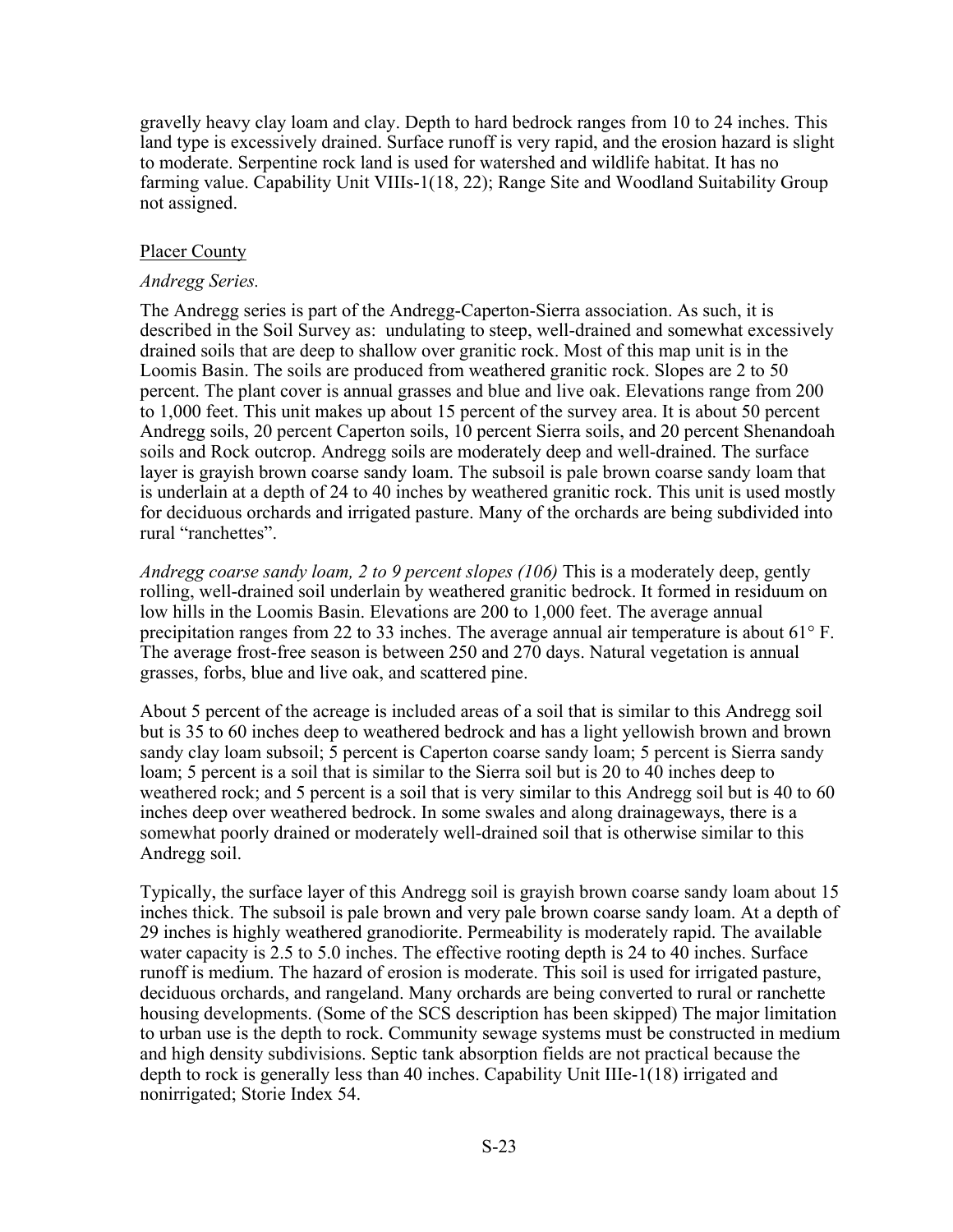*Andregg coarse sandy loam, 9 to 15 percent slopes (107)* This is a moderately deep, rolling, well-drained soil underlain by weathered granitic bedrock. It formed in residuum on low hills in the Loomis Basin. Elevations are 200 to 1,000 feet. The average annual precipitation ranges from 22 to 33 inches. The average annual air temperature is about 61 $\degree$ F. The average frost-free season is between 250 and 270 days. Natural vegetation is annual grasses, forbs, blue and live oak, and scattered pine.

About 5 percent of the acreage is included areas of a soil that is similar to this Andregg soil but is 35 to 60 inches deep to weathered bedrock and has a light yellowish brown and brown sandy clay loam subsoil; 5 percent is Caperton coarse sandy loam; 5 percent is Sierra sandy loam; 3 percent is a soil that is similar to the Sierra soil but is 20 to 40 inches deep to weathered rock; and 3 percent is a soil that is very similar to this Andregg soil but is 40 to 60 inches deep to weathered bedrock. Along the contact areas between the granite and volcanic ridges, the soil surface is modified by cobbly dark brown loamy colluvium that has moved downslope. Spot symbols denote scattered rock outcrop.

Typically, the surface layer of this Andregg soil is grayish brown coarse sandy loam about 15 inches thick. The subsoil is pale brown and very pale brown coarse sandy loam. At a depth of 29 inches is highly weathered granodiorite. Permeability is moderately rapid. The available water capacity is 2.5 to 5.0 inches. The effective rooting depth is 24 to 40 inches. Surface runoff is medium. The hazard of erosion is moderate.

This soil is used mainly for irrigated pasture, deciduous orchards, and rangeland. Many orchards are being converted to rural or ranchette housing developments. (Some of the SCS description has been skipped) The major limitation to urban use is the depth to rock. and the slope. Community sewage systems must be constructed in medium and high density subdivisions. Septic tank absorption fields are not practical because the depth to rock is generally less than 40 inches. Capability Unit IVe-1(18) irrigated and nonirrigated; Storie Index 48

*Andregg coarse sandy loam, 15 to 30 percent slopes (108)* This is a moderately deep, hilly, well-drained soil underlain by weathered granitic bedrock. It formed in residuum on low hills in the Loomis Basin. Elevations are 300 to 1,000 feet. The average annual precipitation ranges from 22 to 33 inches. The average annual air temperature is about 61  $\degree$  F. The average frost-free season is between 250 and 270 days. Natural vegetation is annual grasses, forbs, blue and live oak, and scattered pine.

About 5 percent of the acreage is included areas of a soil that is similar to this Andregg soil but is 35 to 60 inches deep to weathered bedrock and has a light yellowish brown and brown sandy clay loam subsoil; 10 percent is Caperton coarse sandy loam; 5 percent is Sierra sandy loam; 5 percent is a soil that is similar to the Sierra soil but is 20 to 40 inches deep to weathered rock; and 3 percent is a soil that is very similar to this Andregg soil but is 40 to 60 inches deep to weathered bedrock. Ad hoc symbols denote scattered rock outcrop.

Typically, the surface layer of this Andregg soil is grayish brown coarse sandy loam about 15 inches thick. The subsoil is pale brown and very pale brown coarse sandy loam. At a depth of 29 inches is highly weathered granodiorite. Permeability is moderately rapid. The available water capacity is 2.5 to 5.0 inches. The effective rooting depth is 24 to 40 inches. Surface runoff is medium to rapid. The hazard of erosion is high.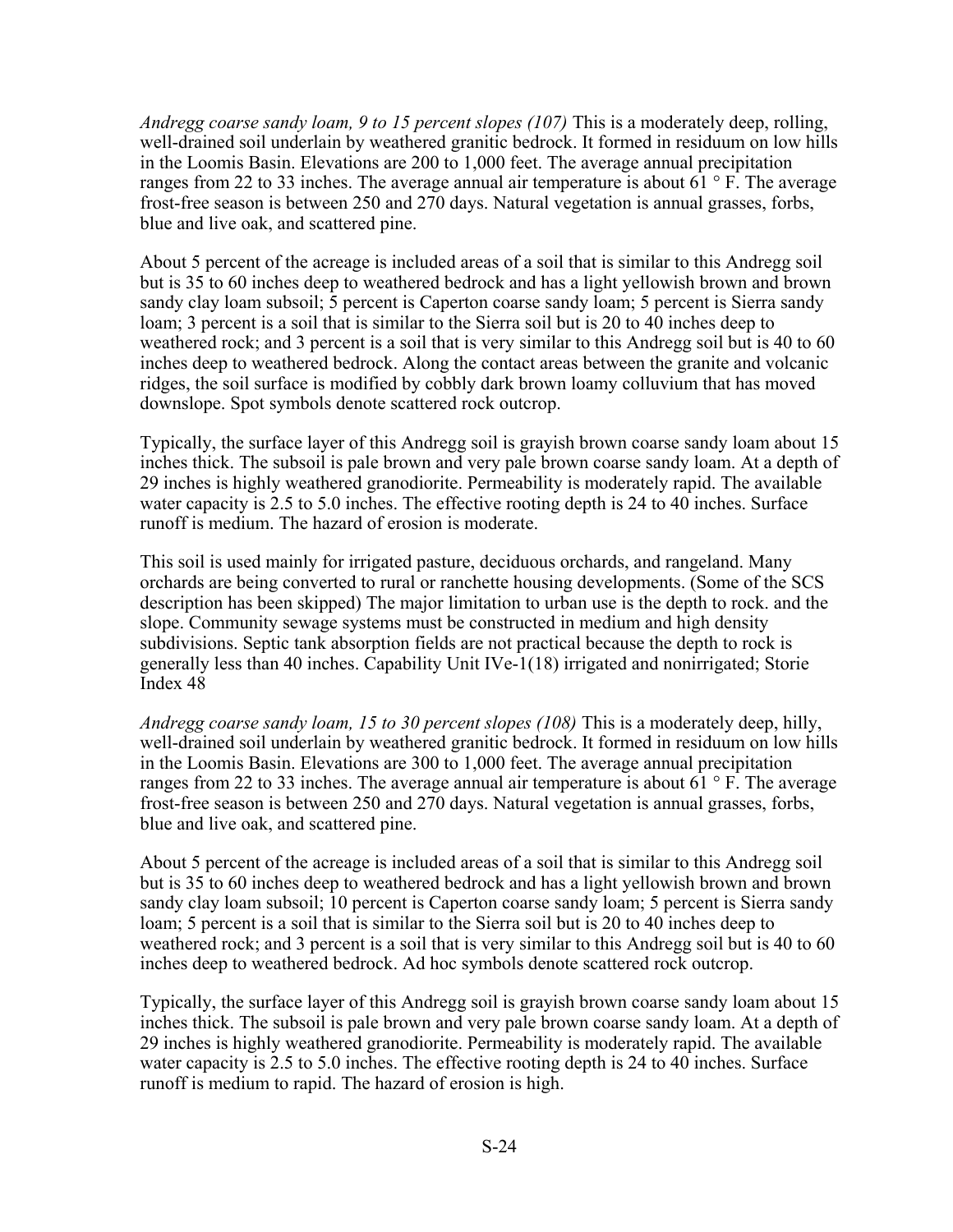This soil is used mainly for irrigated pasture and rangeland. It also supports deciduous orchards. Many areas are being converted to rural or ranchette housing developments. (Some of the SCS description has been skipped) The major limitations to urban use are the depth to rock. In locating roads, special care is needed to minimize the heights of cuts and fills. Cuts and fills greater than 6 feet make access to building sites a problem. Because of the erodibility of this soil and its parent material, cuts and fills should be on at least a 2 to 1 slope. Community sewage systems must be constructed in medium and high density subdivisions. Septic tank absorption fields are not practical because of the slope and depth to rock. Capability subclass VIe (18) irrigated and nonirrigated; Storie Index 42.

*Andregg coarse sandy loam, rocky, 2 to 15 percent slopes (109)* This is a moderately deep, gently rolling and rolling, well-drained soil underlain by weathered granitic bedrock. It formed in residuum on low hills in the Loomis Basin. Five percent of the area is scattered granitic rock outcrop that ranges from 2 to 10 feet in diameter to large areas covering onehalf acre. Elevations are 200 to 1,000 feet. The average annual precipitation ranges from 22 to 33 inches. The average annual air temperature is about  $61^\circ$  F. The average frost-free season is between 250 and 270 days. Natural vegetation is annual grasses, forbs, blue and live oak, and scattered pine.

About 5 percent of the acreage is included areas of a soil that is similar to this Andregg soil but is 35 to 60 inches deep to weathered bedrock and has a light yellowish brown and brown sandy clay loam subsoil; 5 percent is Caperton coarse sandy loam; 2 percent is Sierra sandy loam; and 3 percent is a soil that is similar to the Sierra soil but is 20 to 40 inches deep to weathered rock. In some swales and along drainageways, there is a somewhat poorly drained or moderately well-drained soil that is otherwise similar to this Andregg soil.

Typically, the surface layer of this Andregg soil is grayish brown coarse sandy loam about 15 inches thick. The subsoil is pale brown and very pale brown coarse sandy loam. At a depth of 29 inches is highly weathered granodiorite. Permeability is moderately rapid. The available water capacity is 2.5 to 5.0 inches. The effective rooting depth is 24 to 40 inches. Surface runoff is medium. The hazard of erosion is moderate.

This soil is used mainly for irrigated pasture, deciduous orchards, and rangeland. Many areas are being converted to rural or ranchette housing developments. (Some of the SCS description has been skipped) The major limitations to urban use are the depth to rock and the occurrence of rock outcrop. Community sewage systems must be constructed in medium and high density subdivisions. Septic tank absorption fields are not practical because the depth to rock is generally less than 40 inches. The rocky areas may dictate the location of building sites. Capability Unit IVe-7(18) irrigated and non-irrigated; Storie Index 34.

*Andregg coarse sandy loam, rocky, 15 to 30 percent slopes (110)* This is a moderately deep, hilly, well-drained soil underlain by weathered granitic bedrock. It formed in residuum in the Loomis Basin. Five percent of the area is scattered granitic rock outcrop that ranges from 2 to 10 feet in diameter to large areas covering about one-half acre. Elevations are 300 to 1,000 feet. The average annual precipitation ranges from 22 to 33 inches. The average annual air temperature is about 61 $\degree$  F. The average frost-free season is between 250 and 270 days. Natural vegetation is annual grasses, forbs, blue and live oak, and scattered pine.

About 5 percent of the acreage is included areas of a soil that is similar to this Andregg soil but is 35 to 60 inches deep to weathered bedrock and has a light yellowish brown and brown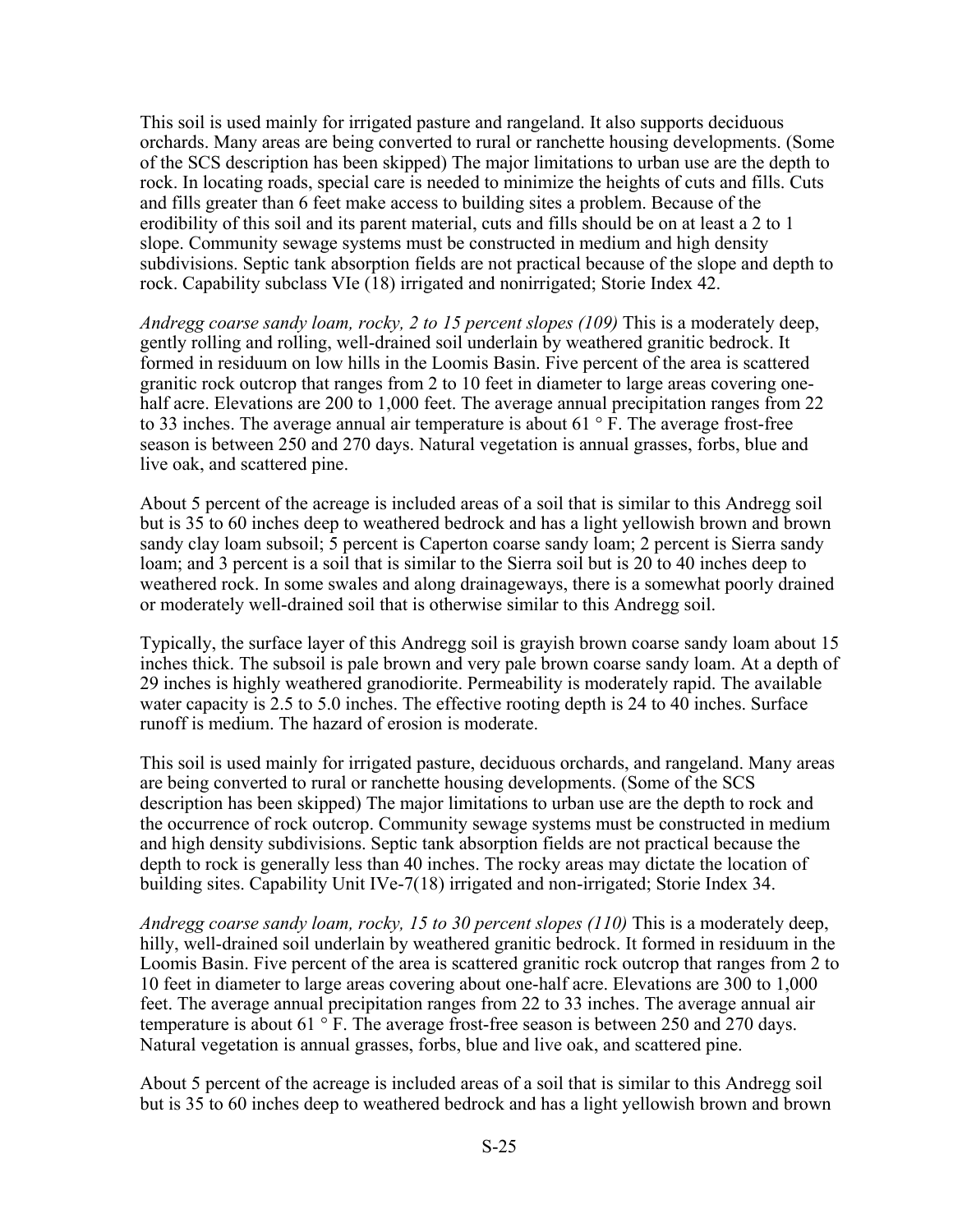sandy clay loam subsoil; 10 percent is Caperton coarse sandy loam; 2 percent is Sierra sandy loam; 3 percent is a soil that is similar to the Sierra soil but is 20 to 40 inches deep to weathered rock; and 5 percent is a soil that is very similar to this Andregg soil but is 40 to 60 inches deep to weathered bedrock.

Typically, the surface layer of this Andregg soil is grayish brown coarse sandy loam about 15 inches thick. The subsoil is pale brown and very pale brown coarse sandy loam. At a depth of 29 inches is highly weathered granodiorite. Permeability is moderately rapid. The available water capacity is 2.5 to 5.0 inches. The effective rooting depth is 24 to 40 inches. Surface runoff is medium to rapid. The hazard of erosion is high.

This soil is used mainly for rangeland because of the slope and the rock areas. Some areas are used for deciduous orchards and irrigated pasture. Many areas are being converted to rural or ranchette housing developments. The major limitations to urban use are the depth to rock and the slope. In locating roads, special care is needed to minimize the heights of cuts and fills. Cuts and fills greater than 6 feet make access to building sites a problem. Because of the erodibility of the soil and its parent material, all cuts and fills should be on at least a 2 to 1 slope. Community sewage systems must be constructed in medium and high density subdivisions. Septic tank absorption fields are not practical because of the slope and the depth to rock. The rocky areas may dictate the location of building sites. Capability Unit VIs(18) irrigated and non-irrigated; Storie Index 28.

*Andregg coarse sandy loam, rocky, 30 to 50 percent slopes (111*) This is a moderately deep, steep, well-drained soil underlain by weathered granitic bedrock. It formed in residuum on foothills in the Loomis Basin. Ten percent of the area is granitic rock outcrop that ranges from 2 to 10 feet in diameter to large areas covering about one-half acre. Elevations are 500 to 1,000 feet. The average annual precipitation ranges from 24 to 33 inches. The average annual air temperature is about 61 $\degree$  F. The average frost-free season is between 250 and 270 days. Natural vegetation is annual grasses, forbs, blue and live oak, and scattered pine.

About 15 percent of the acreage is included areas of Caperton coarse sandy loam, generally on the steeper slopes; 2 percent is Sierra sandy loam; and 3 percent is a soil that is similar to the Sierra soil but is 20 to 40 inches deep to weathered rock.

Typically, the surface layer of this Andregg soil is grayish brown coarse sandy loam about 15 inches thick. The subsoil is pale brown and very pale brown coarse sandy loam. At a depth of 29 inches is highly weathered granodiorite. Permeability is moderately rapid. The available water capacity is 2.5 to 5.0 inches. The effective rooting depth is 24 to 40 inches. Surface runoff is rapid. The hazard of erosion is high.

This soil is used mainly for annual range.(Some of the SCS description has been skipped) The major limitations to urban use are the depth to rock and the slope. In locating roads, special care is needed to minimize the heights of cuts and fills. Cuts and fills greater than 6 feet make access to building sites a problem. Because of the erodibility of the soil and its parent material, all cuts and fills should be on at least a 2 to 1 slope. Community sewage systems must be constructed in medium and high-density subdivisions. Septic tank absorption fields are not practical because of the slope and the depth to rock. The rocky areas may dictate the location of building sites. Capability subclass VIIs(18) non-irrigated; Storie Index 16.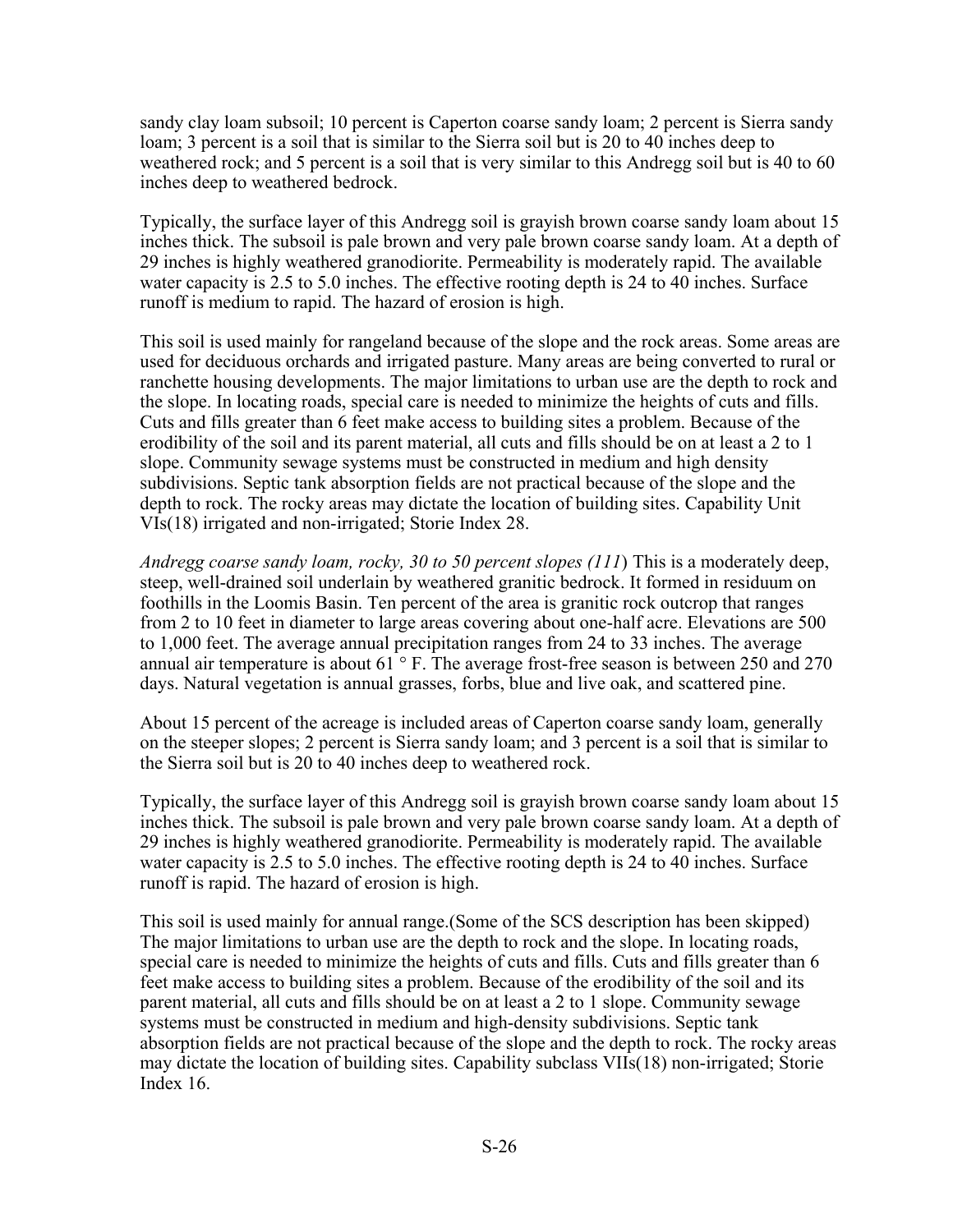*Andregg-Rock outcrop complex, 15 to 30 percent slopes (112)* This rolling to hilly soil and Rock outcrop are on granitic upland in the Loomis Basin near Folsom Lake. This unit is about 65 percent Andregg soil and 15 percent granitic Rock outcrop. Elevations are 200 to 1,000 feet. The average annual precipitation ranges from 22 to 33 inches. The average annual air temperature is about 61 ° F. The average frost-free season is between 250 and 270 days. Natural vegetation is annual grasses, forbs, blue and live oak, and scattered pine.

About 5 percent of this soil type occurs in areas containing an Andregg-type soil that is 35 to 60 inches deep to weathered bedrock and has a light yellowish brown and brown sandy clay loam subsoil; 10 percent is Caperton coarse sandy loam; 2 percent is Sierra sandy loam; and 3 percent is a soil that is similar to the Sierra soil but is 20 to 40 inches deep to weathered rock. The Andregg soil is moderately deep and well-drained. It formed in residuum of granitic rock.

Typically, the surface layer of this Andregg soil is grayish brown coarse sandy loam about 15 inches thick. The subsoil is pale brown and very pale brown coarse sandy loam. At a depth of 29 inches is highly weathered granodiorite. Permeability is moderately rapid. The available water capacity is 2.5 to 5.0 inches. The effective rooting depth is 24 to 40 inches. Surface runoff is medium to rapid. The hazard of erosion is moderate to high. Rock outcrop consists of areas of scattered hard granitic rock ranging in size from 2 to 10 feet in diameter to large areas covering ½ to 2 acres. Surface runoff is very rapid. There is no erosion hazard.

This unit is used mainly for range and rural development. The major limitations to urban use are the depth to rock, Rock outcrop, and the slope. In locating roads, special care is needed to minimize the heights of cuts and fills. Cuts and fills greater than 6 feet make access to building sites a problem. Because of the erodibility of this Andregg soil and parent material, all cuts and fills should be on at least a 2 to 1 slope. Community sewage systems must be constructed in medium and high-density subdivisions. Septic tank absorption fields are not practical because of the slope and the depth to rock and should be located away from rocky areas. The rock outcrop limits the location of building sites. Capability subclass VIs(18) irrigated and non-irrigated; Storie Index 38.

*Caperton-Rock outcrop complex, 30 to 50 percent slopes (133)* This steep soil and Rock outcrop are on granitic side slopes of volcanic ridges in the Loomis Basin. Elevations are 300 to 1,000 feet. The unit is about 70 percent Caperton soil and 15 percent granitic Rock outcrop. The average annual precipitation ranges from 22 to 33 inches. The average annual air temperature is about 61 ° F. The average frost-free season is between 250 and 270 days. Natural vegetation is annual grasses, forbs, blue and live oak, and scattered brush.

About 15 percent of this unit is included areas of Andregg coarse sandy loam. On the upper slopes, below the volcanic ridges, the surface layer of this Caperton soil is 5 to 20 percent andesitic cobbles. Typically, the surface layer is grayish brown and brown gravelly coarse sandy loam about 12 inches thick. The next 6 inches is pale brown coarse sandy loam. At a depth of 18 inches is weathered granodiorite. Permeability is moderately rapid. The available water capacity is 0.5 to 2.0 inches. Surface runoff is rapid. The hazard of erosion is high. Rock outcrop consists of areas of scattered hard granitic rock ranging from 2 to 5 feet in diameter to areas that cover up to one-half acre. Surface runoff is very rapid. There is no hazard of erosion.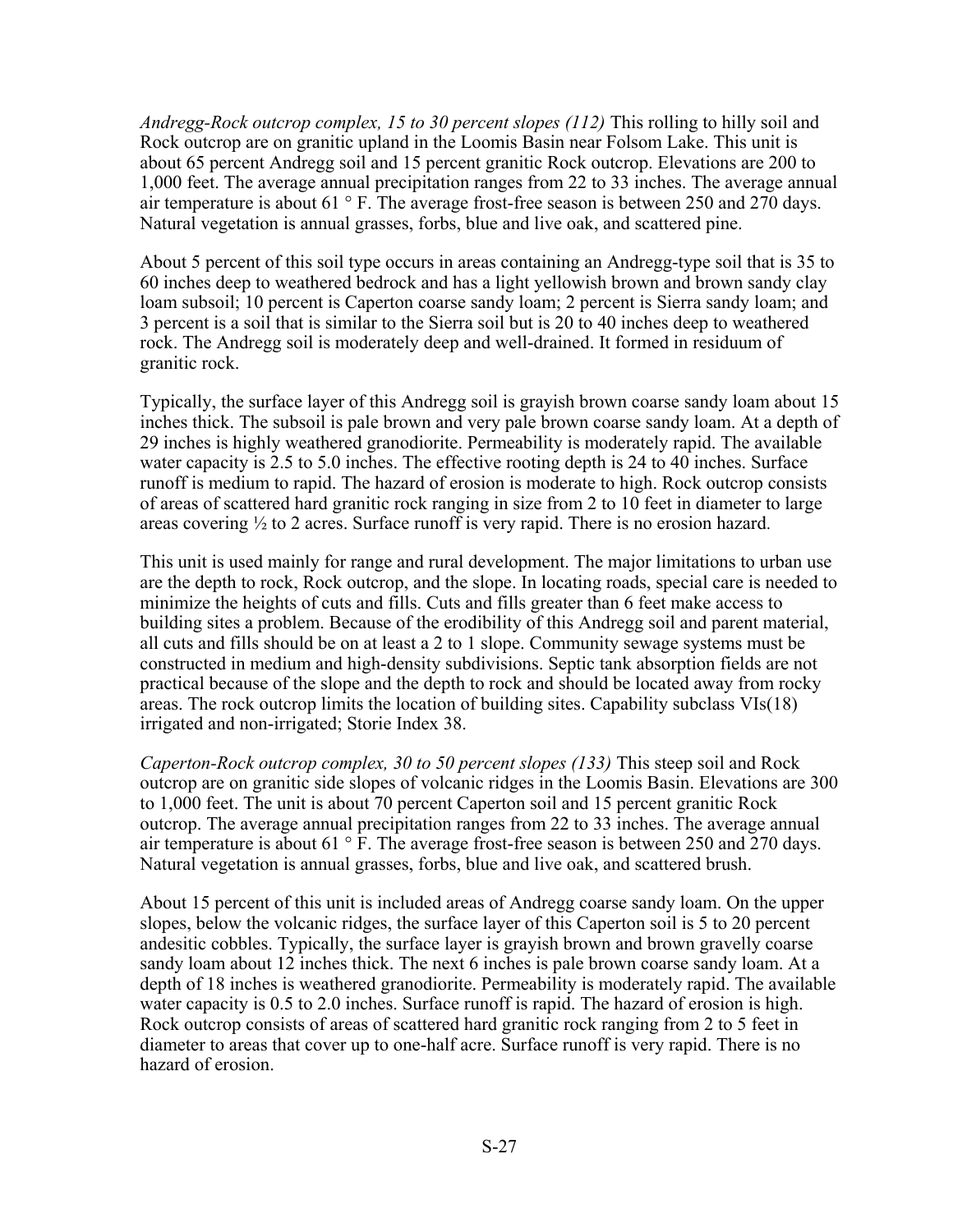Most areas are used for rangeland and watershed. The steepness of slope, the erosion hazard, and the rock outcrop are the major limitations to be considered in planning home and road construction. Capability Unit VIIs(18) non-irrigated; Storie Index 10.

*Inks cobbly loam, 2 to 30 percent slopes (110)* This is a shallow, well-drained cobbly soil underlain by andesitic conglomerate. It formed in residuum on long broad volcanic ridges and side slopes at elevations of 200 to 1,200 feet. The average annual precipitation ranges from 20 to 35 inches. The average annual air temperature is about 61  $\degree$  F. The average frostfree season is between 250 and 270 days. Natural vegetation is annual grasses, forbs, and blue and live oak.

About 10 percent of the acreage is included areas of Inks Variant cobbly loam, and 10 percent Exchequer very stony loam. In a few places, the surface layer of the Inks soil is reddish brown.

Typically, the surface layer is yellowish brown cobbly loam about 5 inches thick. The subsoil is brown very cobbly clay loam. At a depth of 18 inches is andesitic conglomerate. Permeability is moderate. The available water capacity is 1.0 to 2.5 inches. The effective rooting depth is 12 to 20 inches. Surface runoff is medium or rapid. The hazard of erosion is slight to high.

Most areas are used for annual rangeland. A few are irrigated pasture. (Some of the SCS description has been skipped) Some rural housing has been developed on this soil. The major limitations to rural development are the slope and the depth to rock. Septic tank absorption fields are not practical because of the slope and the depth to rock which is generally less than 20 inches. Capability Unit IVe-8(18) irrigated and nonirrigated; Storie Index 21.

*Redding and Corning gravelly loams, 2 to 9 percent slopes (176)* These undulating to rolling soils are on high terraces at elevations of 100 to 240 feet. Both soils have a claypan. The Redding soil has a hardpan under the claypan, and the Corning soil has softly consolidated gravelly alluvium under the claypan. A mapped area can consist of only one of these soils or both. The average annual precipitation is about 22 inches. The average annual air temperature is about 62 ° F. The average frost-free season is about 270 days. Natural vegetation is annual grasses, forbs, and few scattered oak.

About 5 percent of this unit is included areas of a deep soil that does not have a clay pan and supports fair stands of oak trees. Another 5 percent is a soil that is similar to this Redding soil but has a yellowish brown subsoil. Along the contact with the low terraces, there are small areas of Cometa, Fiddyment, and San Joaquin soils.

The Redding is a well-drained claypan soil that is moderately deep over a hardpan. It formed in gravelly old valley fill from mixed sources. Typically, the surface layer is strong brown and yellowish red gravelly loam and reddish brown loam about 14 inches thick. The subsoil is dark reddish brown and reddish brown clay. At a depth of about 28 inches is the hardpan. Permeability is very slow. The available water capacity is 1.5 to 3.0 inches. The effective rooting depth is 20 to 34 inches. Most roots in the clay subsoil are along the faces of pads, which reduces the water available to plants. Surface runoff is slow or medium. The hazard of erosion is slight or moderate. After intense rainstorms, the soil is saturated for a short time.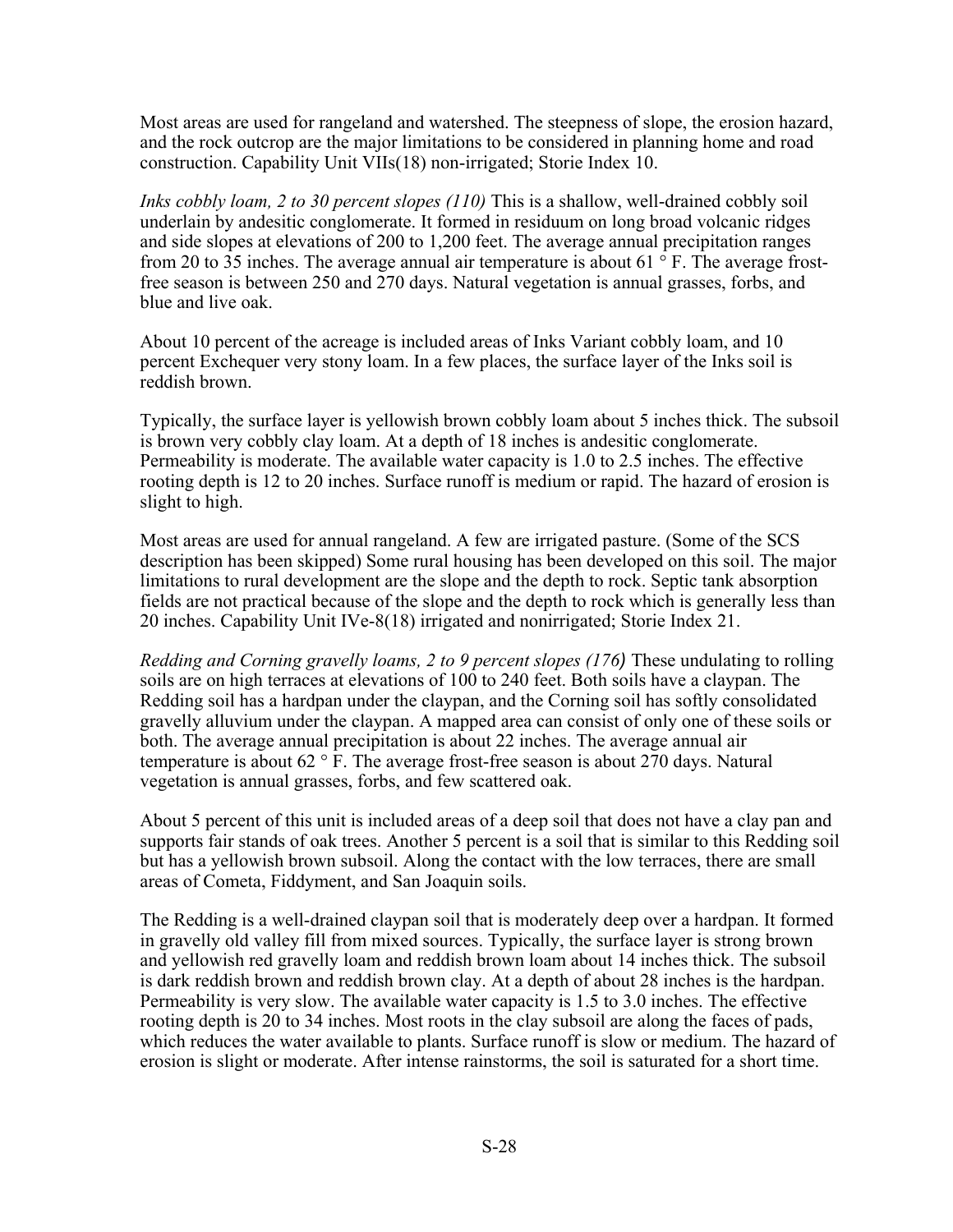The Corning is a well-drained, very deep claypan soil that is underlain by gravelly alluvium. It formed in old valley fill from mixed sources. Typically, the surface layer is reddish brown, yellowish red, and red gravelly loam about 22 inches thick. The subsoil is red and dark red clay about 18 inches thick. The substratum to a depth of 60 inches is strong brown clay loam. Permeability is very slow. The available water capacity is 4.0 to 6.5 inches. The effective rooting depth is 60 inches or more, but most roots in the clay subsoil are along the faces of peds, which reduces the water available to plants. Surface runoff is slow or medium. The hazard of erosion is slight or moderate. After intense rainstorms, the soil is saturated for a short time.

Most areas are used as annual rangeland. A few areas are used for irrigated pasture and winter grains. (Some of the SCS description has been skipped) The major limitations to urban use of the Redding soil are the very slow permeability of the subsoil and substratum, the moderate depth to a hardpan, and the limited ability of the soil to support a load. The major limitations of the Corning soil are the very slow permeability of the subsoil, the shrinkswell potential of the subsoil, and the limited ability of the soil to support a load. Dwellings and roads can be designed to offset the low bearing strength and the shrink-swell potential. Septic tank absorption fields probably will not function properly on the Redding soil because of the very slow permeability of the subsoil and the underlying hardpan. They will not function properly on the Corning soil because of the very slow permeability of the subsoil and substratum. Capability Unit IVe-3(17) irrigated and non-irrigated; Storie Index Redding 22, Corning 34.

*Redding and Corning gravelly loams, 9 to 15 percent slopes (177)* These soils occupy prominent mounds and side slopes of high terraces in the Sheridan area. Both soils have a claypan. The Redding soil has a hardpan under the claypan. The Corning soil has gravelly alluvium under the claypan. A mapped area can consist of only one of these soils or both. Elevations are 100 to 240 feet. The average annual precipitation is about 22 inches. The average annual air temperature is about  $62^\circ$  F. The average frost-free season is about 270 days. Natural vegetation is annual grasses, forbs, and few scattered oak.

About 5 percent of this unit is included areas of a deep soil that does not have a clay pan and supports fair stands of oak trees. About 5 percent is a soil that is similar to this Redding soil but has a yellowish brown subsoil. Also included are a few small areas where slopes are up to 20 percent.

The Redding is a well-drained claypan soil that is moderately deep over a hardpan. It formed in gravelly old valley fill from mixed sources. Typically, the surface layer is strong brown and yellowish red gravelly loam and reddish brown loam about 14 inches thick. The subsoil is dark reddish brown and reddish brown clay. At a depth of about 28 inches is the hardpan. Permeability is very slow. The available water capacity is 1.5 to 3.0 inches. The effective rooting depth is 20 to 34 inches. Most roots in the clay subsoil are along the faces of pads, which reduces the water available to plants. Surface runoff is medium. The hazard of erosion is moderate.

The Corning is a very deep, well-drained claypan soil that is underlain by gravelly alluvium. It formed in old valley fill from mixed sources. Typically, the surface layer is reddish brown, yellowish red, and red, gravelly loam about 22 inches thick. The substratum to a depth of 58 inches is strong brown clay loam. Permeability is very slow. The available water capacity is 4.0 to 6.5 inches. The effective rooting depth is 60 inches or more, but most roots in the clay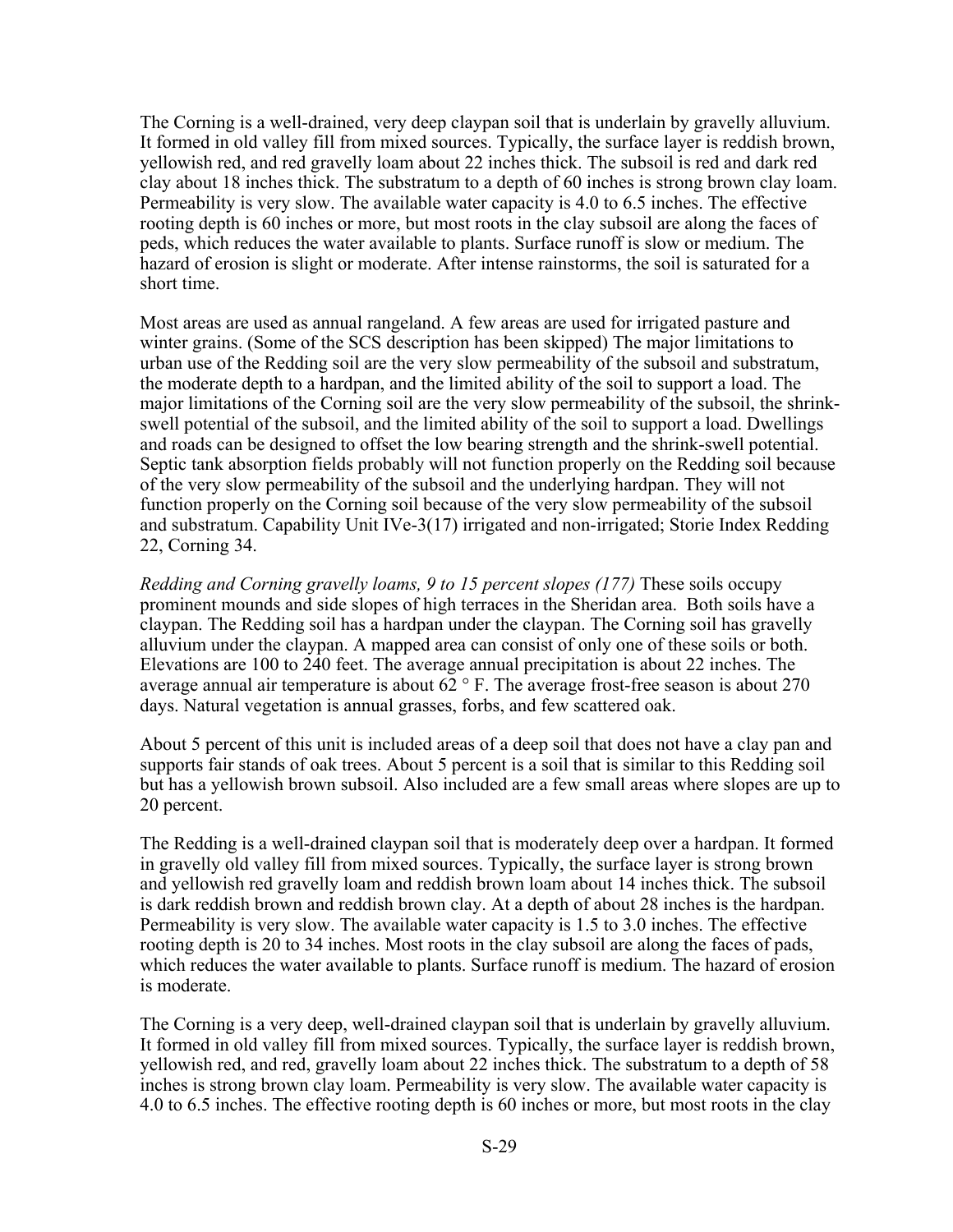subsoil are along the faces of peds, which reduces the water available to plants. Surface runoff is medium. The hazard of erosion is moderate.

These soils are used mainly as annual rangeland. (Some of the SCS description has been skipped) The major limitations to urban use are the very slow permeability in the subsoil of both soils and the hardpan under the Redding soil. These limitations restrict the proper functioning of septic tank absorption fields. Capability Unit IVe-3(17) non-irrigated; Storie Index Redding 19, Corning 30.

*Andregg coarse sandy loam, 15 to 30 percent slopes (108)* This is a moderately deep, hilly, well-drained soil underlain by weathered granitic bedrock. It formed in residuum on low hills in the Loomis Basin. Elevations are 300 to 1,000 feet. The average annual precipitation ranges from 22 to 33 inches. The average annual air temperature is about  $61^\circ$  F. The average frost-free season is between 250 and 270 days. Natural vegetation is annual grasses, forbs, blue and live oak, and scattered pine.

About 5 percent of the acreage is included areas of a soil that is similar to this Andregg soil but is 35 to 60 inches deep to weathered bedrock and has a light yellowish brown and brown sandy clay loam subsoil; 10 percent is Caperton coarse sandy loam; 5 percent is Sierra sandy loam; 5 percent is a soil that is similar to the Sierra soil but is 20 to 40 inches deep to weathered rock; and 3 percent is a soil that is very similar to this Andregg soil but is 40 to 60 inches deep to weathered bedrock. Ad hoc symbols denote scattered rock outcrop.

Typically, the surface layer of this Andregg soil is grayish brown coarse sandy loam about 15 inches thick. The subsoil is pale brown and very pale brown coarse sandy loam. At a depth of 29 inches is highly weathered granodiorite. Permeability is moderately rapid. The available water capacity is 2.5 to 5.0 inches. The effective rooting depth is 24 to 40 inches. Surface runoff is medium to rapid. The hazard of erosion is high.

This soil is used mainly for irrigated pasture and rangeland. It also supports deciduous orchards. Many areas are being converted to rural or ranchette housing developments. (Some of the SCS description has been skipped) The major limitations to urban use are the depth to rock and the slope. In locating roads, special care is needed to minimize the heights of cuts and fills. Cut and fills greater than 6 feet make access to building sites a problem. Because of the erodibility of this soil and its parent material, cuts and fills should be on at least a 2 to 1 slope. Community sewage systems must be constructed in medium and high density subdivisions. Septic tank absorption fields are not practical because of the slope and depth to rock. Capability subclass VIe(18) irrigated and non-irrigated; Storie Index 42.

*Sierra sandy loam, 2 to 9 percent slopes (183)* This is a deep, gently rolling, well-drained soil underlain by weathered granitic bedrock. It formed in residuum on low hills at elevations of 200 to 1,000 feet. It occurs as scattered areas throughout the Loomis Basin. The average annual precipitation ranges from 22 to 33 inches. The average annual air temperature is about 61 ° F. The average frost-free season is between 250 and 270 days. Natural vegetation is annual grasses, forbs, blue and live oak, and scattered pine.

About 15 percent of the acreage is included areas of Andregg coarse sandy loam, 5 percent is a soil that is similar to this Sierra soil but is 20 to 40 inches deep to weathered rock, and 5 percent is another soil that is similar to this Sierra soil but has a light yellowish brown and brown sandy clay loam subsoil. In some swales there is dark colored, poorly drained soil.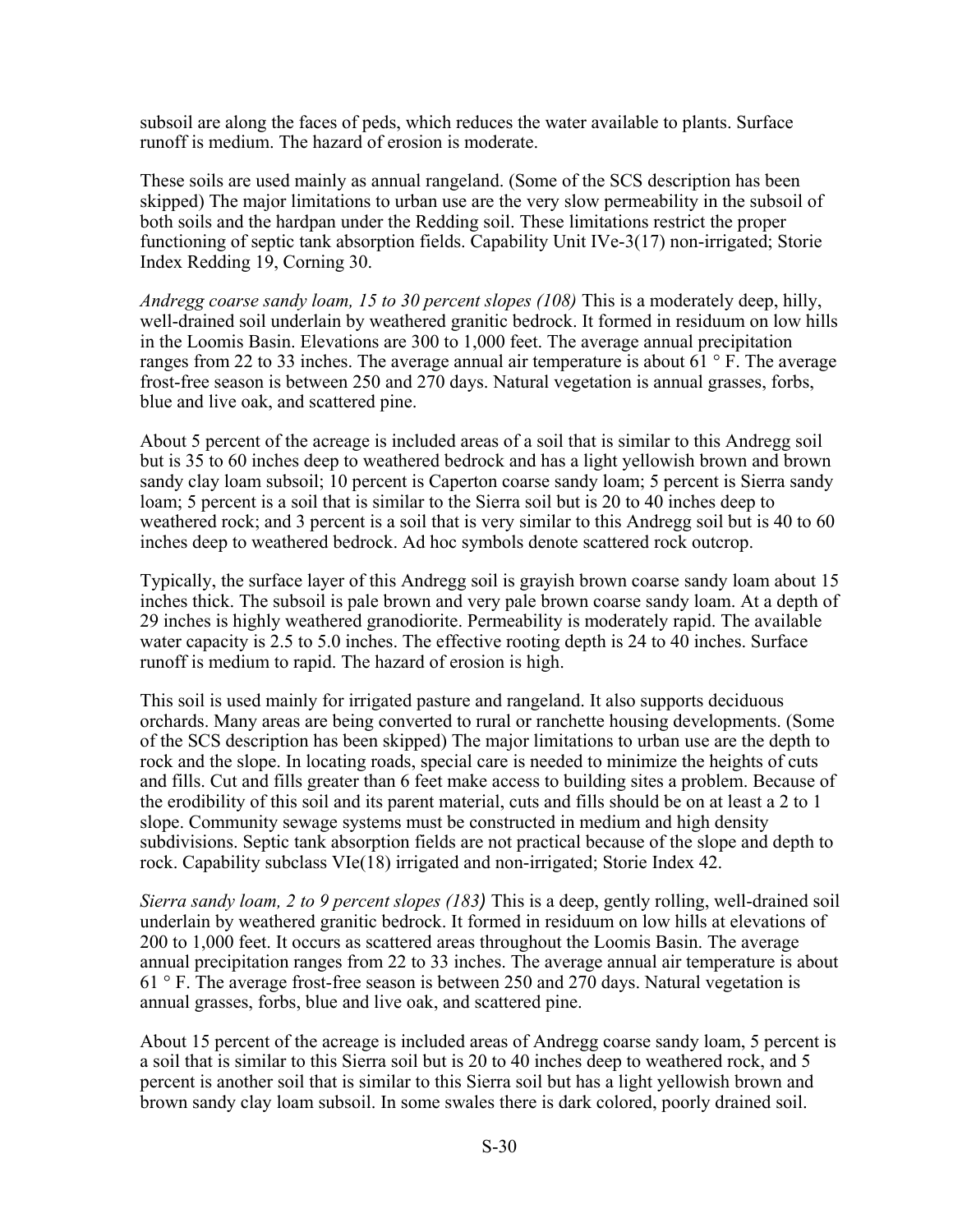Near Folsom Lake, there are small areas where this Sierra soil has a thin gravel mantle from old valley fill. About 2 percent of the acreage is scattered rock outcrop. Typically, the surface layer of this Sierra soil is dark grayish brown, brown, and yellowish red sandy loam about 23 inches thick. The subsoil is yellowish red sandy clay loam and red clay loam. At a depth of 41 inches is highly weathered granodiorite. Permeability is moderately slow. The available water capacity is 5.0 to 9.5 inches. The effective rooting depth is 40 to 60 inches or more. Surface runoff is medium. The hazard of erosion is moderate.

This soil is used mainly for irrigated pasture and deciduous orchards. Small, scattered areas are used as rangeland. Many areas in orchards are now being subdivided and used for rural or ranchette housing. (Some of the SCS description has been skipped) There is increasing use of this soil for rural subdivisions. The major limitations to urban use are the moderately slow permeability of the subsoil, the shrink-swell potential of the subsoil, and the limited ability of the soil to support a load. Dwelling and road construction can be designed to offset most of these limitations. Community sewage systems must be constructed in medium and highdensity subdivisions. Septic tank absorption fields are not practical because of the moderately slow permeability in the subsoil. Capability Unit IIIe-1(18) irrigated and non-irrigated; Storie Index 62.

*Sierra sandy loam, 9 to 15 percent slopes (184)* This is a deep, rolling, well-drained soil underlain by weathered granitic bedrock. It formed in residuum on low hills at elevations of 200 to 1,000 feet. It occurs as scattered areas throughout the Loomis Basin. The average annual precipitation ranges from 22 to 33 inches. The average annual air temperature is about 61 ° F. The average frost-free season is between 250 and 270 days. Natural vegetation is annual grasses, forbs, blue and live oak, and scattered pine.

About 15 percent of the acreage is included areas of Andregg coarse sandy loam, 5 percent is a soil that is similar to this Sierra soil but is 20 to 40 inches deep to weathered rock, and 5 percent is another soil that is similar to this Sierra soil but has a light yellowish brown and brown sandy clay loam subsoil, and 2 percent of the acreage is scattered rock outcrop.

Typically, the surface layer of this Sierra soil is dark grayish brown, brown, and yellowish red sandy loam about 23 inches thick. The subsoil is yellowish red sandy clay loam and red clay loam. At a depth of 41 inches is highly weathered granodiorite. Permeability is moderately slow. The available water capacity is 5.0 to 9.5 inches. The effective rooting depth is 40 to 60 inches or more. Surface runoff is medium. The hazard of erosion is high.

This soil is used mainly for irrigated pasture and deciduous orchards. Small, scattered areas are used as rangeland. Many areas in orchards are now being subdivided and used for rural or ranchette housing. (Some of the SCS description has been skipped) There is increasing use of this soil for rural subdivisions. The major limitations to urban use are the moderately slow permeability of the subsoil, the shrink-swell potential of the subsoil, the slope, and the limited ability of the soil to support a load. Dwelling and road construction can be designed to offset most of these limitations. Community sewage systems must be constructed in medium and high density subdivisions. Septic tank absorption fields are not practical because of the moderately slow permeability in the subsoil. Capability Unit IVe-1(18) irrigated and nonirrigated; Storie Index 55.

*Sierra sandy loam, rocky, 15 to 30 percent slopes (185)* This is a deep, hilly, well-drained soil underlain by weathered granitic rock. It formed in residuum at elevations of 200 to 1,000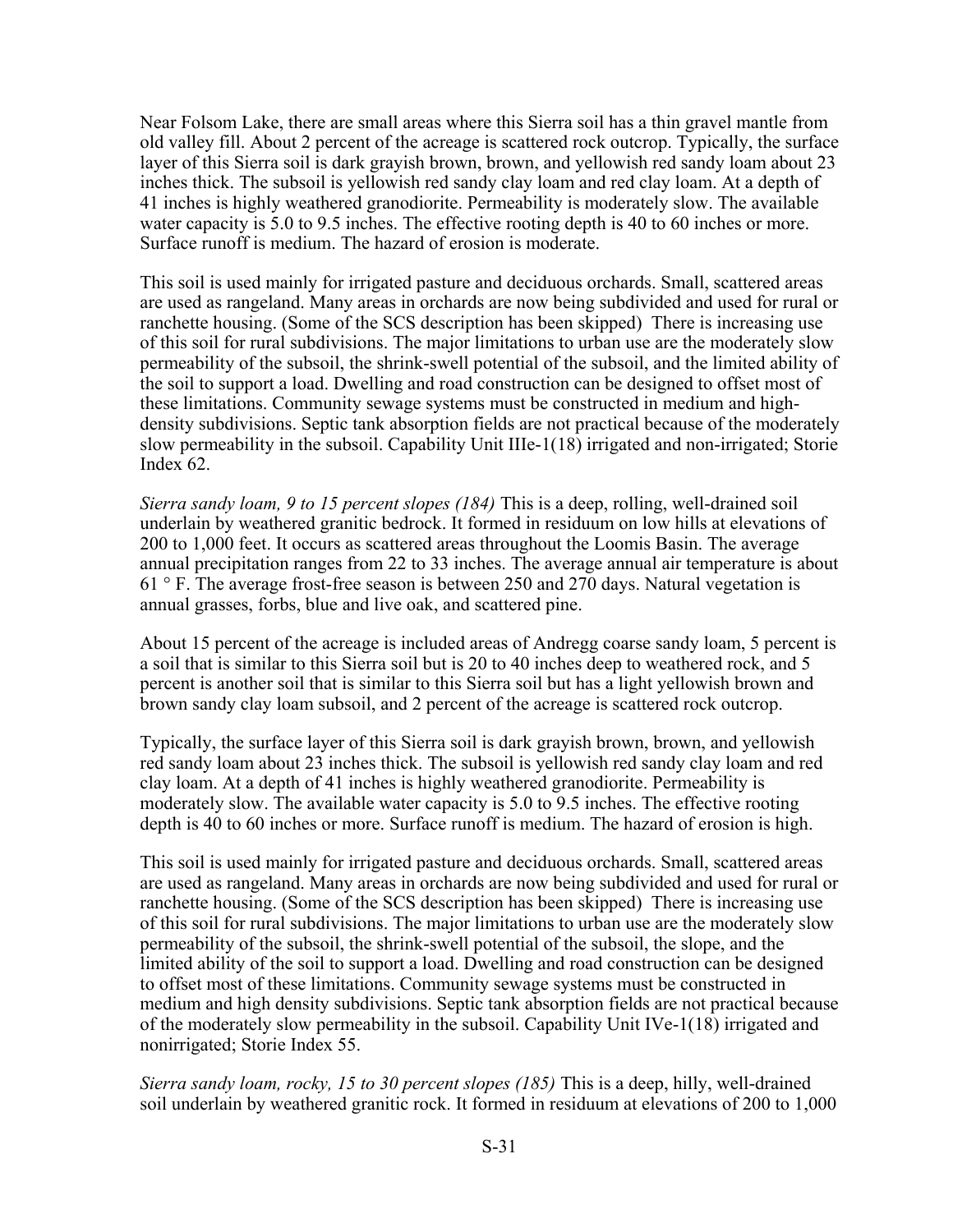feet. The average annual precipitation ranges from about 22 to 33 inches. The average annual air temperature is about  $61^\circ$  F. The average frost-free season is between 250 and 270 days. Natural vegetation is annual grasses, forbs, blue and live oak, and scattered pine.

About 15 percent of the acreage is included areas of Andregg coarse sandy loam, 5 percent is a soil that is similar to this Sierra soil but is 20 to 40 inches deep to weathered rock, 5 percent is another soil that is similar to this Sierra soil but has a light yellowish brown and brown sandy clay loam subsoil, 5 percent is Caperton coarse sandy loam, and 3 percent is scattered rock outcrop.

Typically, the surface layer of this Sierra soil is dark grayish brown, brown, and yellowish red sandy loam about 23 inches thick. The subsoil is yellowish red sandy clay loam and red clay loam. At a depth of 41 inches is weathered granodiorite. Permeability is moderately slow. The available water capacity is 5.0 to 9.5 inches. The effective rooting depth is 40 to 60 inches or more. Surface runoff is medium to rapid. The hazard of erosion is high.

This soil is used mainly for irrigated pasture. It supports some deciduous orchards. Small scattered areas are used as rangeland. Many areas are being subdivided for rural or ranchette housing. (Some of the SCS description has been skipped) There is increasing use of this soil for rural subdivisions. The major limitation to urban use is the slope. In locating roads, special care is needed to minimize the heights of cuts and fills. Cuts and fills greater than 6 feet make access to building sites a problem. Because of the erodibility of this soil and its parent material, all cuts and fills should be on at least a 2 to 1 slope. Community sewage systems must be constructed in medium and high-density subdivisions. Septic tank absorption fields are not practical because of the slope and the moderately slow permeability. Capability Unit =VIe(18) irrigated and non-irrigated; Storie Index 48.

## Sacramento County (East Part)

### *Andregg Series.*

*Andregg coarse sandy loam, rocky, 2 to 8 percent slopes (103)* This moderately deep, welldrained soil is on foothills. It formed in material weathered from granitic rocks. Slopes are complex. The native vegetation is mainly oaks, annual grasses, and forbs. Elevation is 250 to 450 feet. The average annual precipitation is 23 to 24 inches.

Typically, the surface layer is grayish brown coarse sandy loam about 15 inches thick. The subsoil is pale brown and very pale brown coarse sandy loam. At a depth of 29 inches is highly weathered granodiorite. Permeability is moderately rapid. The available water capacity is 2.5 to 5.0 inches. The effective rooting depth is 24 to 40 inches. Surface runoff is medium. The hazard of erosion is moderate.

This soil is used mainly for irrigated pasture, deciduous orchards, and rangeland. Many areas are being converted to rural or ranchette housing developments. (Some of the SCS description has been skipped) The major limitations to urban use are the depth to rock. Community sewage systems must be constructed in medium and high density subdivisions. Septic tank absorption fields are not practical because the depth to rock is generally less than 40 inches. The rocky areas may dictate the location of building sites. Capability Unit IVe-7(18) irrigated and nonirrigated; Storie Index 34.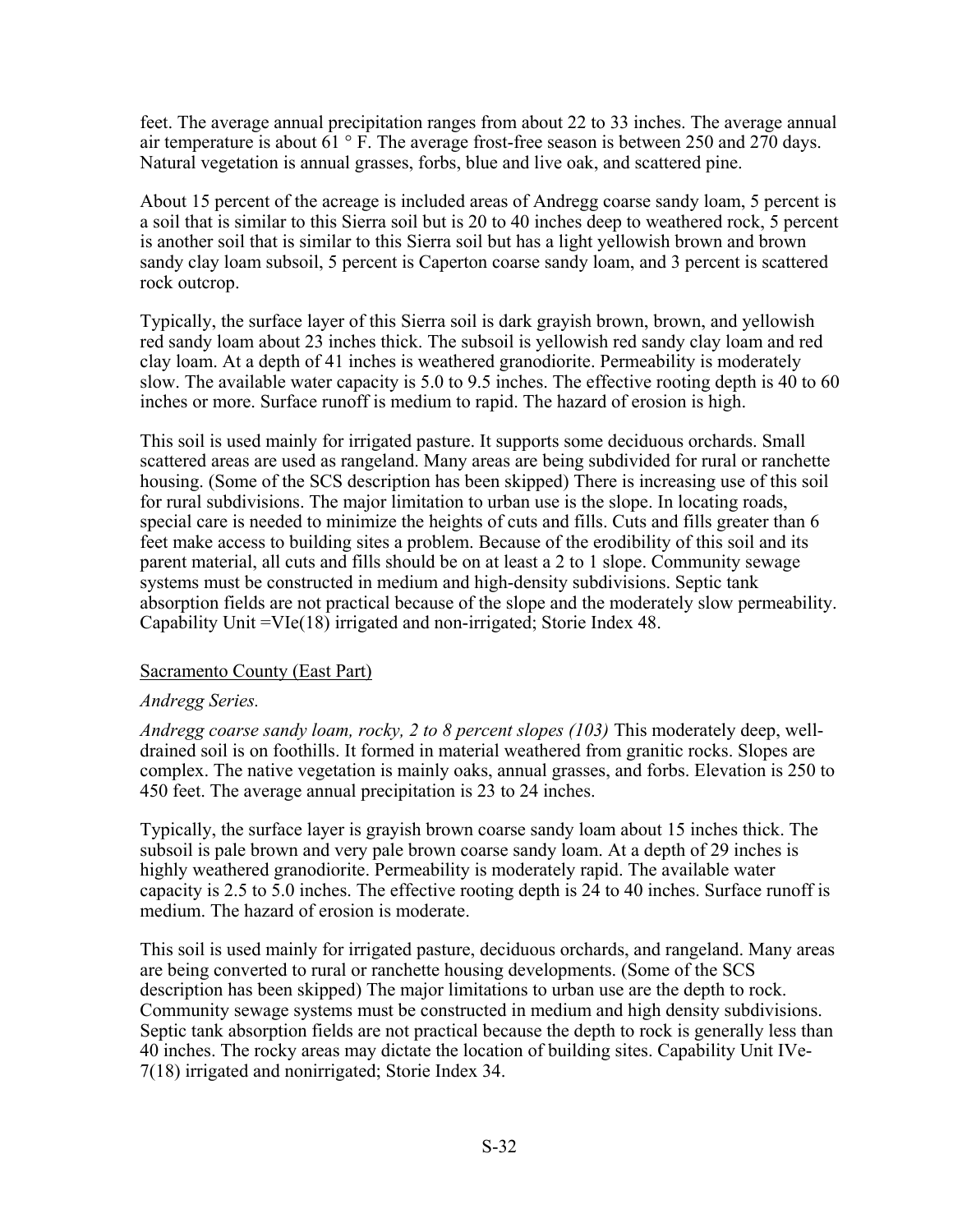*Andregg coarse sandy loam, rocky, 8 to 15 percent slopes (104)* This moderately deep, welldrained soil is on foothills. It formed in material weathered from granitic rocks. Slopes are complex. The native vegetation is mainly oaks, annual grasses, and forbs. Elevation is 200 to 600 feet. The average annual precipitation is 23 to 24 inches.

Typically, the surface layer is brown coarse sandy loam about 11 inches thick. The subsoil is light yellowish brown coarse sandy loam about 21 inches thick. Weathered granodiorite is at a depth of about 32 inches. In some area the surface layer is loamy sand, loam, or sandy loam. In other areas the subsoil is sandy clay loam. Included in this unit are small areas of Auburn and Argonaut soils, Rock outcrops, and Urban land. Also included are soils that are less than 20 inches or 40 to 60 inches deep over bedrock and soils that have slopes of 15 to 25 percent. Included areas make up about 15 percent of the total acreage. Permeability is moderately rapid in the Andregg soil. Available water capacity is low. The effective rooting depth and the depth to weathered bedrock are 20 to 40 inches. Surface runoff is medium. The hazard of water erosion is moderate.

Nearly all areas of this unit are used for urban or recreational development. A few small areas are used for irrigated orchards. Where this soil is used for urban development, the main limitations are the depth to bedrock, the slope, and the hazard of erosion. If shallow excavations, such as trenches and holes, or deep cuts are made during construction, the bedrock can be exposed. Heavy equipment may be required to remove the rock. (Some of the SCS description has been skipped) This unit is well suited to recreational development. It is limited mainly by the slope and the moderate hazard of erosion. Areas that have been cut and filled should be seeded or mulched. Erosion and sedimentation can be controlled and the beauty of the area enhanced by maintaining an adequate plant cover. This unit is in Capability Unit IVe-1, irrigated and non-irrigated; The MLRA is 18.

*Andregg-Urban land complex, 2 to 8 percent slopes (105)* This map unit is on foothills. Slopes are complex and have been shaped for urban uses. The vegetation on the Andregg soil is mainly ornamental plants or oaks, annual grasses, and forbs. Elevation is 300 to 420 feet. The average annual precipitation is 23 to 24 inches. The unit is about 55 percent Andregg soil and 30 percent Urban land. Included in this unit are small areas of altered soils that have been cut or filled during construction, Rock outcrop, and soils that are less that 20 inches or more than 40 inches deep over bedrock. Included areas make up about 15 percent of the total acreage.

The Andregg soil is moderately deep and well-drained. It formed in material weathered from granitic rocks. Typically, the surface layer is brown coarse sandy loam about 11 inches thick. The subsoil is light yellowish brown coarse sandy loam about 21 inches thick. Weathered granodiorite is at a depth of about 32 inches. In some areas the surface layer is loamy sand. Permeability is moderately rapid in the Andregg soil. The available water capacity is low. The effective rooting depth and the depth to weathered bedrock are 20 to 40 inches. Runoff is slow or medium. The hazard of water erosion is slight or moderate.

Urban land consists of areas covered by impervious surfaces or structures, such as roads, driveways, sidewalks, buildings, and parking lots. The soil material under the impervious surfaces is similar to that of the Andregg soil, although it may have been truncated or otherwise altered.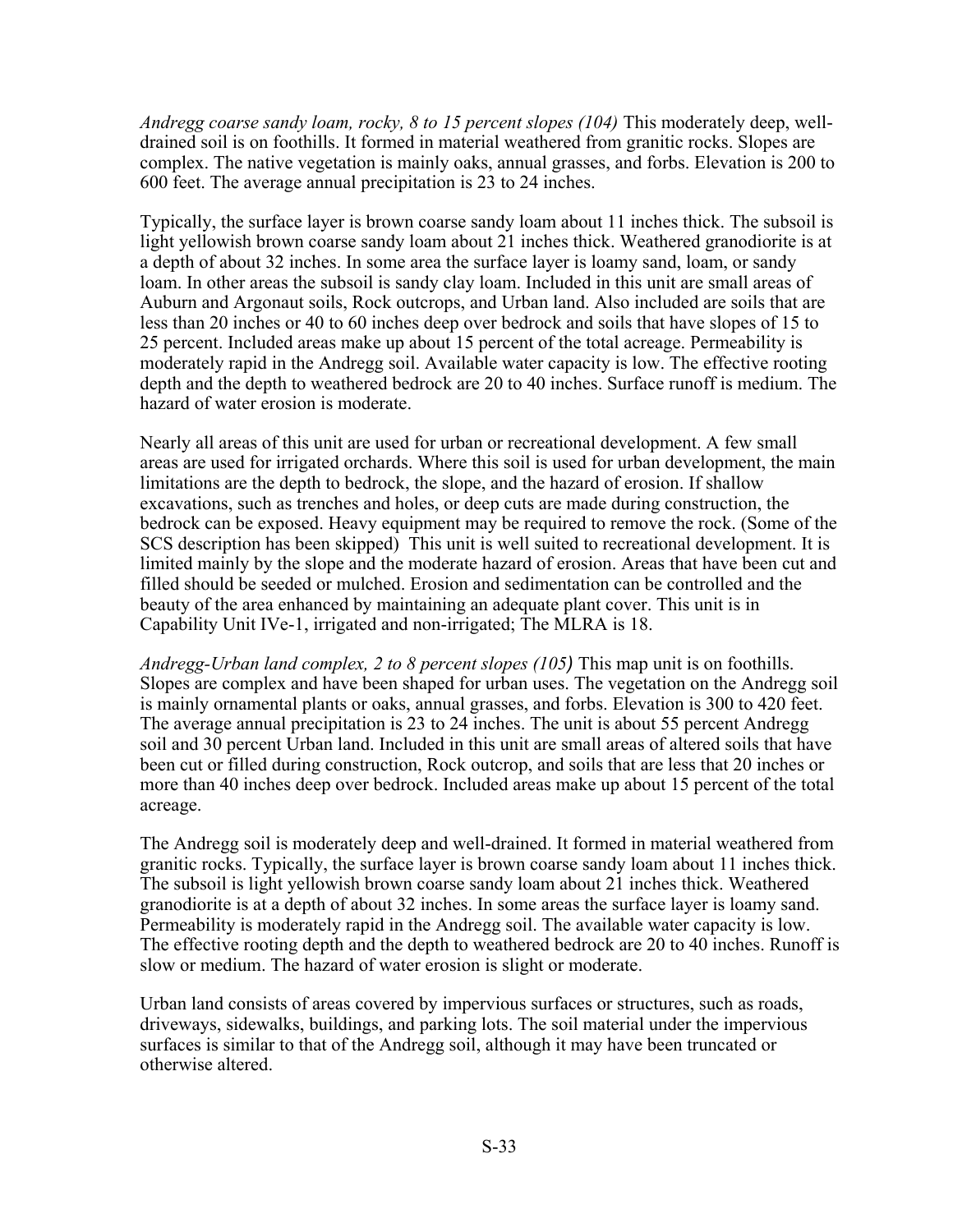This unit is used for urban development. The main limitation affecting urban uses is the depth to rock. Erosion is a hazard in the steeper area. It can be controlled by revegetating disturbed areas around construction sites. Steep slopes that have been cut and filled are susceptible to erosion and should be permanently protected. No land capability classification is assigned. The MLRA is 18.

*Urban land (227)* This map unit consists of large areas covered by impervious surfaces or structures, such as roads, driveways, sidewalks, buildings, and parking lots. In most places 90 percent or more of the area is covered by impervious surfaces. The soil material under the impervious surfaces may have been altered during construction. It is similar to that of the nearby soil, although it may have been truncated or otherwise altered. No land capability classification is assigned. The MLRA is 17.

*Urban Land-Natoma complex, 0 to 2 percent slopes (228)* This map unit is in high areas on low terraces. Slopes have been shaped for urban uses. The vegetation is mainly ornamental plants or oaks, annual grasses, and forbs. Elevation is 45 to 140 feet. The average annual precipitation is 17 to 23 inches. The unit is about 45 percent Urban land and 40 percent Natoma soil.

Included in this unit are small areas of Americanos, Kimball, and San Joaquin soils and Xerarents. Americanos soils are on low stream terraces. Kimball and San Joaquin soils are in the slightly lower areas on the low terraces. Xerarents are in filled areas. Also included, in low areas, are soils that have a subsoil of brown sandy clay loam and a base saturation of more than 75 percent. Included areas make up about 15 percent of the total acreage.

Urban land consists of areas covered by impervious surfaces or structures, such as roads, driveways, sidewalks, buildings, and parking lots. The soil material under the impervious surfaces is similar to that of the Natoma soil, although it may have been truncated or otherwise altered.

The Natoma soil is very deep and well-drained. It formed in alluvium derived from mixed rock sources. Typically, the surface layer is brown loam about 17 inches thick. The upper part of the subsoil is yellowish red and reddish brown loam about 16 inches thick. The lower part is red clay loam about 45 inches thick. The substratum to a depth of 84 inches is yellowish red sandy loam. In some areas the surface layer is sandy loam. Permeability is moderately slow in the Natoma soil. Available water capacity is very high. The effective rooting depth is 60 inches or more. Runoff is slow. The hazard of water erosion is slight.

This unit is used for urban development. The main limitation affecting urban uses is low strength in the subsoil. Properly designing roads and streets helps to compensate for this limitation. Revegetating disturbed areas around construction sites helps to control erosion. (Some of the SCS description has been skipped) No land capability classification is assigned. The MLRA is 17.

*Xerolls, 30 to 70 percent slopes (243)* These shallow to very deep, somewhat excessively drained and well-drained soils are on terrace escarpments and steep hillslopes along drainageways near the American River. They formed in colluvium derived from mixed and granite or metabasic rocks. Slopes are convex to concave. The native vegetation is mainly oaks, annual grasses, and forbs. Elevation is 60 to 350 feet. The average annual precipitation is 19 to 24 inches.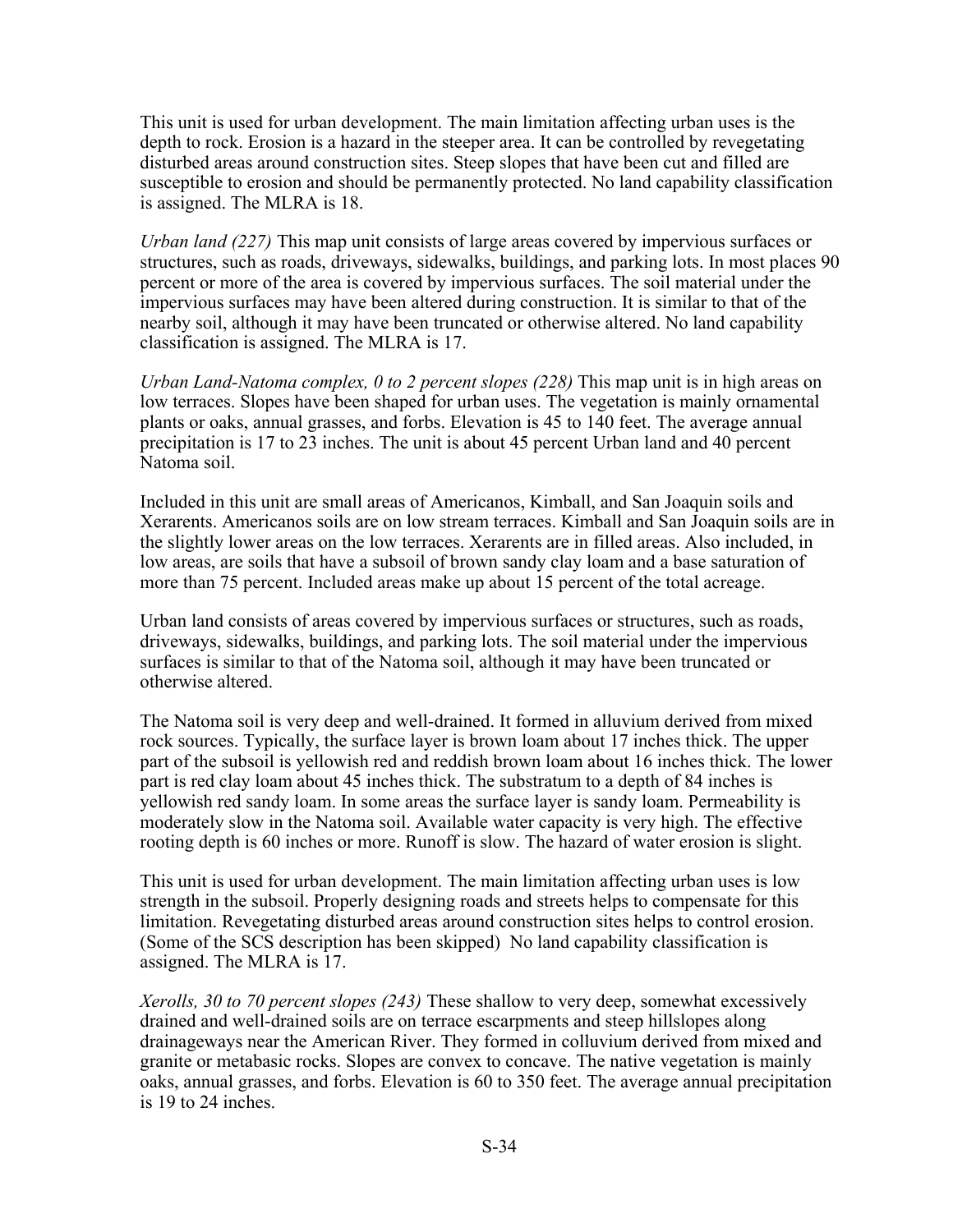The texture, color, and thickness of the layers of these soils vary from one area to another. In a reference pedon, the surface layer is about 10 inches of brown loam and very gravelly loam. The upper part of the subsoil is dark yellowish brown gravelly clay loam about 9 inches thick. The lower part is brown and strong brown very gravelly clay loam and very gravelly sandy clay loam. It is about 25 inches thick. The underlying material to a depth of 60 inches is strong brown very gravelly sandy clay loam. The depth to sandstone, siltstone, or granitic or metabasic rocks ranges from 10 to more than 80 inches.

Included in this unit are small areas of Andregg, Auburn, Fiddyment, Kaseberg, and Red Bluff soils on the upper end of escarpments or hillslopes. Also included are areas that have slopes of 15 to 30 percent. Included areas make up about 10 percent of the total acreage. Permeability is moderately rapid to moderately slow in the Xerolls. Available water capacity is very low to high. The effective rooting depth ranges from 10 to more than 80 inches. Runoff is rapid or very rapid. The hazard of water erosion is severe.

This unit is used for recreational development or for wildlife habitat. The main limitations affecting recreational development are the slope and the hazard of water erosion. The slope limits the use of these soils mainly to a few paths and trails, which should extend across the slope. (Some of the SCS description has been skipped) This unit is suited to wildlife habitat. It is limited mainly by the very low or low available water capacity, which limits the growth and diversity of tress and shrubs. Areas of this unit are significant as wildlife habitat because they are adjacent to the riparian habitat along the American River. The best management measures are those that maintain the existing habitat. This unit is in capability subclass VIIe, non-irrigated. The MLRA is 17.

*Xerorthents, dredge tailings, 2 to 50 percent slopes (245)* These very deep, somewhat excessively drained and well excessively drained soils are in areas of dredge tailings. They formed in material that has a high content of gravel and cobbles derived from mixed rock sources. The material was deposited as tailings after most of the fine-earth material was washed from it and removed during gold dredging activities. Slopes are short, complex, and disturbed. The vegetation is mainly sparse stands of annual grasses and forbs and scattered hardwoods. Many of the youngest deposits are bare. Elevation is 80 to 400 feet. The average annual precipitation is 18 to 24 inches.

The texture, color, and thickness of the layers of these soils vary from one area to another. In a reference pedon, the surface layer is light yellowish brown extremely cobble fine sandy loam about 12 inches thick. The next 9 inches is a poorly sorted zone of well rounded stones, cobbles, and gravel. The underlying material to a depth of 63 inches is pales brown extremely cobbly and very cobbly fine sandy loam.

Included in this unit are small areas of Natoma, Red Bluff, Redding, and Rossmoor soils and Riverwash. Slickens, and Xerofluvents. Included areas make up about 10 percent of the total acreage. Permeability is moderately rapid to very rapid in the Xerorthents. Available water capacity is very low or low. The effective rooting depth is 60 inches or more. Runoff is very slow or slow. Water erosion is a slight hazard or is not a hazard at all.

This unit is used mainly for wildlife habitat. Some areas are used for recreational purposes. If leveled, the unit can be used for urban development. It may provide wetland functions and values. These should be considered when plans are made for enhancement of wildlife habitat or for land use conversion. This unit is poorly suited to wildlife habitat. It is limited by the